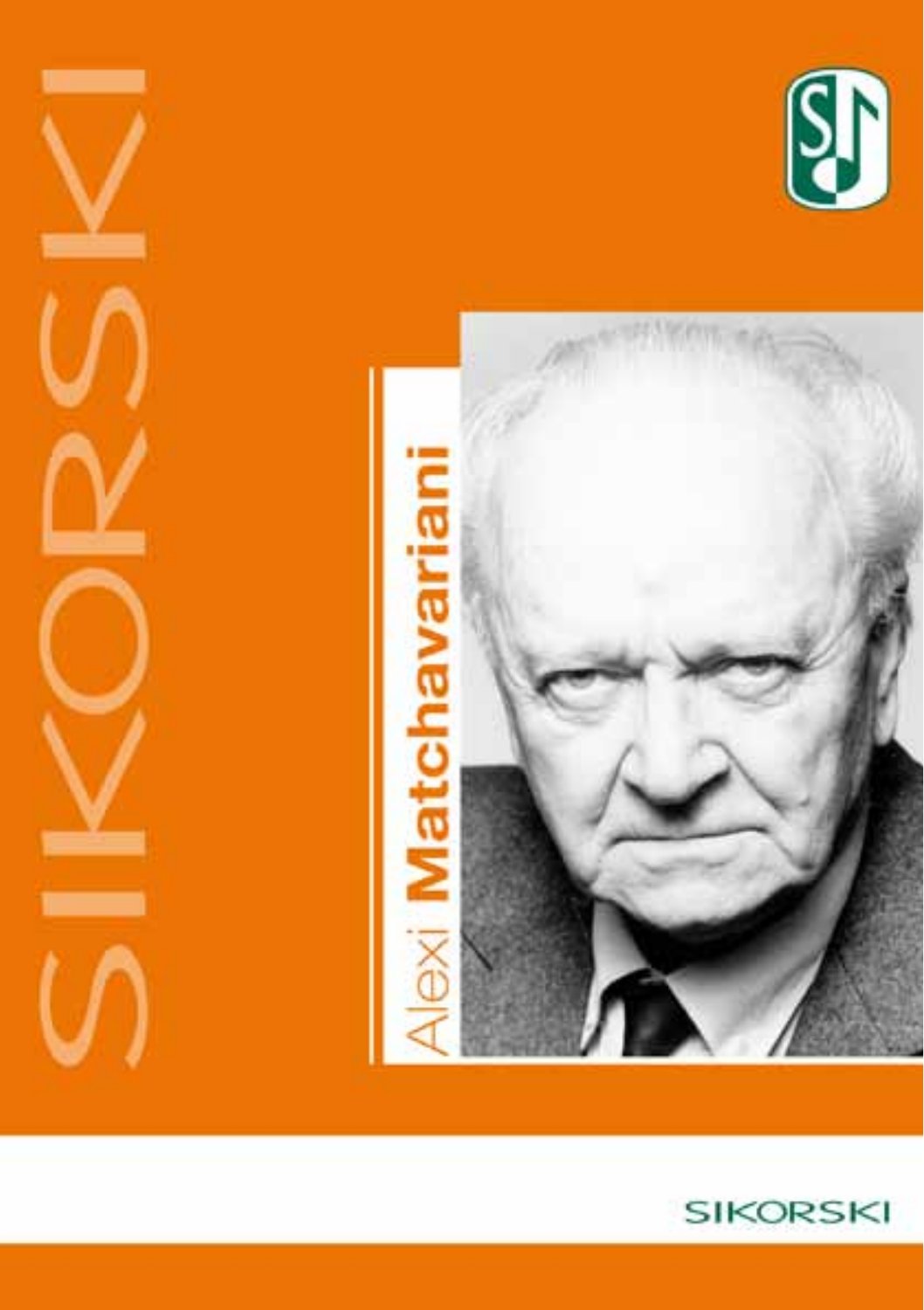# A L E X I **m a t c h a v a r i a n i**



**SIKORSKI MUSIKVERLAGE HAMBURG** 

**sik 4/5650**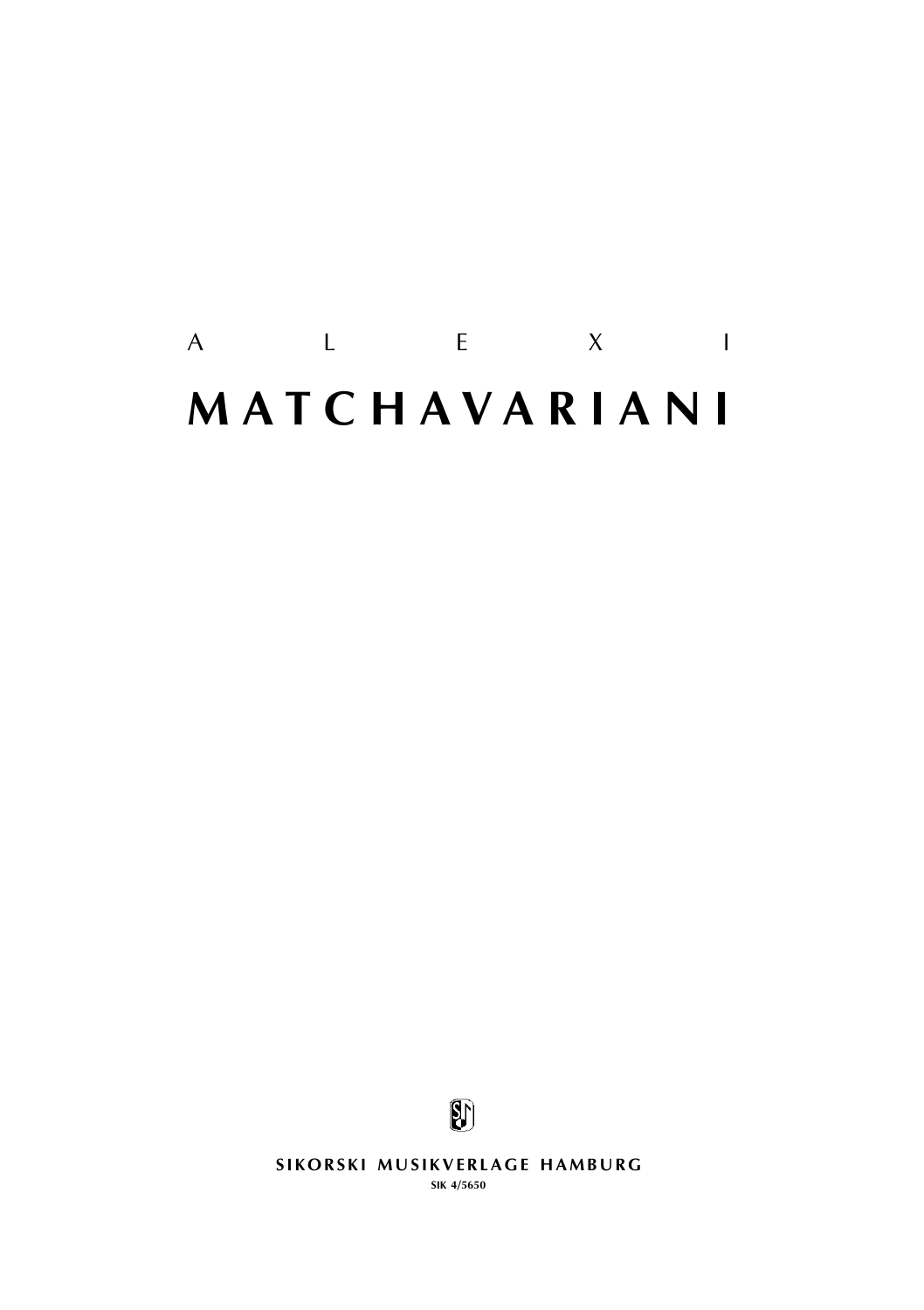## **contents**

| ORCHESTRAL WORKS  12                  |
|---------------------------------------|
| <b>CHAMBER MUSIC</b> 21               |
| VVOICE(S) AND/OR CHOIR & ORCHESTRA 33 |
|                                       |
|                                       |
|                                       |
|                                       |

|--|

sikorski Musikverlage 20139 hamburg phone: (+ 49) (0)40 / 41 41 00-0 · fax: (+ 49) (0)40 / 41 41 00-41 www.sikorski.de · contact@sikorski.de **22 november 2020**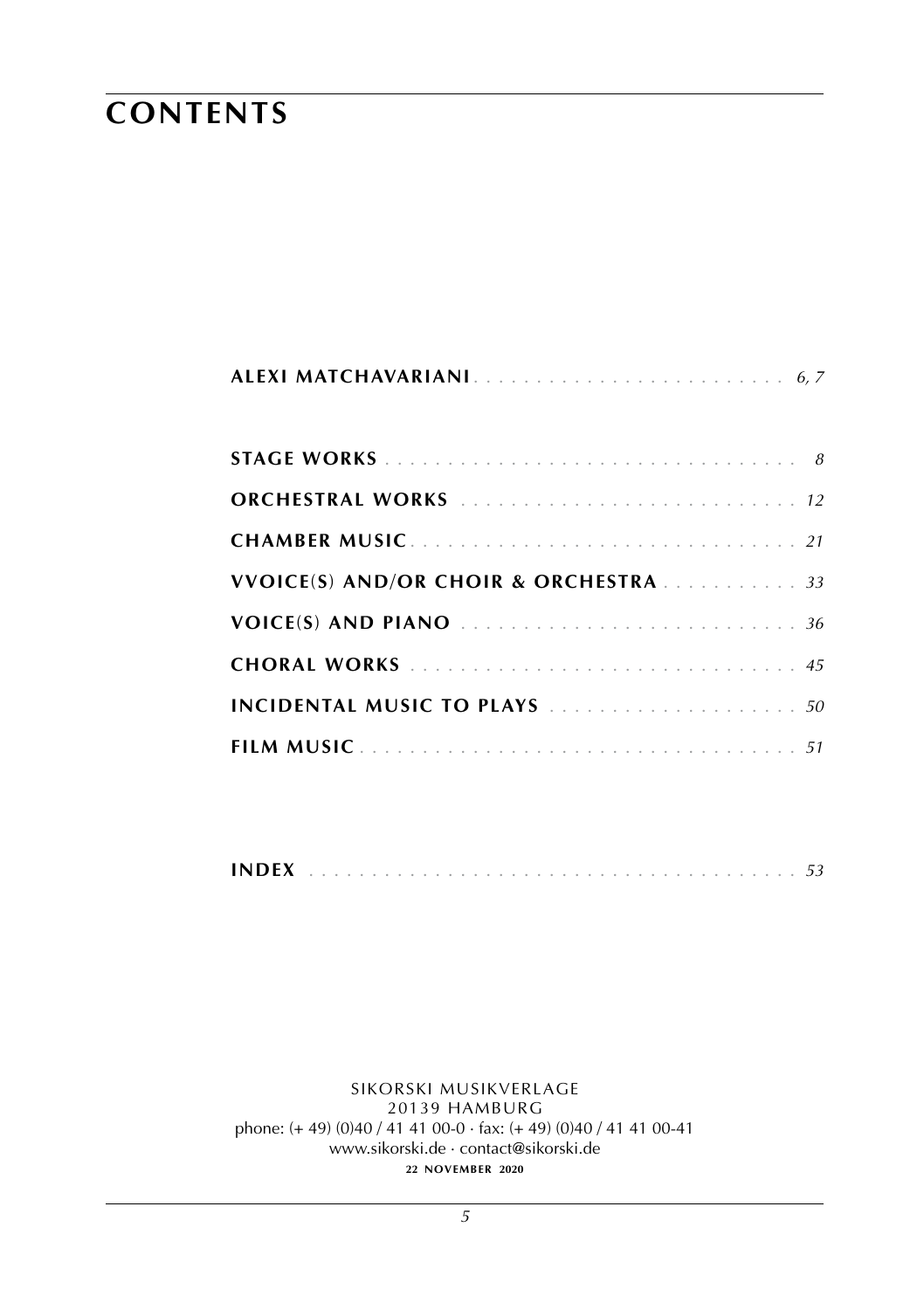### **alexi matchavariani**

The folk music of his homeland was always of great importance to the Georgian composer Alexi Matchavariani, born on 23 September 1913. In his first works, written in the 1930s, he treated rhythmic and melodic elements of Georgian folksongs. But the progressive tendencies of Soviet music of that period also influenced his work. Matchavariani's style thus shows a polystylistic dialogue, as a mixture of traditional, Georgian music and contemporary compositional techniques.

The musician, recipient of many awards, completed his studies at the Tbilissi Conservatory in 1936. He taught music theory there beginning in 1940 and was appointed professor of composition in 1963. His creative output covers a very broad spectrum: chamber music, romances, symphonies, operas and ballets. The composer's first major success was the Piano Concerto of 1944, but his real breakthrough only took place in 1950 with the Concerto for Violin and Orchestra, a very lyrical work with a special attraction thanks to its combination of diatonic folk music and chromaticism.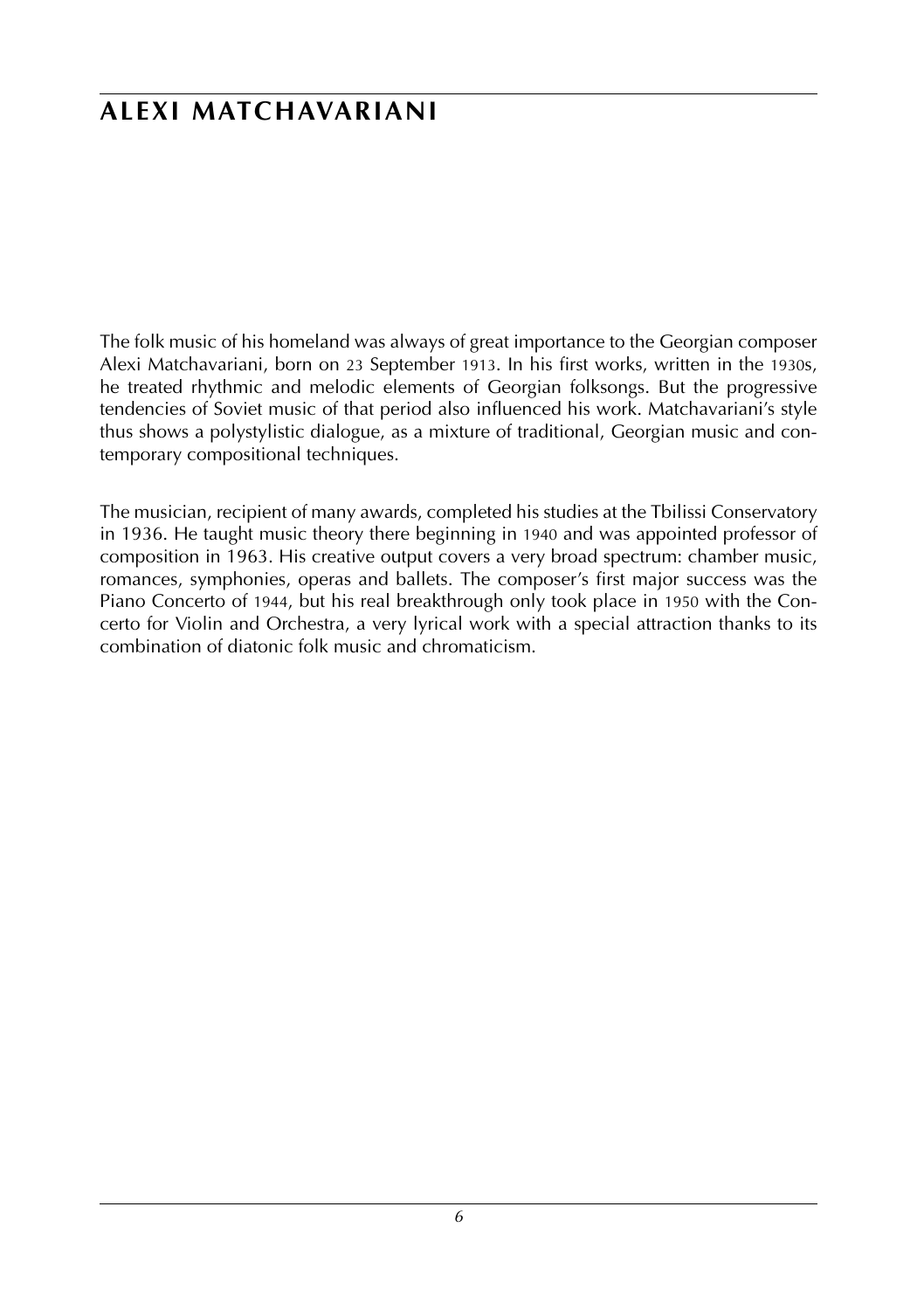Die Volksmusik seiner Heimat war für den 1913 geborenen georgischen Komponisten Alexi Matchavariani stets von großer Bedeutung. In seinen ersten Werken, die in den 1930er Jahren entstanden, behandelte er rhythmische und melodische Elemente der georgischen Volkslieder. Aber auch die damals progressiven und heute klassischen Tendenzen der sowjetischen zeitgenössischen Musik beeinflussten seine Arbeit. Der Stil Matchavarianis stellt sich somit als ein polystilistischer Dialog dar, als eine Mischung aus traditioneller, georgischer Musik und zeitgenössischer Kompositionstechniken.

Studiert hat der mehrfach ausgezeichnete Musiker am Konservatorium in Tblissi, wo er 1936 seinen Abschluss machte. Am selben Konservatorium lehrte er ab 1940 Musiktheorie und 1963 wurde er zum Professor für Komposition berufen. Sein kreatives Schaffen umfasst ein sehr breites Spektrum: Kammermusik, Romanzen, Sinfonien, Opern und Ballette. Erster großer Erfolg des Komponisten war das Klavierkonzert von 1944, aber der wirkliche Durchbruch folgte erst 1950 mit dem Konzert für Violine und Orchester, einem sehr lyrischen Werk, das durch seine Kombination von diatonischer Volksmusik und Chromatik einen besonderen Reiz hat.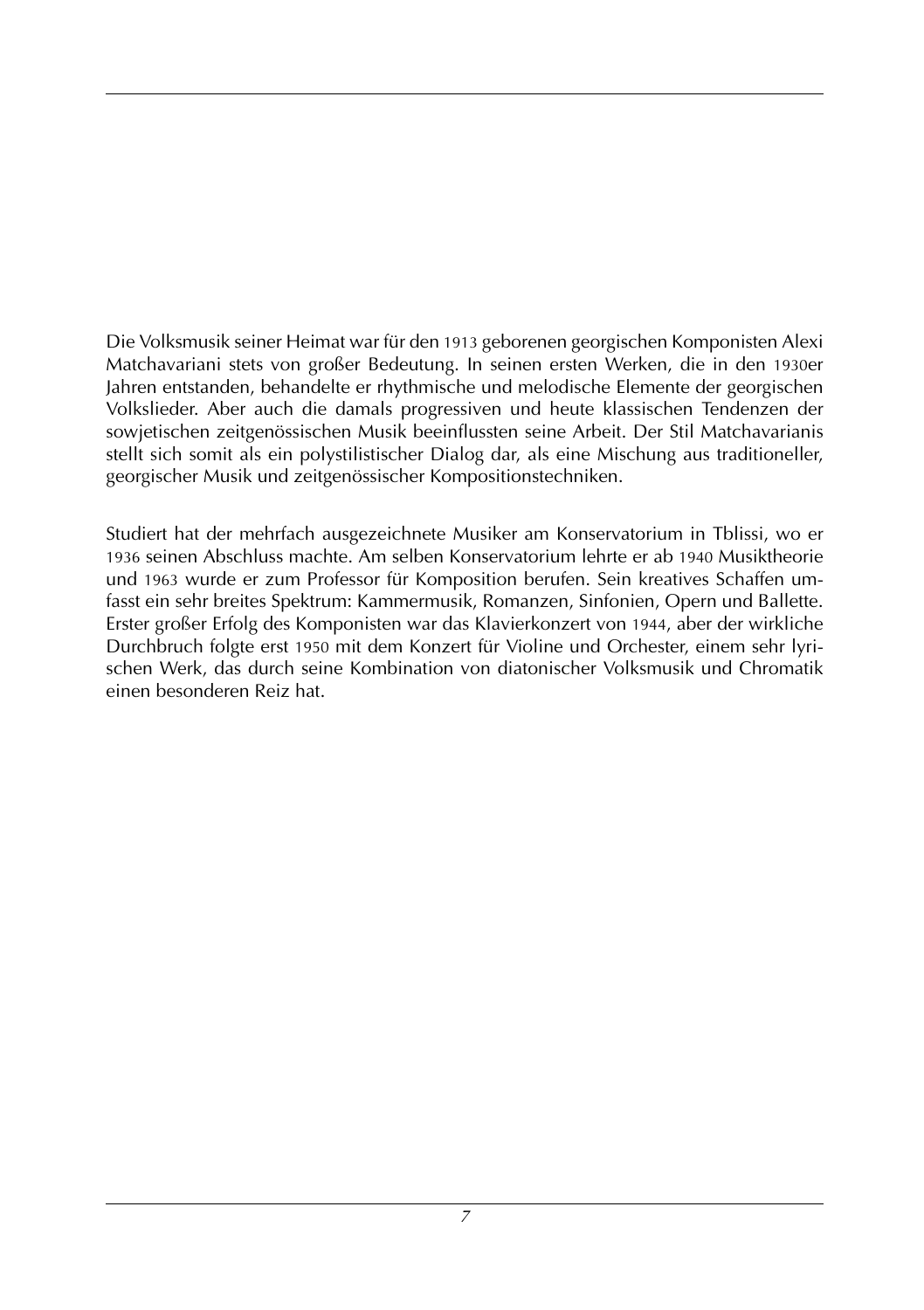#### **mother and son 1944**

Opera in 2 acts by Alexi Matchavariani on the poem by Ilya Chavchavadze [**Мать и сын.** Опера в двух действиях **· Mat i syn.** Opera v dvukh deistvyakh]

Première: 1945, Tbilisi Grigori Varfolomeevich Kiladze (conductor)

#### **othello 1957**

Ballet in 4 acts (13 tableaux) by Vakhtang Chabukiani on motives from William Shakespeare's tragedy

[**Отелло.** Балет в четырёх действиях **· Otello.** Balet v chetyryokh deistvyakh]

**DRAMATIS PERSONAE:** Othello, moorish general in the Venetian army – Brabantio, Venetian Senator – Desdemona, his daughter, Othellos wife – Iago, Othello's ensign – Emlia, Iago's wife – Cassio, Othello's lieutenant – Bianca, Cassio's lover – Doge of Venice – Montano, Othello's predecessor in the government of Cyprus – Rodrigo, in love with Desdemona Guests, Cypriots, soldiers

3(picc, alto fl).3(cor anglais),3(*Eb* clar, bass clar).2 alto sax. tenor sax. 3 (db bn) – 4.3.3.1 – timp. perc (tgl, cast, doli, tamb, military dr, bass dr, Chinese dr, cym, tam-t, bells, glsp, xyl). 2 harps. cel. piano. org. strings

Duration: full eve

Première: November 1957, Tbilisi

Vakhtang Chabukiani (Othello) – V. Tsignadze (Desdemona) – S. Kikaeshvili (Iago) – Vakhtang Chabukiani (choreographer) – S. Virsaladze (designer) – Orchestra of the Tbilisi Opera – Odysseas Dimitriadi (conductor)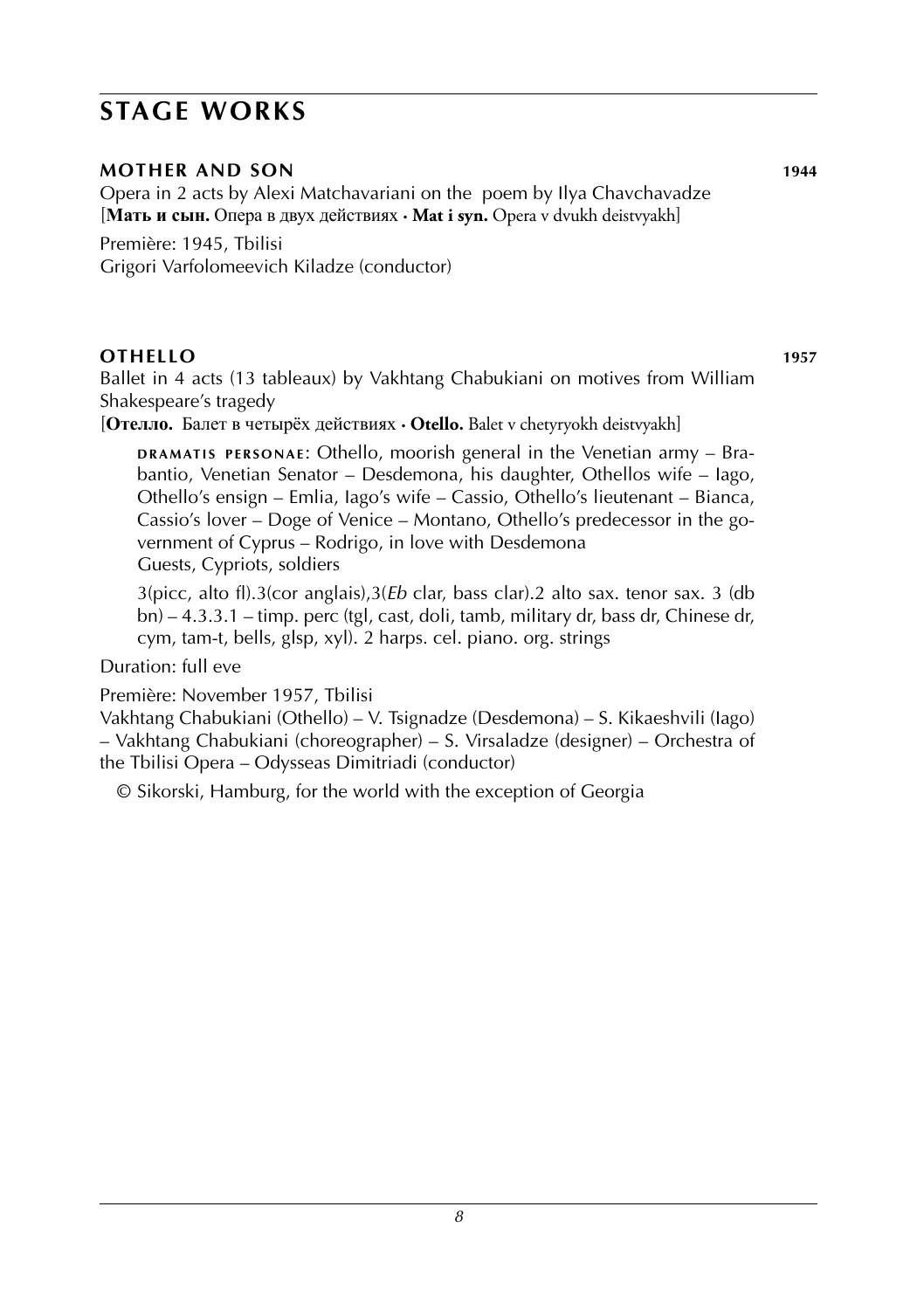#### **the knight in the tiger's skin 1973**

Ballet in 3 acts with prologue and epilogue by Yuri Grigorovich after Shota Rustaveli's poem

[**Витязь в тигровой шкуре.** Балет в трёх действиях **· Vityaz v tigrovoi shkure.** Balet v tryokh deistvyakh]

**DRAMATIS PERSONAE: Nestan-Daredzhan, Indian Princess – King Farsadan,** her father – Tariel, knight at the court – Tinatin, Queen – Aftandil, commander – Kashdei, Prince

Knights, girls, slaves, mourners

 $4(2picc)$ . $4(cor$  anglais). $5(Eb$  clar, bass clar). $3(db$  bn) –  $4.4.3.1$  – timp. perc (whip, maracas, woodbl, tamb, 2 doli, dilipito, 3 tom-t, military dr, bass dr, cym, 3 tam-t, bells, xyl, vibr). harp. cel. piano. strings – male choir

Duration: full eve

Première: 1985, Leningrad, Mariinsky Theatre

Oleg Mikhailovich Vinogradov (director) – Teimuraz Davidovich Murvanidze (designer) – Vakhtang Matchavariani (conductor)

© Sikorski, Hamburg, for the world with the exception of Georgia

**hamlet 1974** Opera in 2 acts by Alexi Matchavariani and Guram Meliva after William Shakespeare's tragedy (in Georgian – Russian version by A. Menshikov) [**Гамлет.** Опера в двух действиях **· Gamlet.** Opera v dvukh deistvyakh]

**d r a m at i s p e r s o n a e** : Claudius, King of Denmark (baritone) – Gertrude, Queen of Denmark, Hamet's mother (mezzo-soprano) – Hamlet, Prince of Denmark, Claudius' nephew (tenor) – Polonius, Lord Chamberlain (bass) – Horatio, friend to Hamlet (Baritone) – Laertes, son to Polonius (tenor) – Ophelia, daughter to Polonius (soprano lirico) – Rosencrantz (tenor) and Osric (bass), courtiers – Gentleman (baritone) – Priest (bass) – Two gravediggers (basses) – Ghost of Hamlet's Father (choir and voice behind the scene)

Lords and Ladies of the court (choir soloists: 2 sopranos, 2 mezzo-sopranos, 3 tenors, baritone, bass) – Company of actors (ballet) – Attendants, soldiers, crowd (choir)

 $3(picc, alto fl).3(cor anglais).3(bass clar).3(db bn) – 4.3.3.1 – timp. perc (tgl,$ woodbl, ratchet, maracas, tom-t, doli, military dr, bass dr, cym, bells, glsp, tam-t, xyl, vibr). 2 harps. cel. piano. organ. strings – mixed choir, ballet

Duration: full eve

Première: 2011, Tbilisi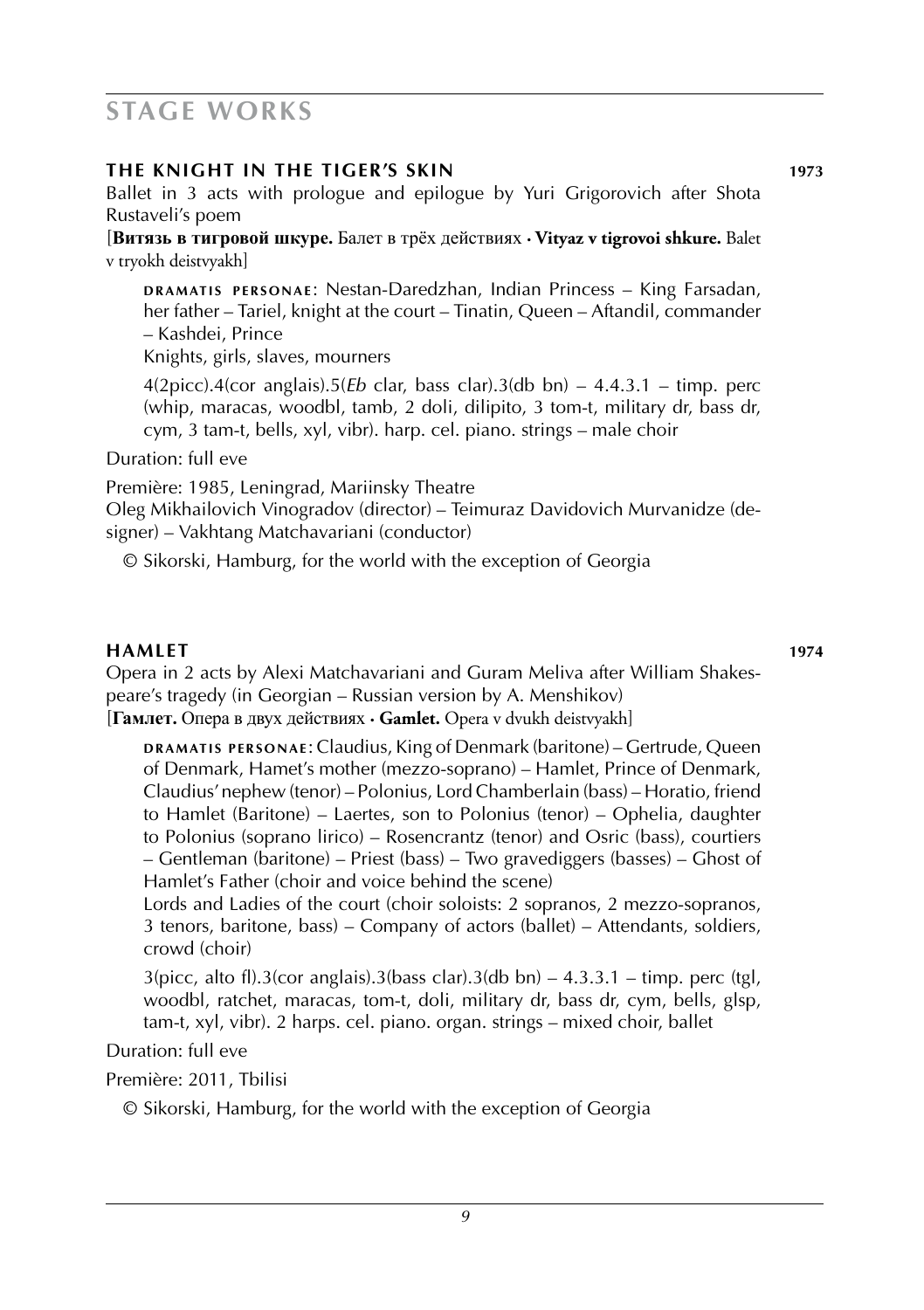| THE BED BUG                                                                       | 1979 |
|-----------------------------------------------------------------------------------|------|
| Musical comedy in 3 acts by T. Abashidze and G. Charkviani after Vladimir         |      |
| Mayakovsky's satirical drama                                                      |      |
| [Клоп. Музыкальная комедия в трёх действиях • Klop. Muzykalnaya komediya v tryokh |      |
| deistvvakh]                                                                       |      |
| Première: 1980, Tbilisi                                                           |      |
| Guram Meliva (director) – Avtandil Mamatsashvili (conductor)                      |      |
|                                                                                   |      |
|                                                                                   |      |

#### **the taming of the shrew 1984**

Ballet in 2 acts by Dmitri Alexandrovich Brianzev and Alexi Matchavariani after William Shakespeare's comedy

[**Укрощение строптивой.** Балет в двух действиях **· Ukroshchenie stroptivoi.** Balet v dvukh deistvyakh]

Duration: full eve

3(picc).3.4(*Eb* cl).4(db bn) – 4.4.3.1 – timp. perc. hp. cel. piano. strings

First (concert) performance: 14 November 2008 (act I), 30 October 2009 (act II), Tbilisi

State Symphony Orchestra of Georgia – Vakhtang Matchavariani (conductor)

© Sikorski, Hamburg, for the world with the exception of Georgia

**medea 1991** Opera in 2 acts by Vakhtang Matchavariani after Euripides and Gustav Schwab's 'Die schönsten Sagen des klassischen Altertums'

[**Медея.** Опера в двух действиях **· Medeya.** Opera v dvukh deistvyakh]

**DRAMATIS PERSONAE:** Aëtes, King of Colchis (baritone) – Medea, his daughter (mezzo-soprano) – Argos, his nephew (bass) – Creon, King of Corinth (baritone) – Jason, leader of the Argonauts (tenor) – Glauce, daughter of King Creon (ballerina)

Jason's traveliling companions, Colchis nobles, Warriors, Medea's maids, Cholchis girl and boy dancers, Greek nobles, People of Corinth Mixed choir and ballet

 $3(pice).3(cor$  anglais).3.3 – 4.4.3.1 – timp. perc (wood bl, snare dr, bass dr, cym, tam-t, xyl). harp. cel. piano. strings

Duration: full eve

First (concert) performance: 5 July 2010, Tbilisi

Georgia State Choir and State Symphony Orchestra – Vakhtang Matchavariani (conductor)

© Sikorski, Hamburg, for the world with the exception of Georgia Vakhtang Matchavariani, the composer's son, composed the last scene from act I.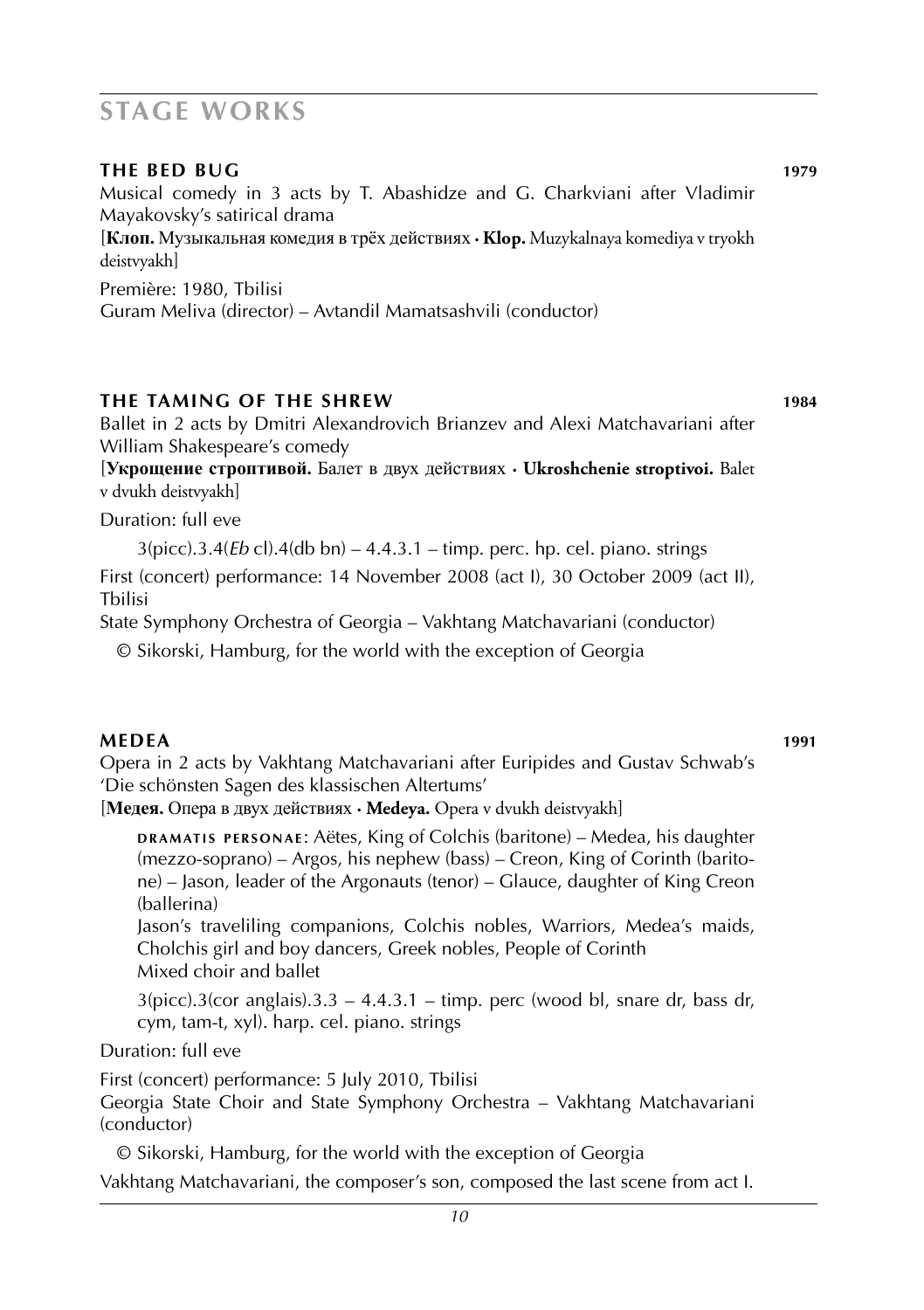#### **PIROSMANI** Pictures of Old Thilisi **1985-1992**

Ballet Poem in 2 parts by Alexi Matchavariani [**Пиросмани.** Балет в двух действиях **· Pirosmani.** Balet v dvukh deistvyakh]

Part I

- *1.* Introduction *Andante*
- *2.* Carnival *Allegro ma non troppo* ( $\sqrt{ }$  = 120)
- *3.* Fishermen *Allegretto* ( $\sqrt{ }$  = 132)
- *4.* Green Fairies *Allegretto*
- *5.* Oriental Frescoe *Andante*
- *6.* Dance of the Girls *Allegretto*
- *7.* Chakrulo [Georgian song] *Maestoso*
- *8.* Tseruli [Georgian dance] *Maestoso*

Part II

- *9.* Piroshmani's Barrel Organ *Moderato*
- *10.* Piroshmani in Love *Moderato*
- *11.* Piroshmani's Dream *Allegretto* **·** q = 112 **·** *Tempo I*
- *12.* Three Beauties *Allegretto* **·** *Poco meno* **·** *Moderato*
- *13.* Barrel Organ *Moderato*
- *14.* The French Ballerina Marguerite on Stage *Andante* (q = 80) **·** *Allegro* (q = 138)
- *15.* Dance of the Heroes *Allegro*
- *16.* The French Ballerina Marguerite *Maestoso* **·** *Meno mosso*
- *17.* Hopelessness. Piroshmani's Despair *––* **·** *Meno mosso* **·** *Poco più mosso* **·** *Più mosso* **·** *Meno mosso*

3(picc).3(cor anglais).3(*Eb* clar, bass clar).3(db bn) – 4.4.3.1 – timp. perc (tgl, whip, wood bl, snare dr, bass dr, cym, tam-t, glsp, xyl, vibr, bass marimba). harp. cel. piano. strings

Duration: 75'

First (concert) performance: 2011, Tbilisi

Orchestra of the Tbilissi Opera House – Vakhtang Matchavariani (conductor)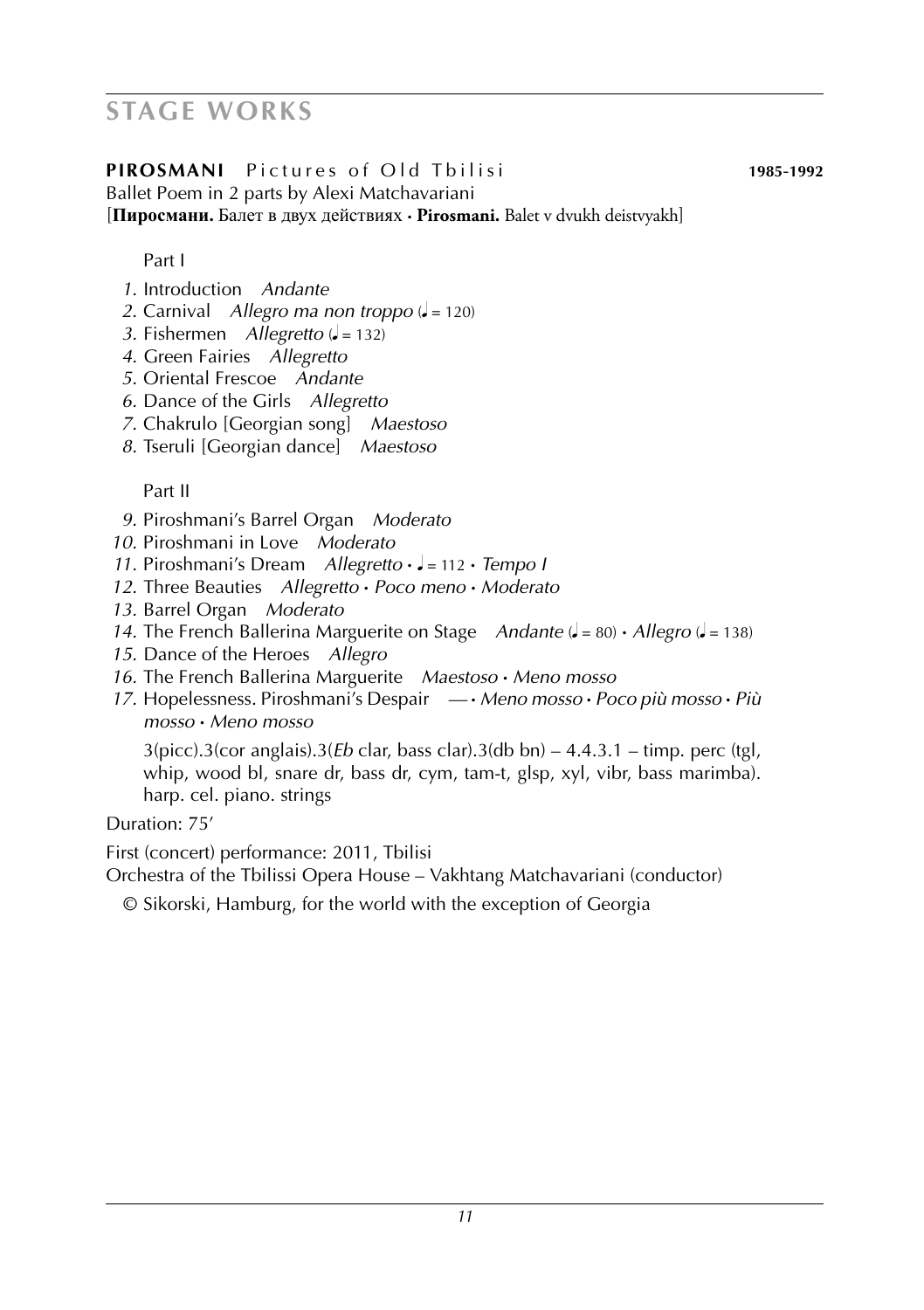| <b>ELEGY</b><br>Symphonic picture<br>[Элегия. Симфоническая картина · Elegiya. Simfonicheskaya kartina]<br>First performance: 1937, Tbilissi<br>State Symphony Orchestra of Georgia - Nikolai Rabinovich (conductor)                                                                                            | 1936 |
|-----------------------------------------------------------------------------------------------------------------------------------------------------------------------------------------------------------------------------------------------------------------------------------------------------------------|------|
| <b>SCHERZO</b><br>[Скерцо для симфонического оркестра · Skertso dlya simfonicheskogo orkestra]<br>First performance: 1940, Tbilissi<br>State Symphony Orchestra of Georgia - Odysseas Dimitriadi (conductor)                                                                                                    | 1936 |
| THE OAK AND THE GNAT<br>Symphonic Poem<br>[Дуб и мошкара. Симфоническая поэма · Dub i moshkara. Simfonicheskaya poema]                                                                                                                                                                                          | 1939 |
| <b>MOUNTAIN PICTURES</b><br>Symphonic Poem for mixed choir and orchestra<br>▶ see: VOCAL WORKS                                                                                                                                                                                                                  | 1939 |
| <b>LESGINKA CONCERTANTE</b><br>for piano and orchestra<br>[Концертная лезгинка для фортепиано с оркестром · Kotsertnaya lezginka dlya for-<br>tepiano s orkestrom]<br>First performance: 1940, Tbilissi<br>T. Gogolashvili (piano) - State Symphony Orchestra of Georgia - Odysseas Dimit-<br>riadi (conductor) | 1939 |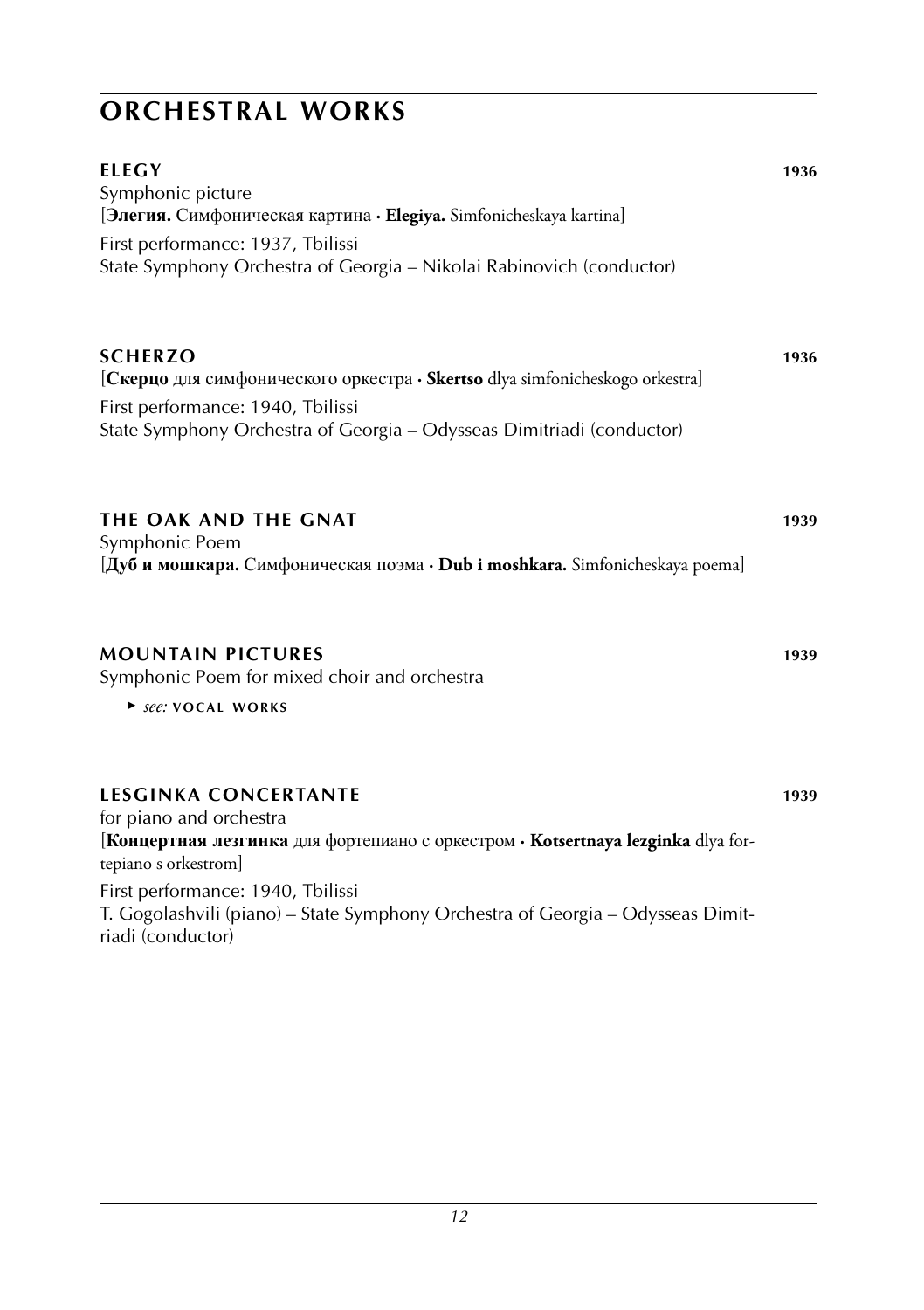#### **concerto for piano and orchestra 1944**

#### [**Концерт для фортепиано с оркестром · Kontsert dlya fortepiano s orkestrom**]

- *1.* Andante **·** Moderato **·** Poco meno **·** Poco più mosso **·** Allegro **·** Moderato **·** Più mosso **·** Cadenza *Tempo rubato* **·** *Vivo quasi spiccato* **·** *Strepitoso* **·** Tempo I **·** Poco meno
- *2.* Andante amoroso **·** Meno **·** Più **·** Meno **·** Meno **·** Tempo I **·** Più mosso **·** Poco meno **·** Poco meno **·** Lento
- *3.* Allegro con brio

 $3(picc).3(cor anglais).3(bass clar).2 - 4.3.3.1 - timp, perc (side dr, cym, bass)$ dr). strings

Duration: 27'

First performance: 1944, Tbilisi

G. Matkhutadze (piano) – State Symphony Orchestra of Georgia – Odysseas Dimitriadi (conductor)

© Sikorski, Hamburg, for the world with the exception of Georgia

There is also a version for two pianos available.

#### **symphony no. 1 1946**-**1947**

#### [**Симфония № 1 · Simfoniya № 1**]

- *1.* Moderato **·** Allegretto **·** Pesante **·** Allegro agitato **·** Poco più mosso **·** Pesante **·** Poco meno (Grandioso) **·** Tempo I (Allegretto) **·** Pesante, meno mosso **·** Meno **·** Meno (a tempo) **·** Tempo del comincio
- *2.* Largo (q = 50) **·** Sostenuto, cantabile **·** Poco più mosso **·** Poco più mosso **·** Tempo I
- *3.* Allegro  $\mathcal{L} = 200$
- *4.* Allegro molto  $(l = 168)$  · Tranquillo · Tempo I (poco meno mosso) 3(picc).3(cor anglais).4(*Eb* clar, bass clar).3(db bn) – 4.4.3.1 – timp. perc (tgl, doli, diplipito, tamb, side dr, bass dr, cym, tam-t, xyl). harp. cel. piano. strings

Duration: 42'

First performance: 1947, Tbilisi State Symphony Orchestra of Georgia – Dzhemal Gokieli (conductor)

© Sikorski, Hamburg, for the world with the exception of Georgia

#### **on the death of a hero 1948**

Symphonic Poem for mixed choir and orchestra

 ► *see:* **v o c a l w o r k s**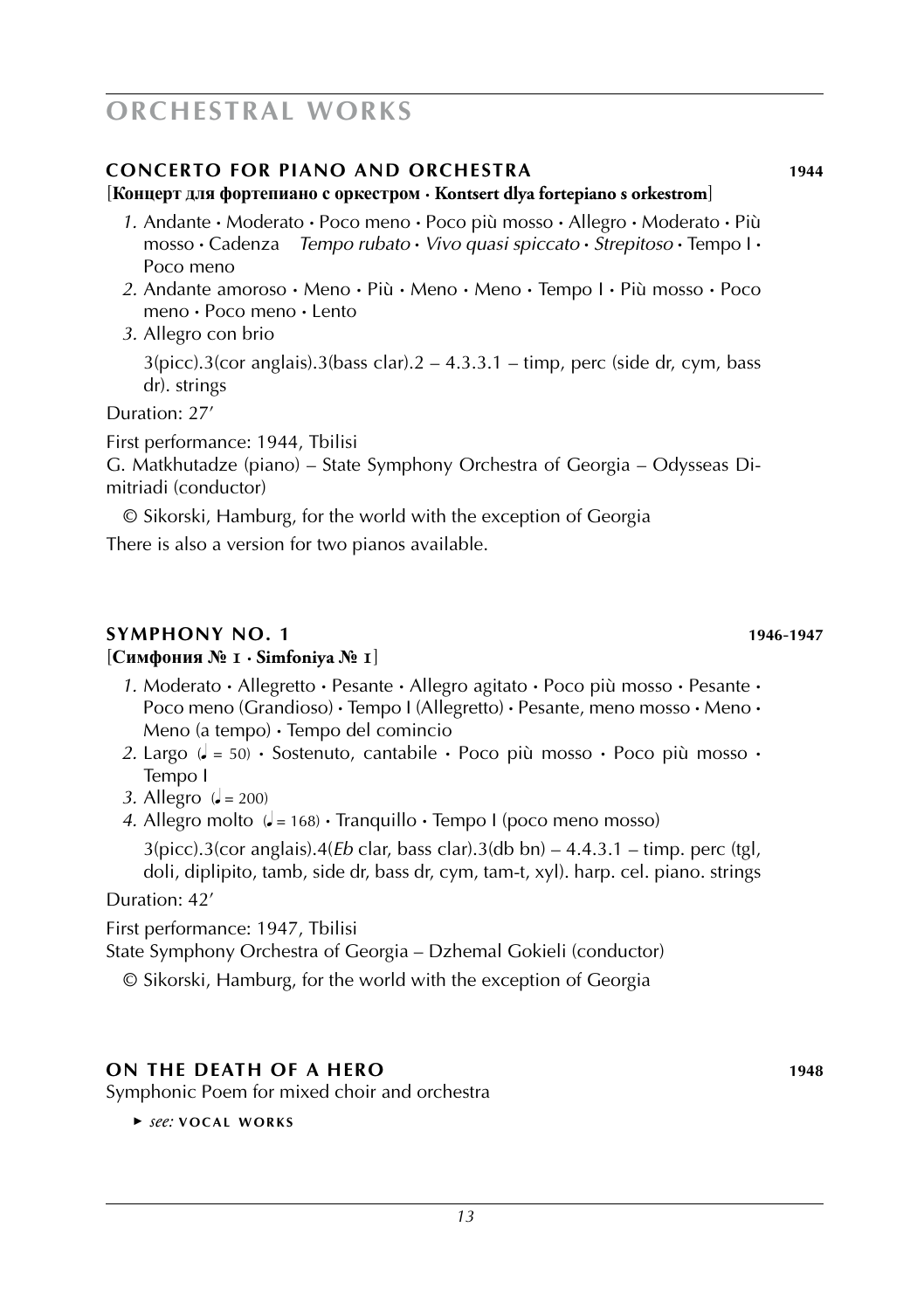#### **georgian festive overture 1949**

Moderato **·** Allegro moderato **·** Allegro

3(picc).3(cor anglais).4(*Eb* clar, bass clar).3(db bn) – 4.3.3.1 – timp. perc (tgl, doli, snare dr, bass dr, cym, xyl). strings

Duration: 5'

First performance: 1950, Tbilisi

State Symphony Orchestra of Georgia – Odysseas Dimitriadi (conductor)

© Sikorski, Hamburg, for the world with the exception of Georgia

#### **concerto for violin and orchestra 1950** [**Концерт для скрипки с оркестром · Kontsert dlya skripki s orkestrom**]

- *1.* Allegro **·** Poco meno mosso **·** Poco più mosso **·** Tempo I **·** Poco meno mosso **·** Meno mosso **·** Cadenza **·** Tempo I **·** Poco meno mosso
- *2.* Andante sostenuto **·** Tranquillo **·** Più mosso **·** Poco più mosso **·** Tempo I **·** Meno mosso
- *3.* Allegro vivo **·** Poco meno mosso

3(picc).3(cor anglais).4(*Eb* clar, bass clar).2 – 4.3.3.1 – timp. perc (side dr, cym). harp. strings

Duration: 27'

First performance: 1949, Tbilisi

Mikhail Vaiman (violin) – State Symphony Orchestra of Georgia – I. Zatulovsky (conductor)

© Sikorski, Hamburg, for the world with the exception of Georgia

In 1950 the work was awarded the USSR State Prize.

#### **The day of my homeland 1955**

Symphonic Poem for mixed choir and orchestra

 ► *see:* **v o c a l w o r k s**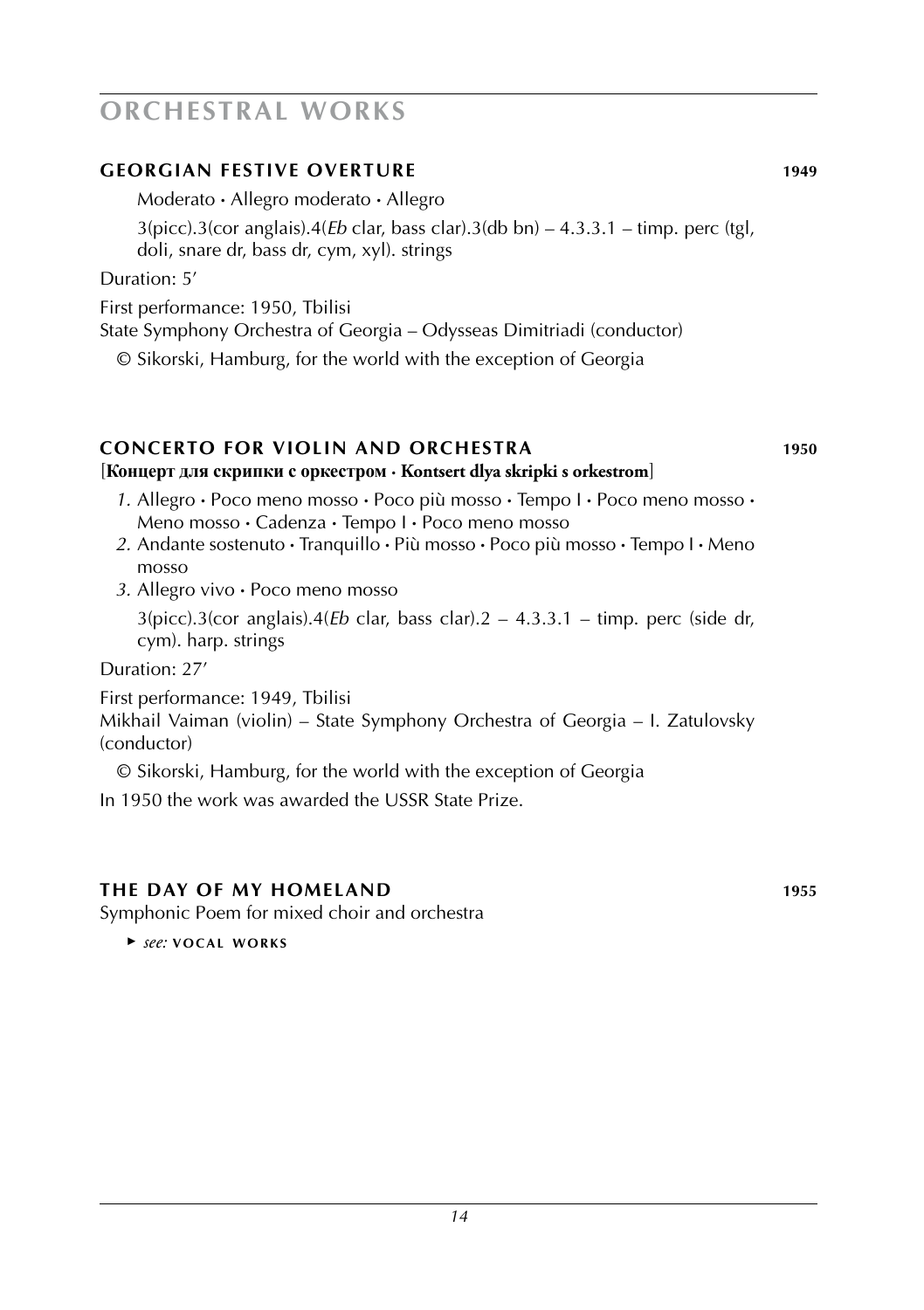#### **SUITE NO. 1 FROM THE BALLET 'OTHELLO'** Portraits **1957** [**Сюита № 1 из балета »Отелло« · Syuita № 1 iz baleta »Otello«**]

- *1.* Othello *Andante* (q = 92) **·** *Moderato* **·** *Meno mosso attacca*
- 2. Desdemona *Più mosso (* $\epsilon = 76$ *)* **·** *Moderato (* $\epsilon = 76$ *)* **·** *Lento* **·** *Più mosso* **·** *Pesante*
- *3.* Iago *Allegretto*  $(d = 104)$  **·** *Andante*  $(d = 84)$
- *4.* Brabantio's Rage *Moderato* (q = 152) **·** *Poco meno mosso* **·** *Ancora meno mosso* **·** *Maestoso*
- *5.* Wedding *Andantino* (q = 69) **·** *Più mosso*
- $6.$  Emilia and lago *Allegretto*  $(d = 63) \cdot P$ *iù mosso*  $\cdot$  *Meno mosso*  $\cdot$  *Più mosso*
- *7.* Othello's Account *Moderato* (q = 76) **·** *Poco andante* **·** *Maestoso* **·** *Allegro* (q = 200) **·** *Poco a poco crescendo* **·** *Andante* **·** *Tempo I* **·** *Andante* **·** *Tempo I* **·** *Andante*
- *8.* Love Duet of Othello and Desdemona *Moderato* (q = 69) **·** *Più mosso* **·** *Più mosso* **·** *Poco meno mosso* **·** *Allegro*

3(picc).3(cor anglais).4(*Eb* clar, bass clar).2alto sax.tenor sax.3(db bn) – 4.3.3.1 – timp. perc (tgl, tamb, Chines dr, diplipito, side dr, bass dr, cym, bells, glsp, xyl). 2 harps. cel. piano. org. strings

Duration: 30'

First performance: November 1958, Tbilisi

State Symphony Orchestra of Georgia – Odysseas Dimitriadi (conductor)

© Sikorski, Hamburg, for the world with the exception of Georgia

#### **SUITE NO. 2 FROM THE BALLET 'OTHELLO'** Dancing Cyprus 1957 [**Сюита № 2 из балета »Отелло« · Syuita № 2 iz baleta »Otello«**]

- *1.* Folk Scenes *Moderato* (q = 104) **·** *Allegro vivo* **·** *Pesante* **·** *Tempo I* **·** *Moderato* (q = 69) **·** *Poco più mosso* **·** *Allegro vivo*
- *2.* Dance of the Three Girls *Andante con eleganza* ( $\sqrt{ }$  = 72)
- *3.* Tarantella *Allegro vivo* **·** *meno mosso*
- *4.* Dancing Cyprus *Allegro* **·** *Meno mosso* **·** *Andante* **·** *Poco moderato*
- *5.* Dance or the Mauritanian Girls *Moderato* (q = 88) **·** *Poco più mosso* **·** *Tempo I*
- *6.* Mauritanian Dance *Vivo*  $\mathcal{L} = 200$

3(picc).3(cor anglais).3(bass clar).2alto sax.tenor sax.3(db bn) – 4.3.3.1 – perc (tgl, cast, tamb, side dr, bass dr, Chinese dr, cym, doli, bells, glsp, xyl). harp. cel. piano. strings

Duration: 30'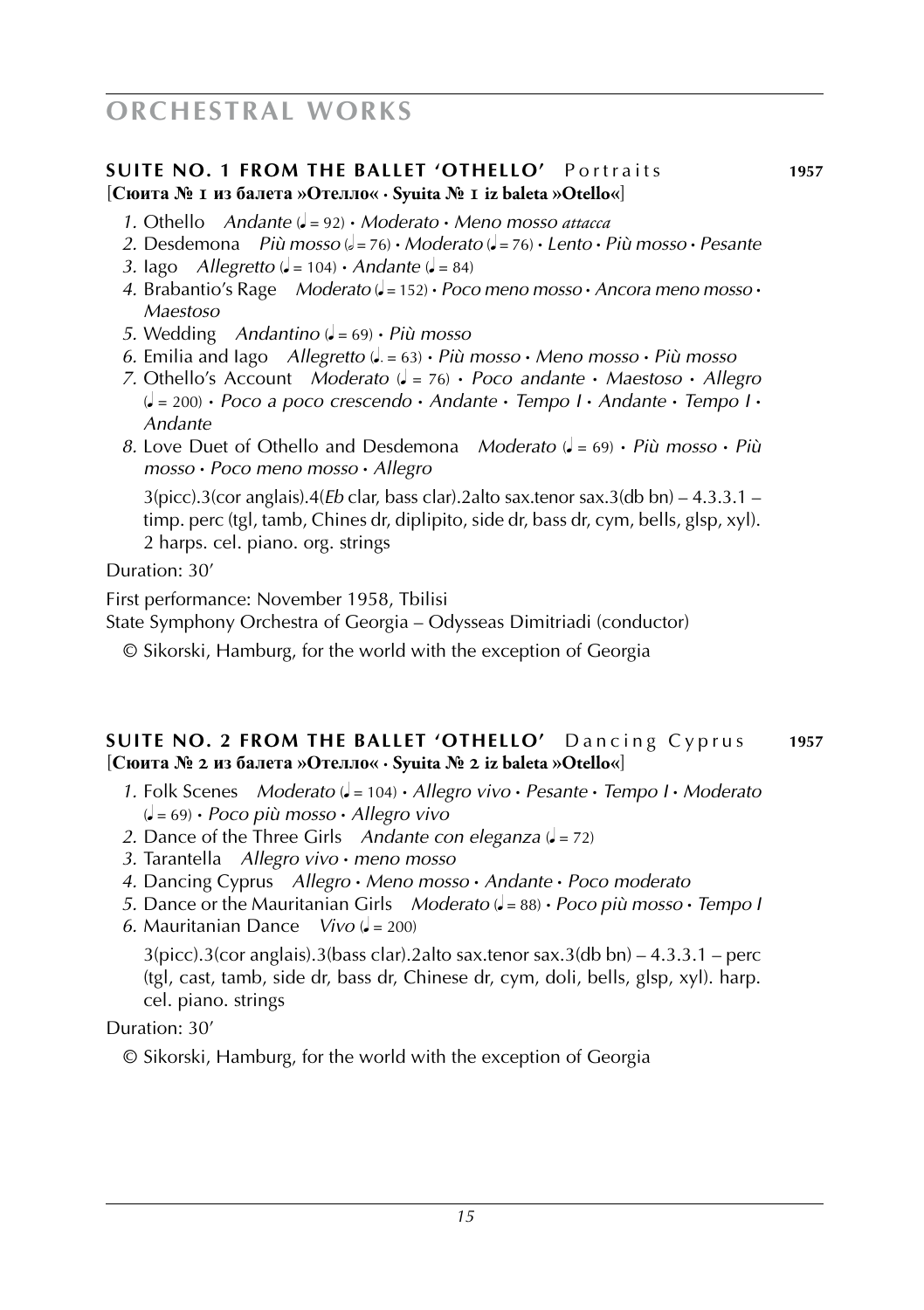#### **SUITE NO. 3 FROM THE BALLET 'OTHELLO'** Dramatic Scenes 1957 [**Сюита № 3 из балета »Отелло« · Syuita № 3 iz baleta »Otello«**]

- *1.* Jago and Cassio *Andante*  $\mathcal{L} = 92$
- 2. Iago and Othello *Lento*  $(d = 63)$  **·** *Moderato* **·** *Pesante* · *Tempo I. Poco adagio* · *Agitato* **·** *Allegro* (q = 168) **·** *Andante* **·** *Maestoso* **·** *Lento*
- *3.* Ceremonial Dance *Maestoso* (q . = 76) **·** *Pesante* **·** *Sostenuto* **·** *Più mosso* **·** *Soste nuto*
- *4.* Rodrigo's Death *Moderato* (q = 76) **·** *Allegro* **·** *Presto* **·** *Andante moderato* **·** *Presto* **·** *Moderato*
- *5.* Desdemona's Adagio *Andantino* **·** *Allegretto* **·** *Moderato* **·** *Moderato*
- *6.* Finale *Allegro moderato* (q = 200) **·** *Meno mosso* **·** *Tempo I* **·** *Moderato* **·** *Allegro moderato* **·** *Largo* **·** *Più mosso* **·** *Adagio* **·** *Molto meno mosso* **·** *Andante* **·** *Lento*  $3(pice, alto fl).3(cor anglais).3(bass clar).2 alto sax.3(db bn) – 4.3.3.1 – timp.$ perc (tgl, tamb, doli, side dr, bass dr, cym, tam-t, glsp, xyl). 2 harps. cel. piano.

strings Duration: 36'

© Sikorski, Hamburg, for the world with the exception of Georgia

#### **five monologues 1966**

for baritone and orchestra

 ► *see:* **v o c a l w o r k s**

#### **symphony no. 2 1972** [**Симфония № 2 · Simfoniya № 2**]

- *1.* Moderato (q = 80) **·** Moderato **·** Largo *attacca*
- 2. Allegro vivace  $\mathcal{L} = 168$  Poco meno mosso Meno mosso Tempo primo Poco meno mosso

3(picc).3(cor anglais).4(*Eb* clar, bass clar).3(db bn) – 4.4.3.1 – timp. perc (tgl, maracas, woodbl, whip, 3 bongos, doli, diplipito, tamb, side dr, snare dr, tenor dr, Chinese dr, bass dr, cym, gong, tam-t, bells, glsp, xyl, vibr). 2 harps. cel. piano. strings

Duration: 42'

First performance: 1973, Tbilisi

State Symphony Orchestra of Georgia – Dzhansug Kakhidze (conductor)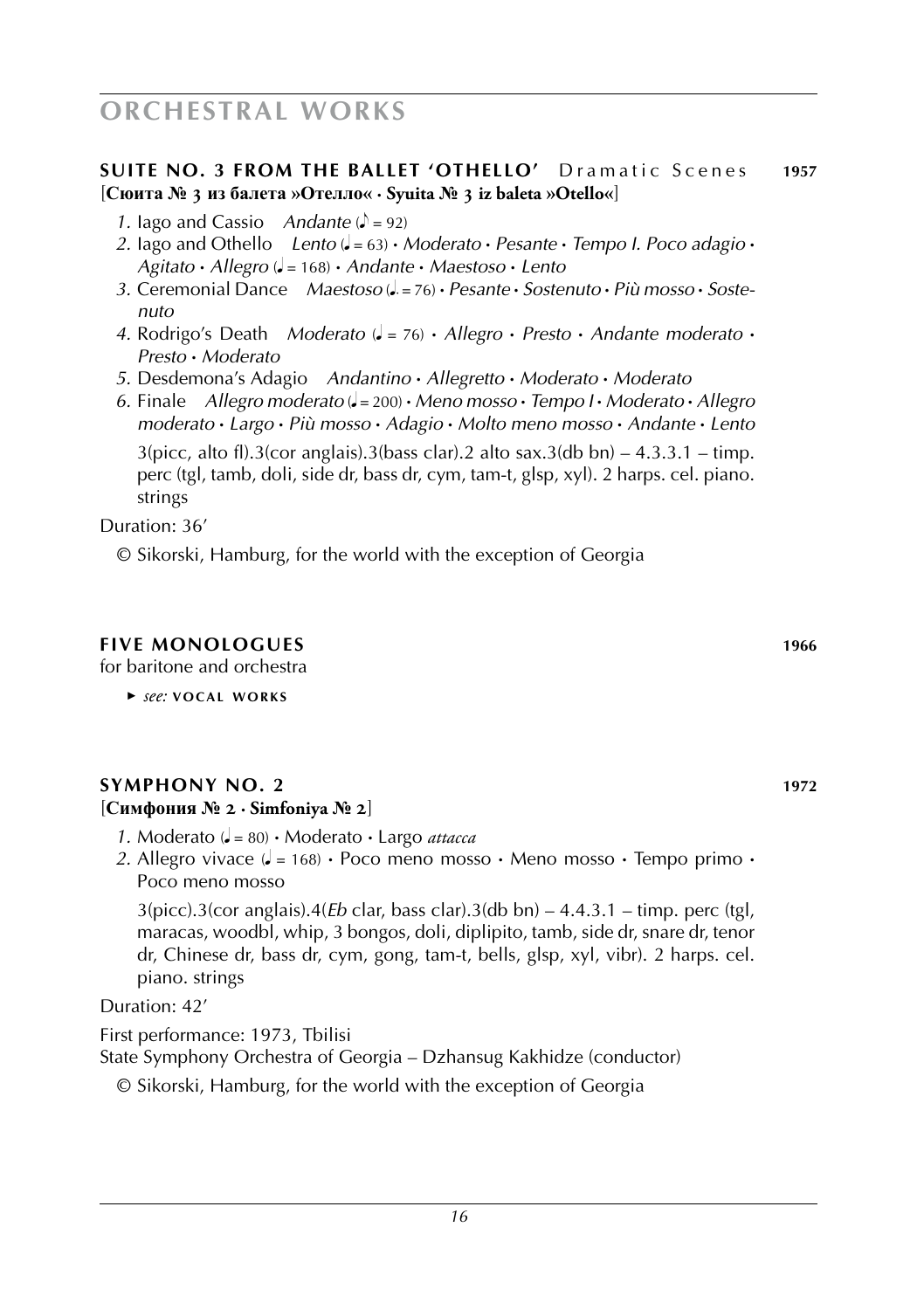#### **symphony no. 3 1983**

#### [**Симфония № 3 · Simfoniya № 3**]

Allegro moderato  $(J = 126)$  **·** Moderato  $(J = 112)$  **·** Andante  $(J = 80)$  **·** Allegro  $(J = 138)$  **·** Andante  $(\sqrt{a} = 80) \cdot$  Larghetto  $(\sqrt{a} = 58) \cdot$  Adagio  $(\sqrt{a} = 66) \cdot$   $\sqrt{a} = 60 \cdot$  Largo  $(\sqrt{a} = 50) \cdot$  Meno  $mosso \cdot$  Allegro ( $= 168$ )  $\cdot$  Presto ( $= 176$ )  $\cdot$  Allegro ( $= 120$ )  $\cdot$  Meno mosso  $\cdot$  Moderato ( $\mathbf{J} = 108$ ) **·** Andante ( $\mathbf{J} = 92$ ) **·** Più mosso **·** Largo ( $\mathbf{J} = 52$ ) **·** Larghetto ( $\mathbf{J} = 60$ ) **·** Andante ( $\sqrt{=}$  = 80) **·** Adagio ( $\sqrt{}=$  66)

 $4$ (picc, alto fl).3(cor anglais).3(*Eb* clar).3 – 8.4.3.1 – timp. perc (tgl, maracas. woodbl, whip, side dr, bass dr, cym, tam-t, bells, xyl, vibr). harp. cel. piano. electronic org. strings

Duration: 39'

First performance: 1 December 1983, Tbilisi

State Symphony Orchestra of Georgia – Vakhtang Matchavariani (conductor)

© Sikorski, Hamburg, for the world with the exception of Georgia

#### **symphony no. 4** 'Youth' **1983**

#### [**Симфония № 4** »Юношеская« **· Simfoniya № 4** »Yunosheskaya«]

- *1.* Allegro ( $d = 152$ ) **·** Allegretto ( $d = 112$ ) **·** Tempo  $d = 152$ ) **·** Moderato ( $d = 120$ ) **·** Andante  $\mathcal{L} = 92$  **·** Tempo  $\mathcal{L} = 152$
- 2. Largo  $\mathcal{L} = 52$ ) **·** Più mosso

*3.* Allegro ( $\sqrt{ }$  = 168) **·** Andante ( $\sqrt{ }$  = 76) **·** Tempo I ( $\sqrt{ }$  = 168) **·** Tempo I

 $0.0.0.0 - 0.0.0.0 - \text{time}$ , perc (tgl, snare dr, cym, glsp, xyl). harp. cel. piano. strings

Reduced version by Vakhtang Matchavariani: 0.0.0.0 – 0.0.0.0 – 1 perc. piano. strings

#### Duration: 36'

First performance: 1 December 1983, Tbilisi

State Symphony Orchestra of Georgia – Vakhtang Matchavariani (conductor)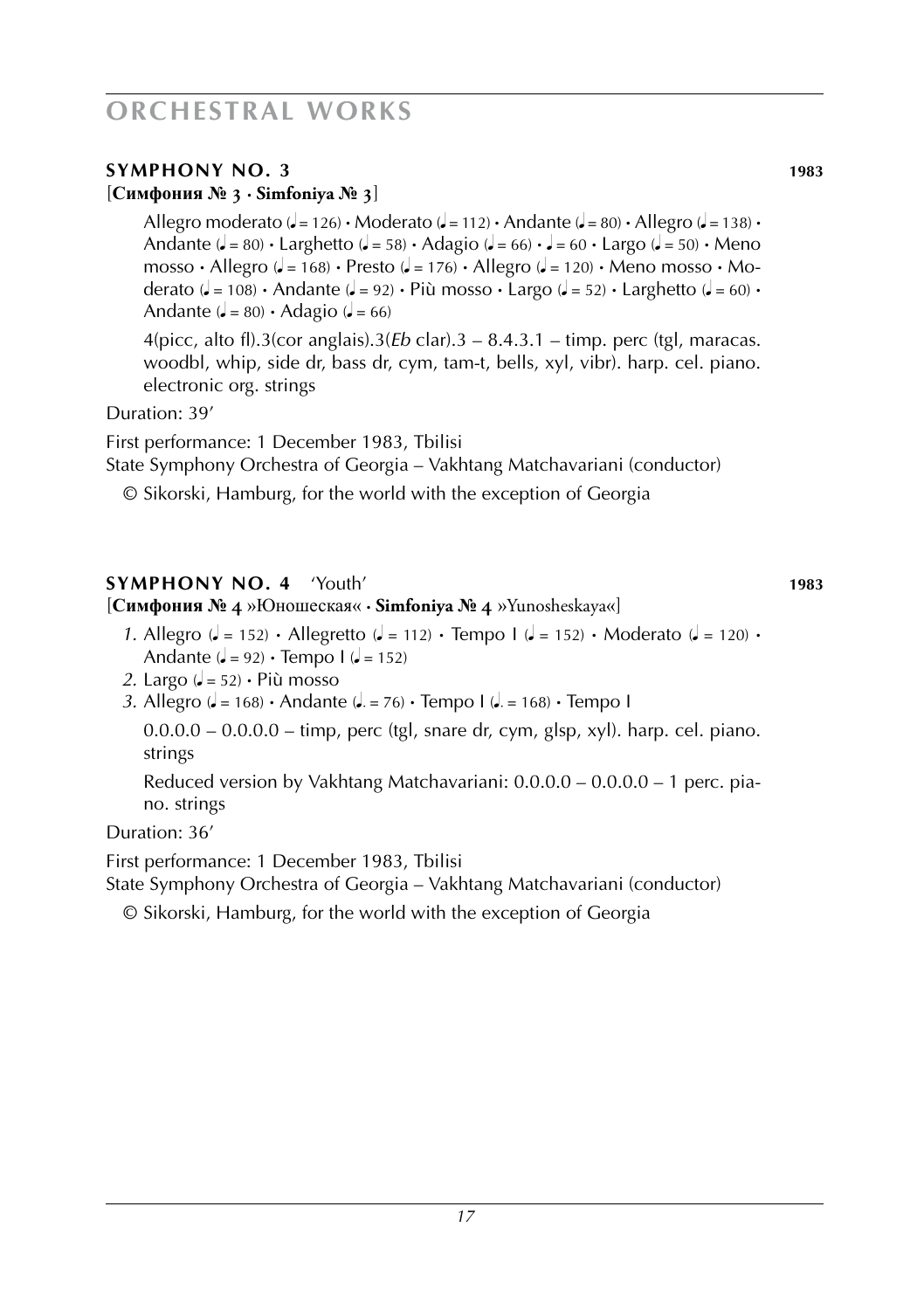| <b>SYMPHONY NO. 5 'Ushba'</b><br>[Симфония № 5 »Ушба« • Simfoniya № 5 »Ushba«]                                                                                           | 1987 |
|--------------------------------------------------------------------------------------------------------------------------------------------------------------------------|------|
| Allegro moderato ( $J = 144$ ) $\cdot$ Allegro $\cdot$ Tempo $I \cdot$ Allegro $\cdot$ meno $\cdot$ Tempo $I \cdot$ Poco<br>meno · Tempo I · Tempo I · meno · meno       |      |
| $3(picc)$ .3(cor anglais).4( <i>Eb</i> clar, bass clar).3(db bn) – 8.4.4.2 – timp. perc (sna-<br>re dr, bass dr, cym, tam-t, bell, xyl, vibr). harp. cel. piano. strings |      |
| Duration: 46'                                                                                                                                                            |      |
| First performance: Tbilisi<br>State Symphony Orchestra of Georgia – Vakhtang Matchavariani (conductor)                                                                   |      |
| © Sikorski, Hamburg, for the world with the exception of Georgia                                                                                                         |      |

#### **symphony no. 6** 'Amirani' [Prometheus] **1987**-**1988**

[**Симфония № 4** »Амирани« (Прометей) **· Simfoniya № 4** »Amirani« (Prometei)]

- *1.* Prologue *Larghetto*  $\mathcal{L} = 60$
- *2.* Manhood Breaches the Divine Commandments *Allegretto* ( $J = 100$ )
- 3. Darkness (The Gods Take Away Fire, Light and Warmth) *Meno mosso*  $J = 60$  **·**  $l = 80$
- *4.* Love Awakens Prometheus' Wish to Give Back the Fire to Manhood  $Adagio$  ( $J = 66$ ) **·** *Moderato* ( $J = 80$ )
- *5.* Olympus (The World of Gods) *Moderato*  $(J = 88) \cdot \text{Vivace}$ . Fuga  $(J = 120 / J = 240)$
- 6. The Abduction of the Fire *Allegretto*  $(l = 100)$
- *7.* Finale *[lo stesso tempo]*
- *8.* Epilogue *Andante* ( $\sqrt{ }$  = 66)

3(picc, alto flute).3(cor anglais).3(*Eb* clar, bass clar).soprano sax.3(db bn) – 4.4.3.1 – timp. perc (tgl, whip, maracas, woodbl, tom-t, snare dr, bass dr, drum set, cym, bells, tam-t, xyl/vibr/marimba). bass guit. harp. cel/piano/hpd, strings

Duration: 33'

First performance: 1989, Tbilisi

State Symphony Orchestra of Georgia – Vakhtang Matchavariani (conductor)

© Sikorski, Hamburg, for the world with the exception of Georgia

No. 5 ('Olympus') begins with a quotation of 'Allemande' from J. S. Bach's sixth Partita in E minor BWV 830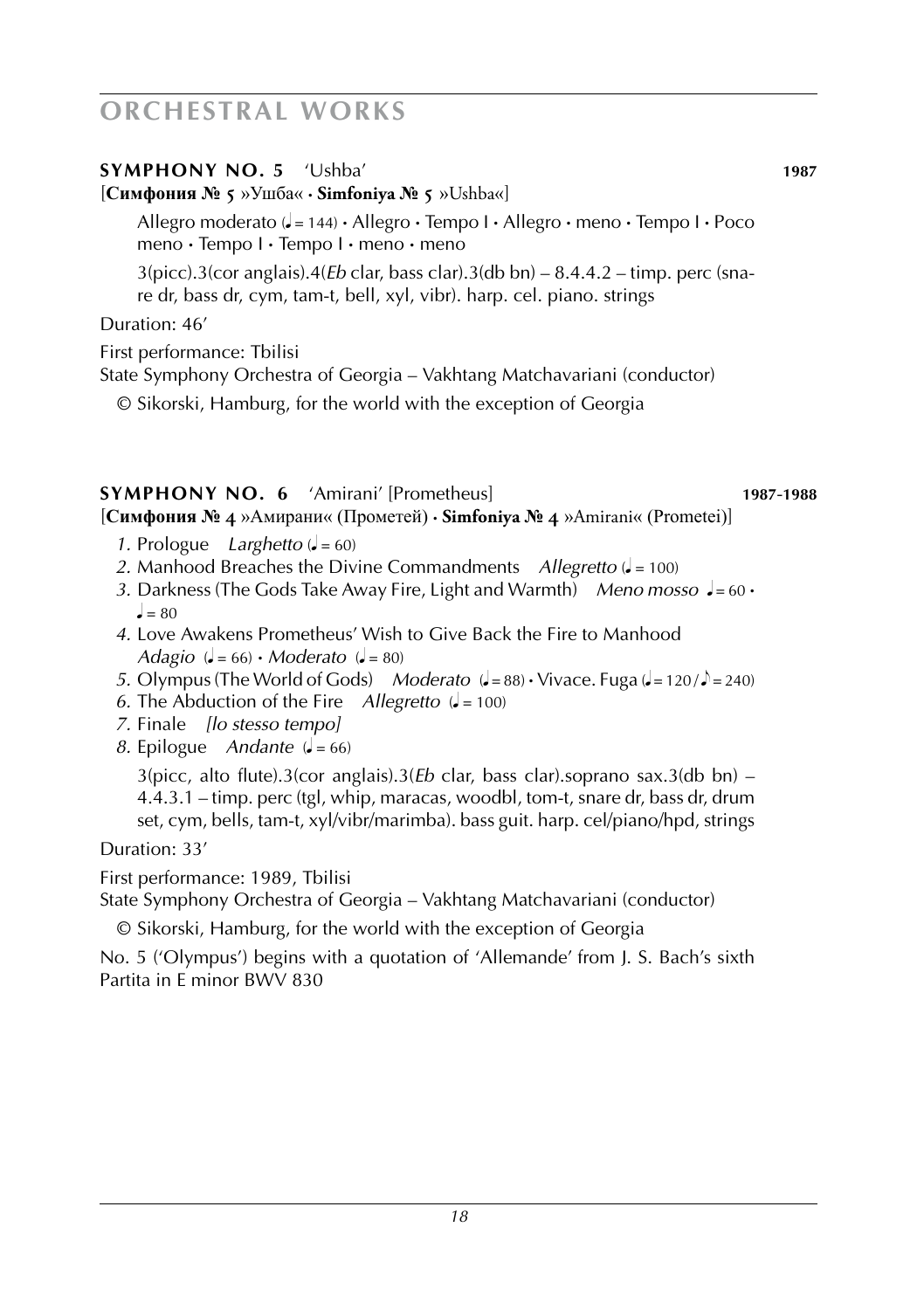#### **concerto for Violoncello and orchestra 1990**

#### [**Концерт для виолончели с оркестром · Kontsert dlya violoncheli s orkestrom**]

Andante  $(J = 60)$  **·** Poco più mosso  $(J = 72)$  **·** Allegro  $(J = 144)$  · Meno mosso · Allegro  $(J = 144)$  **·** Larghetto  $(J = 60)$  · Poco più mosso · Allegro  $(J = 144)$ 

 $0.0.0.0 - 0.0.0.0 - \text{harp.}$  cel. strings

Duration: 30'

First performance: Tbilisi

T. Gabarashvili (violoncello) – State Symphony Orchestra of Georgia – Vakhtang Matchavariani (conductor)

© Sikorski, Hamburg, for the world with the exception of Georgia

#### **symphony no. 7** 'Gelati' **1988**-**1989**

[**Симфония № 7** »Гелати« **· Simfoniya № 7** »Gelati«] for contralto, mixed choir and orchestra

Text: Arsen Ibery, King David IV. 'The Builder' of Georgia ('Poems of Repentance'), Alexi Matchavariani, Mikhail Modrekili (in Georgian)

*Dedicated to King David IV. 'The Builder' of Georgia*

- *1.* Largo ( $l = 50$ ) poco più mosso ( $l = 66$ ) Moderato ( $l = 104/2 = 208$ ) poco meno mosso **·** Adagio ( $\sqrt{=}$  = 72)
- 2. Presto  $(\triangle = 192) \cdot \triangle = 96 \cdot \text{Poco meno }$  mosso. Larghetto  $(\triangle = 60)$
- 3. Adagio ( $= 66$ )
- 4. Allegro ( $J = 132$ ) **·** Largo ( $J = 52$ ) **·** Più mosso **·** Adagio ( $J = 72$ ) **·** Allegro ( $J = 132$ ) **·** Adagio ( $= 66$ )

 $3(pice).3.3.3 - 4.4.3.1 - timp.$  perc (maracas, tom-t, snare dr, bass dr, cym, tam-t, bells, xyl). harp. cel. piano. strirgs

#### Duration: 62'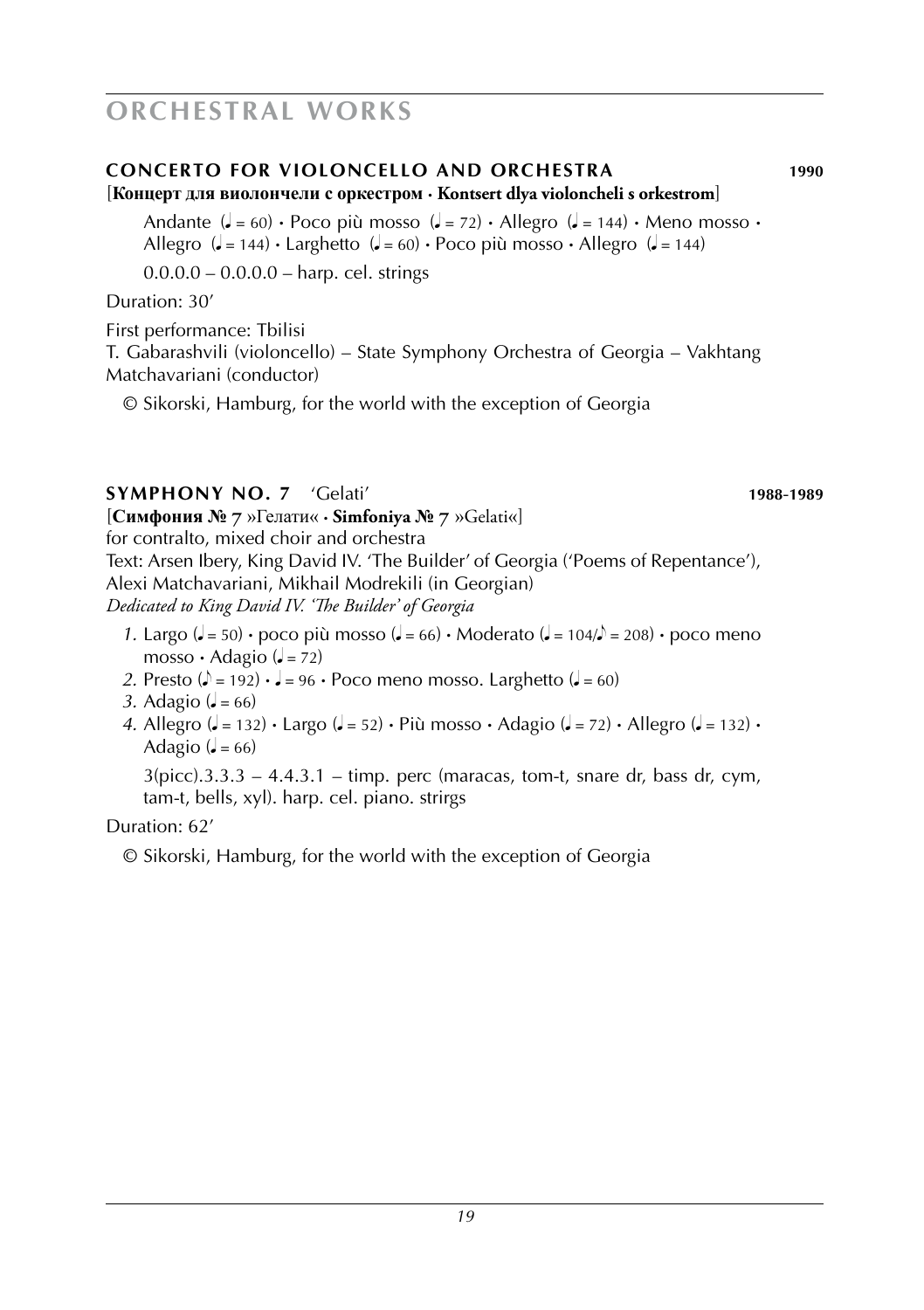#### **symphonic suite from the opera 'hamlet' 1979**/**2004**

[**Симфоническая сюита из оперы »Гамлет« · Simfonicheskaya syuita iz opry »Gamlet«**]

 Moderato **·** Moderato **·** Andante **·** Allegro moderato **·** Moderato **·** Andantino 3(picc).3(*Eb* clar, bass clar).3(cor anglais).3 – 4.4.3.1 – timp. perc (tgl, ratchet, wood bl, tom-t, diplito, snare dr, bass dr, cym, small tam-t, large tam-t, bells, xyl). harp. piano. cel. org. strings

Duration: 16'

First performance: 2004, Lübeck Vakhtang Matchavariani (conductor)

© Sikorski, Hamburg, for the world with the exception of Georgia

#### **SUITE FROM THE OPERA 'THE KNIGHT IN THE TIGER'S SKIN'** [**Сюита из оперы »Витязь в тигровой шкуре« · Syuita iz opery »Vityaz v tigrovoi shkure«**]

4(picc).4(cor anglais).6(2*Eb* clar, bass clar).3(db bn) – 4.4.3.1 – timp. perc (whip, maracas, woodbl, tamb, doli, dilipito, 3 tom-t, snare dr, bass dr, cym, 3 tam-t, bells, xyl, vibr). harp. cel. piano. strings – male choir

Duration: xx'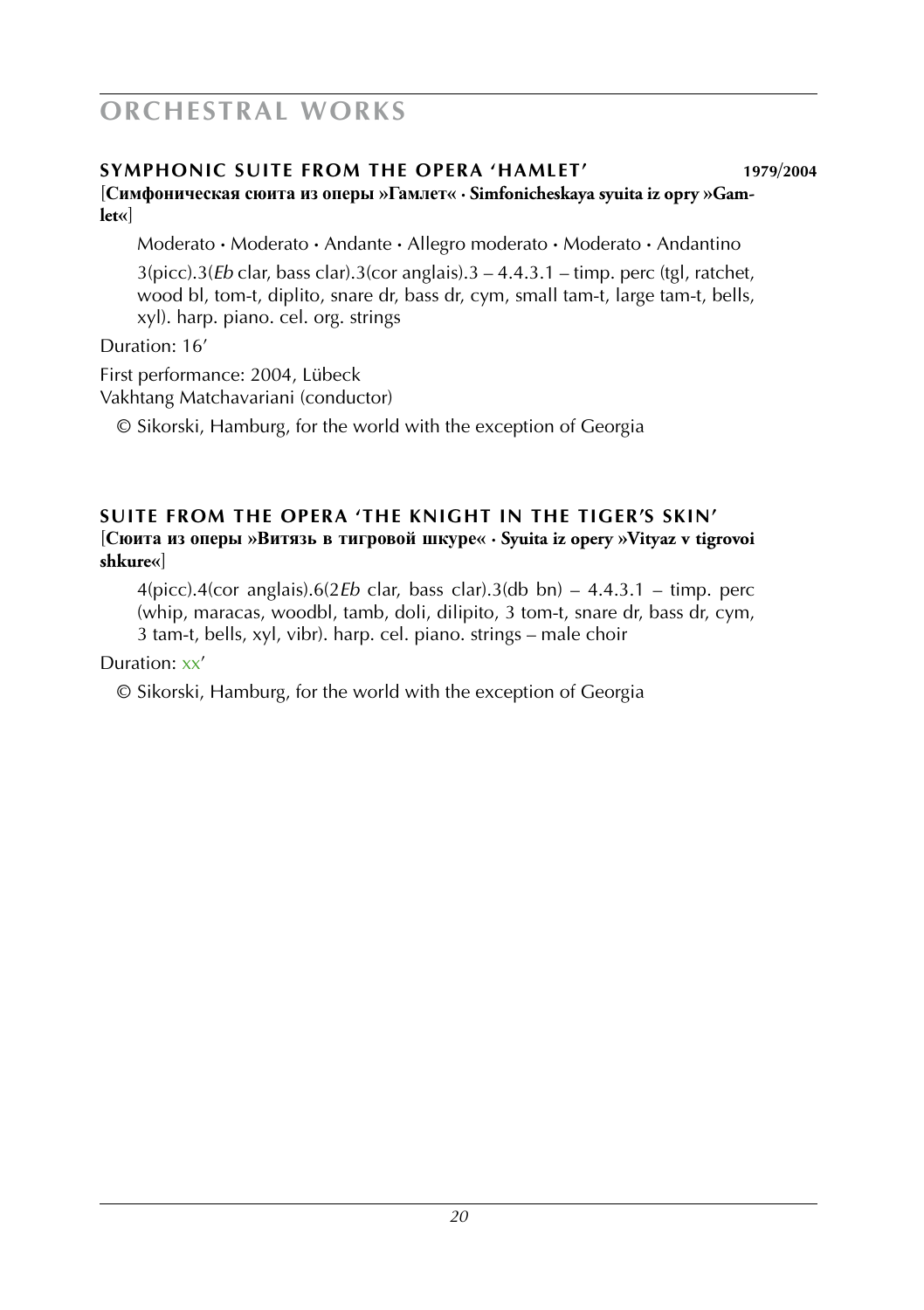| <b>SONATA FOR PIANO NO. 1</b><br>[Соната для фортепиано № 1 · Sonata dlya fortepiano № 1]<br>Allegro | 1937 |
|------------------------------------------------------------------------------------------------------|------|
| Duration: 8'                                                                                         |      |
| First performance: Tbilisi<br>Temuraz Matureli                                                       |      |
| © Sikorski, Hamburg, for the world with the exception of Georgia                                     |      |
| <b>KHORUMI</b>                                                                                       | 1939 |
| for piano                                                                                            |      |
| [Хоруми для фортепиано · Khorumi dlya fortepiano]                                                    |      |
| Allegro non troppo                                                                                   |      |
| Duration: 4'                                                                                         |      |
| © Sikorski, Hamburg, for the world with the exception of Georgia                                     |      |
| <b>SCHERZO</b>                                                                                       | 1940 |
| for piano                                                                                            |      |
| [Скерцо для фортепиано · Skertso dlya fortepiano]                                                    |      |
| © Sikorski, Hamburg, for the world with the exception of Georgia                                     |      |
| <b>BAZALET LAKE</b>                                                                                  | 1946 |
| Ballad for piano                                                                                     |      |
| [Базельское озеро. Баллада для фортепиано · Bazelskoe ozero. Ballada dlya fortepiano]                |      |
| Lento · più mosso · Tempo I                                                                          |      |
| © Sikorski, Hamburg, for the world with the exception of Georgia                                     |      |
| SKETCH                                                                                               | 1947 |
| for piano                                                                                            |      |
| [Эскиз для фортепиано · Eskiz dlya fortepiano]                                                       |      |
| Allegro moderato                                                                                     |      |
| © Sikorski, Hamburg, for the world with the exception of Georgia                                     |      |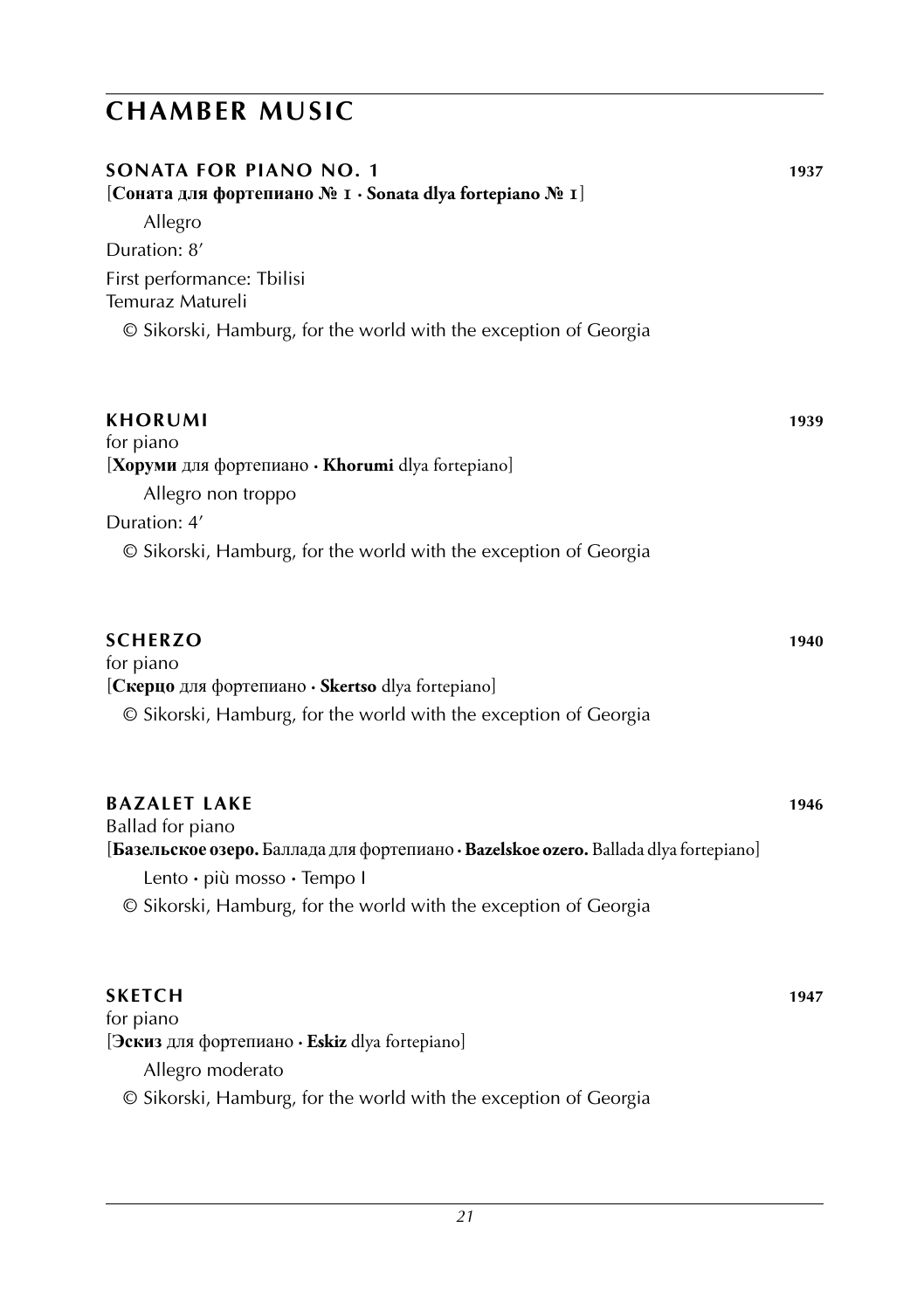#### **doluri 1950**

for violin or for piano solo

[**Долури** для скрипки соло или для скрипки и фортепиано **· Doluri** dlya skripki solo ili dlya skripki i fortepiano]

Allegro vivo (Allegro con brio)

Duration: 5'

© Sikorski, Hamburg, for the world with the exception of Georgia

There is also a version for choir a cappella by the composer. In 2008 the composer's son, Vakhtang Matchavariani, made an arrangement of D o l u r i for string orchestra and piano.

### **suite from the ballet 'othello' 1961**/**1963**

for piano. Arrangement by the composer

[**Сюита из балета »Отелло«** для фортепиано *–* том 1 **· Syuita iz baleta »Otello«** dlya fortepiano – tom 1]

Tome I

- *1.* Othello *Moderato* **·** *Meno attacca*
- 2. Desdemona *Allegro ma non troppo* ( $\ell$  = 76) **·** *Poco più mosso*
- *3.* Iago *Allegretto* ( $J = 104$ ) **·** *Andante* ( $J = 84$ )
- *4.* Brabantio's Rage *Moderato* **·** *Andante*
- *5.* Othello's Account *Moderato* (q = 76) **·** *Poco andante* **·** *Maestoso* **·** *Tempo I*
- *6.* Desdemona's Variation *Moderato* (q = 63) **·** *Moderato*
- *7.* Tarantella *Allegro vivo*

Tome II

- *8.* The Wedding *Andantino* ( $J = 69$ )
- *9.* Drinking Bout *Adagio* (q = 92) **·** *Poco meno* **·** *Poco più mosso*
- *10.* Ceremonial Dance *Maestoso* ( $= 76$ )
- *11.* Dance of the Mauritanian Girls *Moderato*  $(J = 88)$  **·** *Poco più mosso* · *Tempo I*
- *12.* Mauritanian Dance *vivo* ( $=$  200)
- *13.* Dance of the Cypriots
- © Sikorski, Hamburg, for the world with the exception of Georgia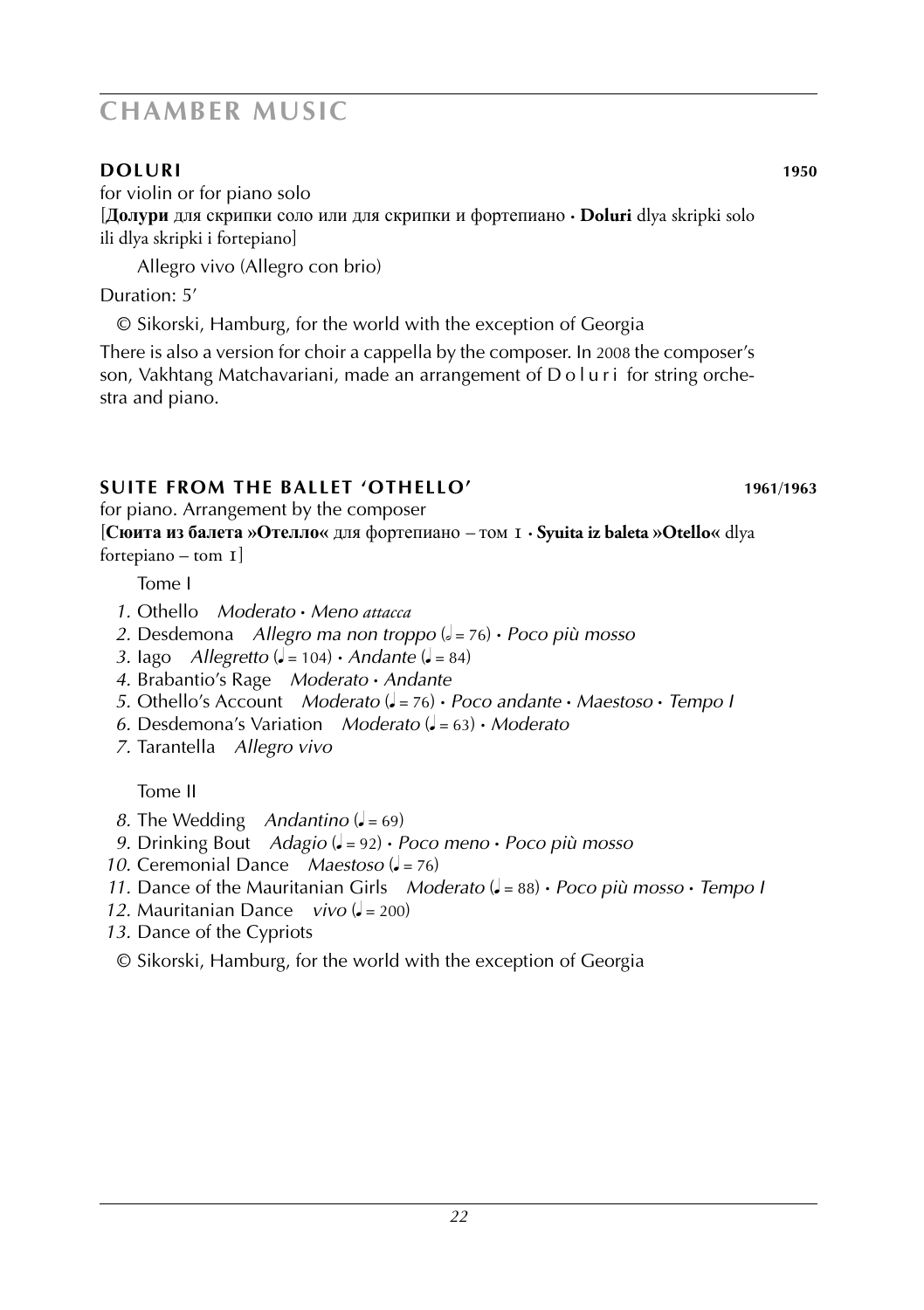#### **children's album 1962**

Twelve pieces for piano

[**Детский альбом.** Двенадцать пьес для фортепиано **· Detskii albom.** Dvenadtsat pes dlya fortepiano]

- *1.* Morse Code *Andantino*
- *2.* In the Garden *Moderato*
- *3.* Dance *Allegro*
- *4.* Caravan *Andante*
- *5.* Little Ball *Allegro*
- *6.* Parade of the Dolls *Moderato*
- *7.* Guests (from the ballet O t h e l l o) *Maestoso* (q = 138) **·** *Meno mosso* **·** *Poco meno mosso*
- *8.* Little Tarantella (from the ballet O t h e l l o) *Allegro*
- *9.* Bianca's Dance (from the ballet O t h e l l o) *Allegro* **·** *Meno mosso* **·** *Più mosso*
- *10.* Fairy Tale *Moderato*
- *11.* Hurdy-Gurdy *Moderato*
- *12.* Improvisation *Allegro non troppo*
- © Sikorski, Hamburg, for the world with the exception of Georgia

#### **Six pieces from the ballet 'othello' 1971**

for violin and piano. Arrangement by the composer [**Шесть рьес из балета »Отелло«** для скрипки с фортепиано **· Shest pec iz baleta** 

**»Otello«** dlya skripki s fortepiano]

- *1.* Pirushka (Feast) *Adagio*
- 2. Tale *Moderato*  $(l = 76)$
- *3.* Dance of the Three Girls Andante con eleganza  $(J = 72) \cdot P$ oco più mosso  $\cdot$ *Tempo I*
- *4.* Dance elegiaque *Moderato* ( $J = 63$ )
- *5.* Dancing Cyprus *Allegro vivo* (q = 184) **·** *Poco meno mosso*
- *6.* Dance of the Mauritanian Girls *Moderato* (q = 88) **·** *Poco più mosso* **·** *Tempo I*

#### Duration: 15'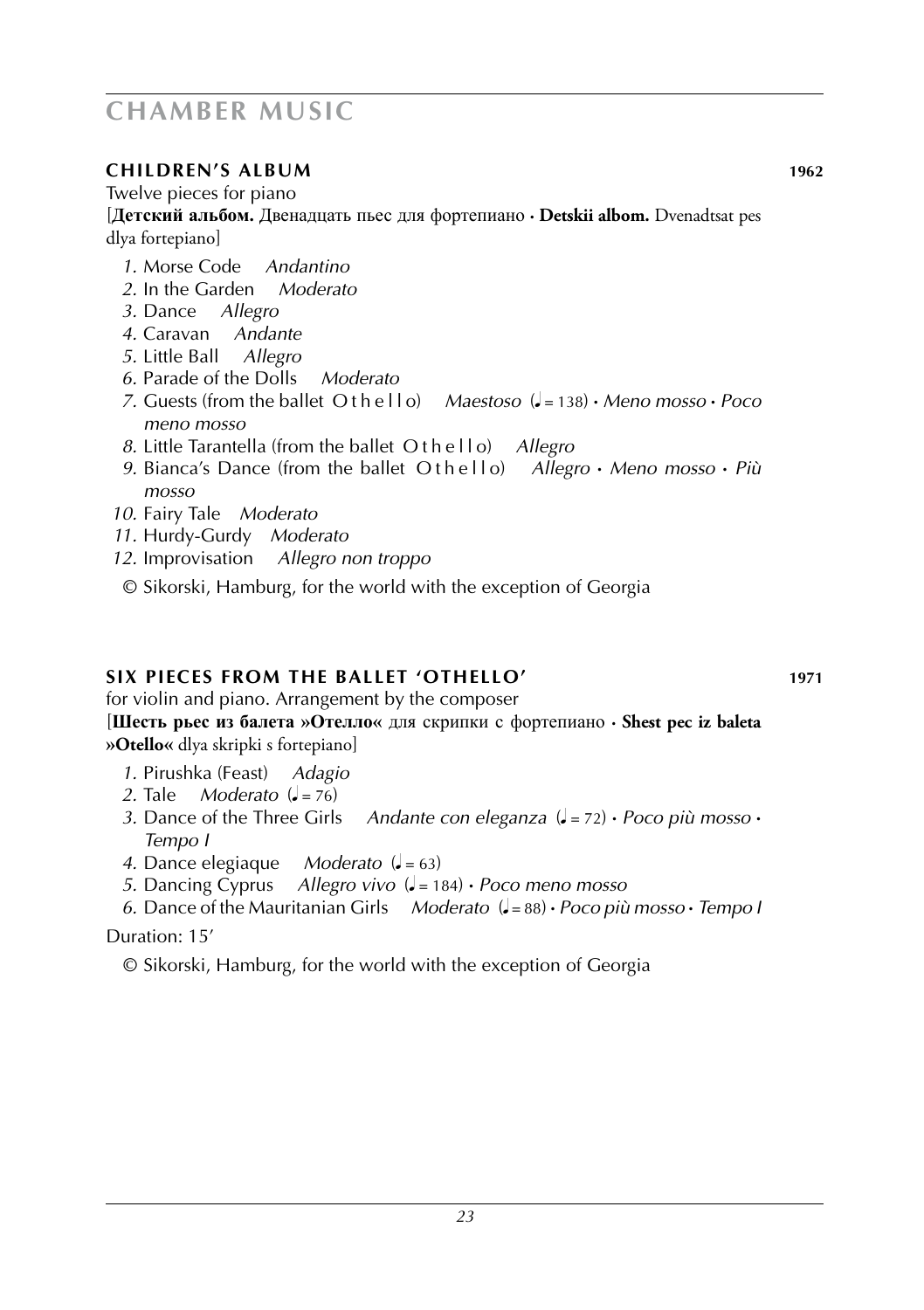#### **georgian dance 1943-1971**

for piano

[**Грузинский танец** для фортепиано **· Gruzinskii tanets** dlya fortepiano]

Allegro  $(L = 168)$  **·** Poco meno mosso **·** Tempo I **·** Tempo I

© Sikorski, Hamburg, for the world with the exception of Georgia

#### **two preludes and fugues 1950**/**1971**

for piano

#### [**два прелюдии и фуги** для фортепиано **· Dva prelyudii i fugi** dlya fortepiano]

- *1.* Prelude *Andante* **·** Fugue *Andante mosso* (from the oratorio The Day of my Homeland)
- *2.* Prelude *Adagio* **·** Fugue *Allegro*
- © Sikorski, Hamburg, for the world with the exception of Georgia

#### **four pieces from the ballet 'othello' 1975(?)**

for violin or violoncello and piano. Arrangement by the composer [**Четыре рьесы из балета »Отелло«** для скрипки или виолончели и фортепиано **· Chetyre pecy iz baleta »Otello«** dlya skripki ili violoncheli i fortepiano]

- *1.* Ceremonial Dance *Maestoso* (*j.* = 76)<br>2. Wedding *Andantino* (*j.* = 69) *· Più mo*
- $2.4$ ndantino  $\left( \frac{1}{2} \right) = 69$   $\cdot$  *Più mosso*
- *3.* Dance of the Mauretanian Girls *Moderato* ( $J = 88$ ) **·** *Poco più mosso* 4. Tale *Allegro* ( $J = 200$ ) **·** *Più mosso* · *Meno mosso* · *Andante*
- *4.* Tale *Allegro* (q = 200) **·** *Più mosso* **·** *Meno mosso* **·** *Andante*

Duration: 15'

© Sikorski, Hamburg, for the world with the exception of Georgia

#### **STRING QUARTET NO. 1 1977**

[**Квартет № 1** для двух скрипок, альта и виолончели **· Kvartet № 1** dlya dvukh skripok, alta i violoncheli]

- *1.* Andante  $\mathcal{L} = 76$
- *2.* Moderato
- 3. Andantino  $\mathcal{L} = 56$ )

4. Allegro vivace  $(J = 138) \cdot$  Meno mosso  $\cdot$  A tempo

Duration: 15'

First performance: 1977, Tbilisi Georian State Radio and Television String Quartet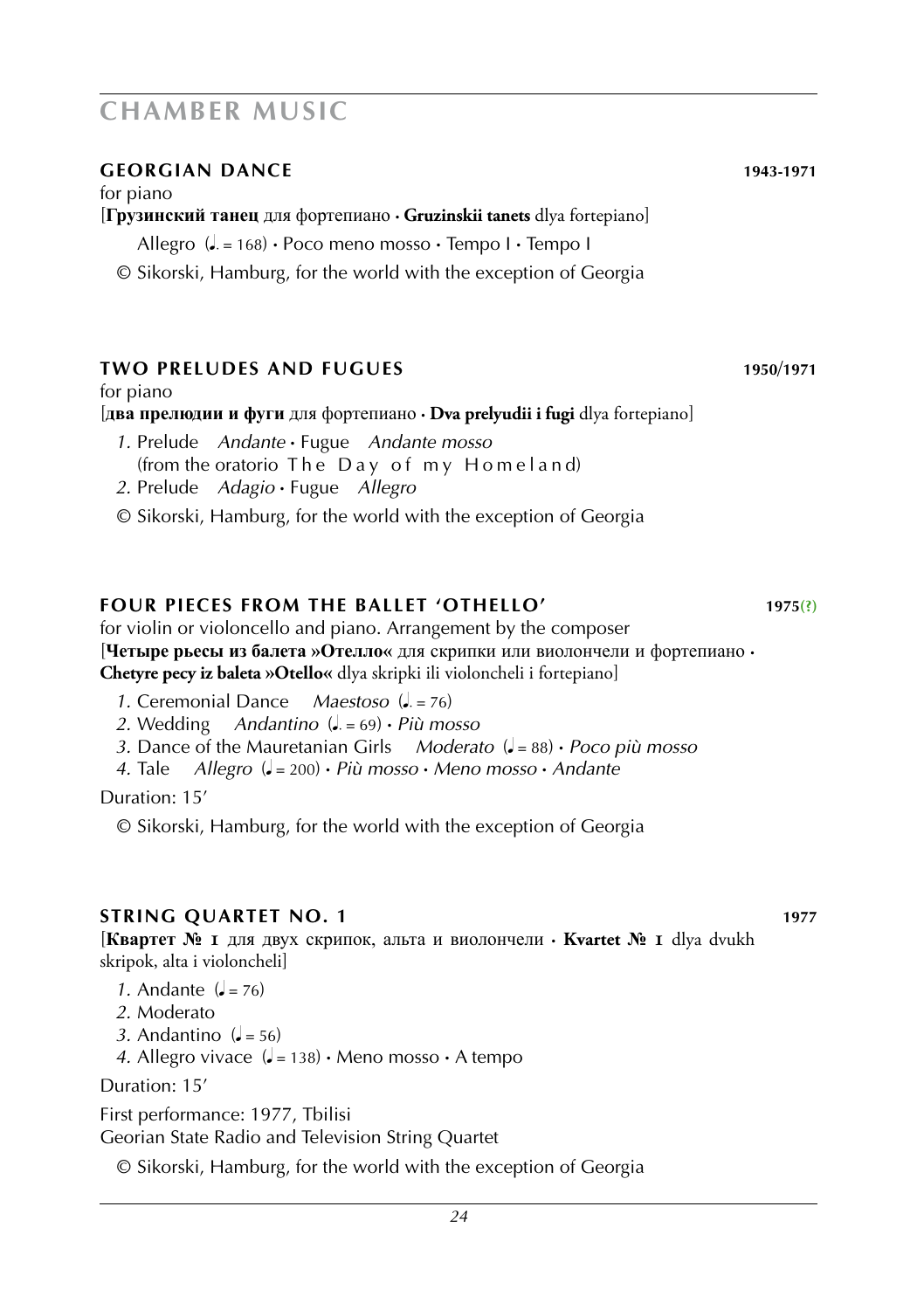#### **georgian frescoes 1977**

#### for piano

[**Грузинские Фрески** для фортепиано **· Gruzinskie freski** dlya fortepiano] *Dedicated to Alexei Toradze*

- $1$  Andante  $(1 76)$
- 2. Grave  $\cdot$  Larghetto  $(l = 56) \cdot$  Ad libitum (quasi campane)  $\cdot$  Moderato
- *3.* Maestoso  $(J = 80)$
- *4.* Lento  $(a = 52)$
- *5.* Adagio religioso ( $J = 56$ )
- 6. Andante sostenuto  $(J = 63)$  **·** Andante
- *7.* Moderato  $(l = 72)$  · non presto
- $8.$  Allegro  $(1 = 132) \cdot$  Presto  $\cdot$  Tempo I
- *9.* Adagio (q = 66) **·** Largo **·** Agitato **·** Più mosso **·** Largo
- *10.* Moderato  $(J = 80)$
- 11. Andante  $(J = 63)$  **·** Recitativo **·** Come prima
- 12. Andante cantabile  $(l = 63)$
- 13. Andante sostenuto  $(J = 63)$
- *14.* Presto  $(d = 200)$
- 15. Allegretto  $\mathcal{L} = 100$
- *16.* Lento improvvisato (q = 52) **·** Più mosso **·** Tempo I **·** Più mosso **·** Tempo I **·** Più mosso **·** Andante (quasi corale) **·** Vivo **·** Lento **·** Vivo **·** Lento **·** Non presto
- *17.* Andante religioso  $(1 60)$
- © Sikorski, Hamburg, for the world with the exception of Georgia

#### **in remembrance of pirosmani** (Picture of old tbilisi) **1956**/**1978** Ballad for piano

[**Поминальная Пиросмани** (Картинка старого Тбилиси)**.** Баллада для фортепиано **· Pominalnaya Pirosmani** (Kartinka starogo Tbilisi). Ballada dlya fortepiano]

Moderato quasi improvvisato ( $= 88$ ) · Poco meno mosso e poco a poco accelerando **·** Andante

Duration: 7'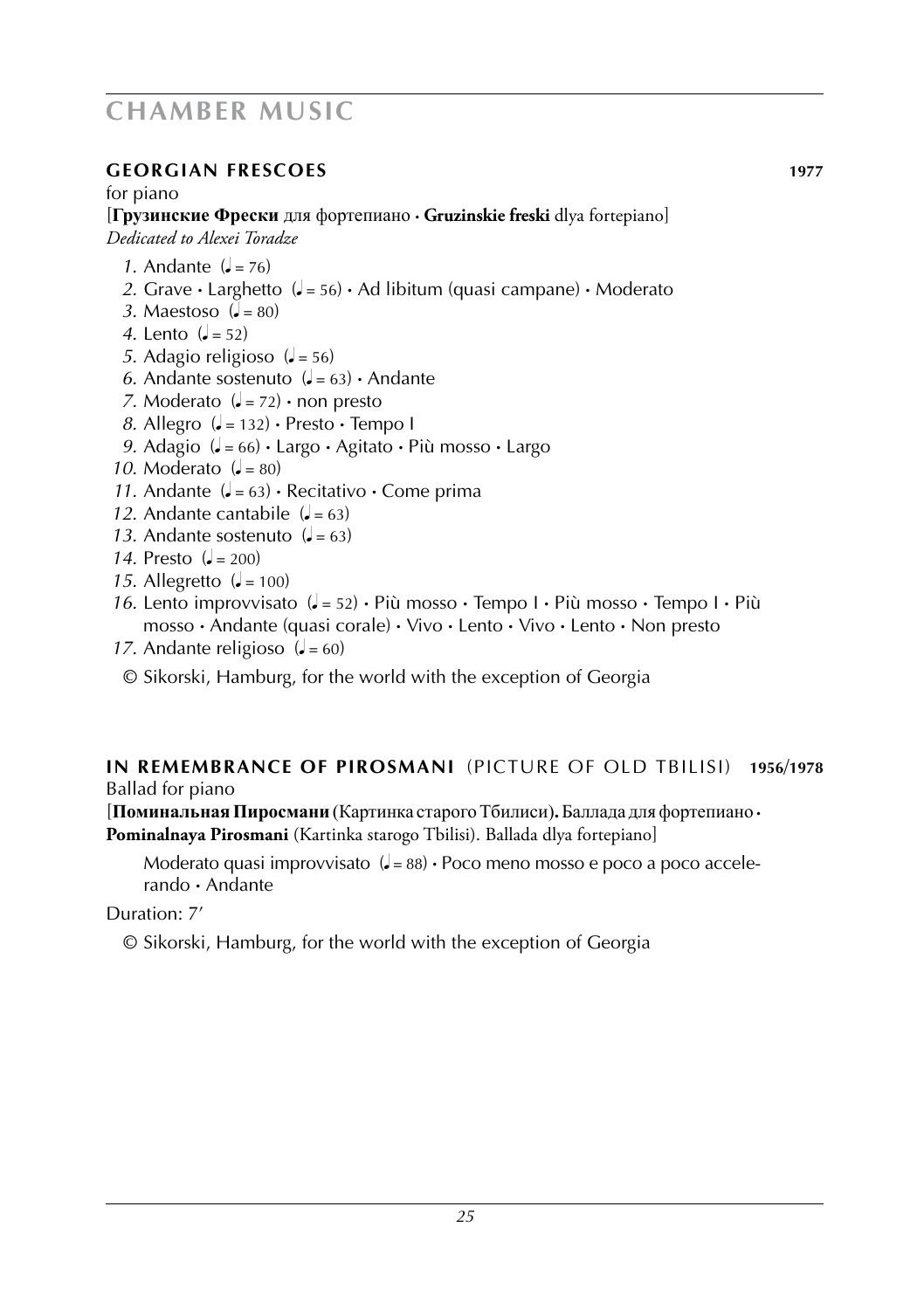#### **STRING QUARTET NO. 2 1978**

[**Квартет № 2** для двух скрипок, альта и виолончели **· Kvartet № 2** dlya dvukh skripok, alta i violoncheli]

- *1.* Adagio
- *2.* Presto
- *3.* Maestoso
- *4.* Andante religioso

Duration: 20'

First performance: 1978, Tbilisi

Georian State Radio and Television String Quartet

© Sikorski, Hamburg, for the world with the exception of Georgia

#### **string quartet no. 3 1978**

[**Квартет № 3** для двух скрипок, альта и виолончели **· Kvartet № 3** dlya dvukh skripok, alta i violoncheli]

- 1. Lento improvvisato  $(l = 52) \cdot$  Più mosso  $\cdot$  Tempo I  $\cdot$  Più mosso *attacca*  $l = 72$
- *2.* Allegro
- *3.* Allegro moderato

Duration: 27'

First performance: 1979, Tbilisi

String Quartet of Georgian Broadcast System

© Sikorski, Hamburg, for the world with the exception of Georgia

### **georgian dance poem 1978**

for piano

### [**Грузинский танец-поэма** для фортепиано **· Gruzinskii tanets-oema** dlya fortepiano]

Allegro moderato  $(L = 144) \cdot$  Allegro assai  $(L = 176)$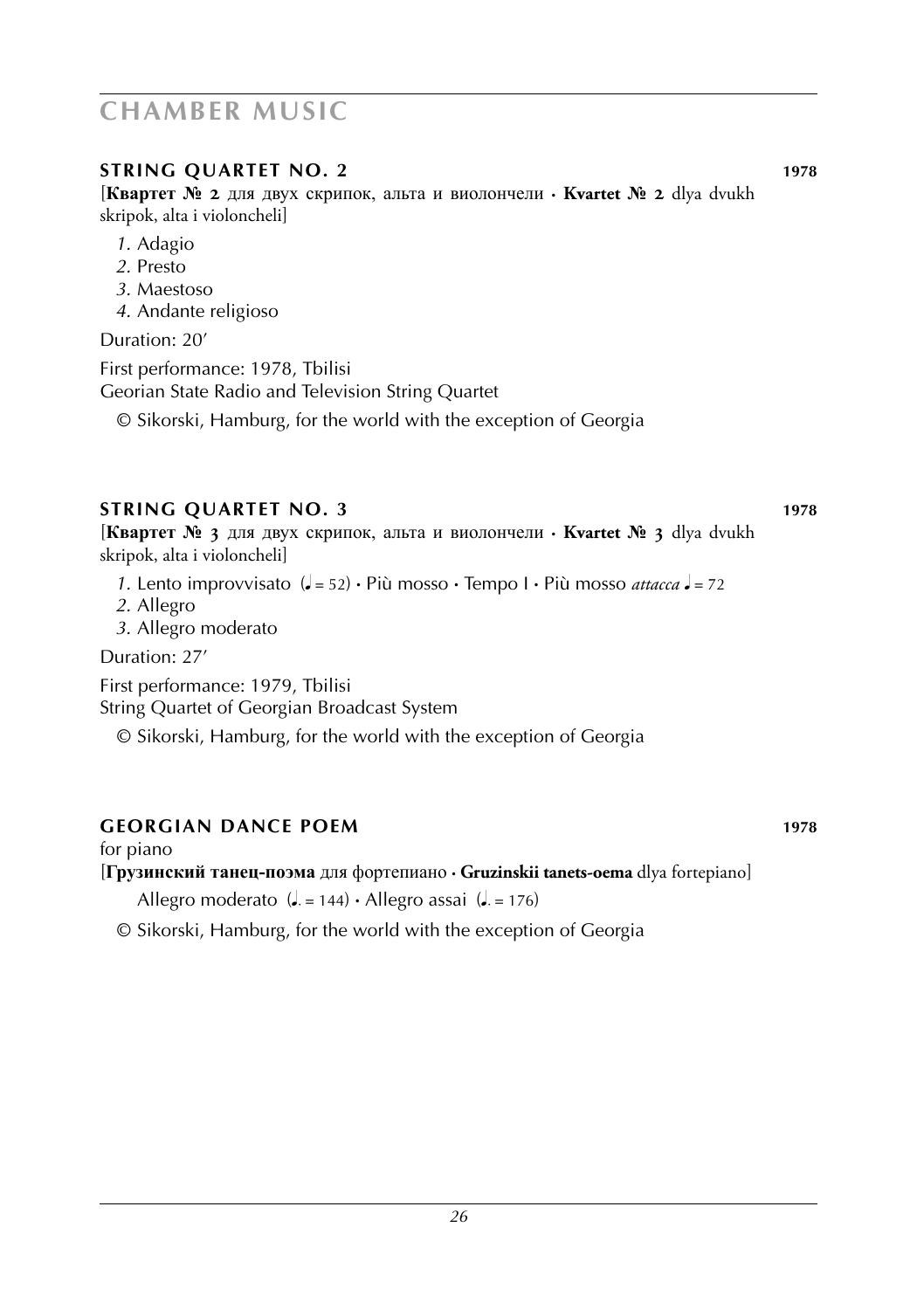#### **STRING QUARTET NO. 4 1985**

[**Квартет № 4** для двух скрипок, альта и виолончели **· Kvartet № 4** dlya dvukh skripok, alta i violoncheli]

- *1.* Motive *Andantino* **·** *Recitative attacca*
- *2.* Refrain
- *3.* Choral *Andante* (q = 76)
- *4.* Suliko *Andantino*
- *5.* Dance *Allegro con brio*
- *6.* Elegy *Lento molto rubato*

Duration: 22'

First performance: 1984 String Quartet of the Georgian Broadcasting and Television

© Sikorski, Hamburg, for the world with the exception of Georgia

#### **sonata for violin and piano 1989**

#### [**Соната для скрипки и фортепиано · Sonata dlya skripki i fortepiano**]

- *1.* Moderato
- 2. Andante  $(1 80)$
- *3.* Allegro moderato  $(J = 168) \cdot$  Andante  $(J = 60) \cdot$  Tempo I  $\cdot$  Tempo I  $\cdot$ Più meno

First performance: Leningrad

M. Gantwarg (violin) – Vakhtang Matchavariani (piano)

© Sikorski, Hamburg, for the world with the exception of Georgia

#### **string quartet no. 5 1992**

[**Квартет № 5** для двух скрипок, альта и виолончели **· Kvartet № 5** dlya dvukh skripok, alta i violoncheli]

- *1.* Allegro moderato ( $J = 80$ )  $\cdot$  poco a poco più  $\cdot$   $J = 112 \cdot J = 100 \cdot$  Adagio ( $J = 66$ )  $\cdot$ Andante  $(J = 84) \cdot J = 100 \cdot J = 80$
- 2. Moderato **·** Andante ( $J = 72$ ) **·** Poco più mosso ( $J = 84$ )
- 3. Allegro molto  $\cdot \cdot$  = 120

Duration: 30'

First performance: 28 March 2012, Tbilisi String Quartet of the Tbilisi Opera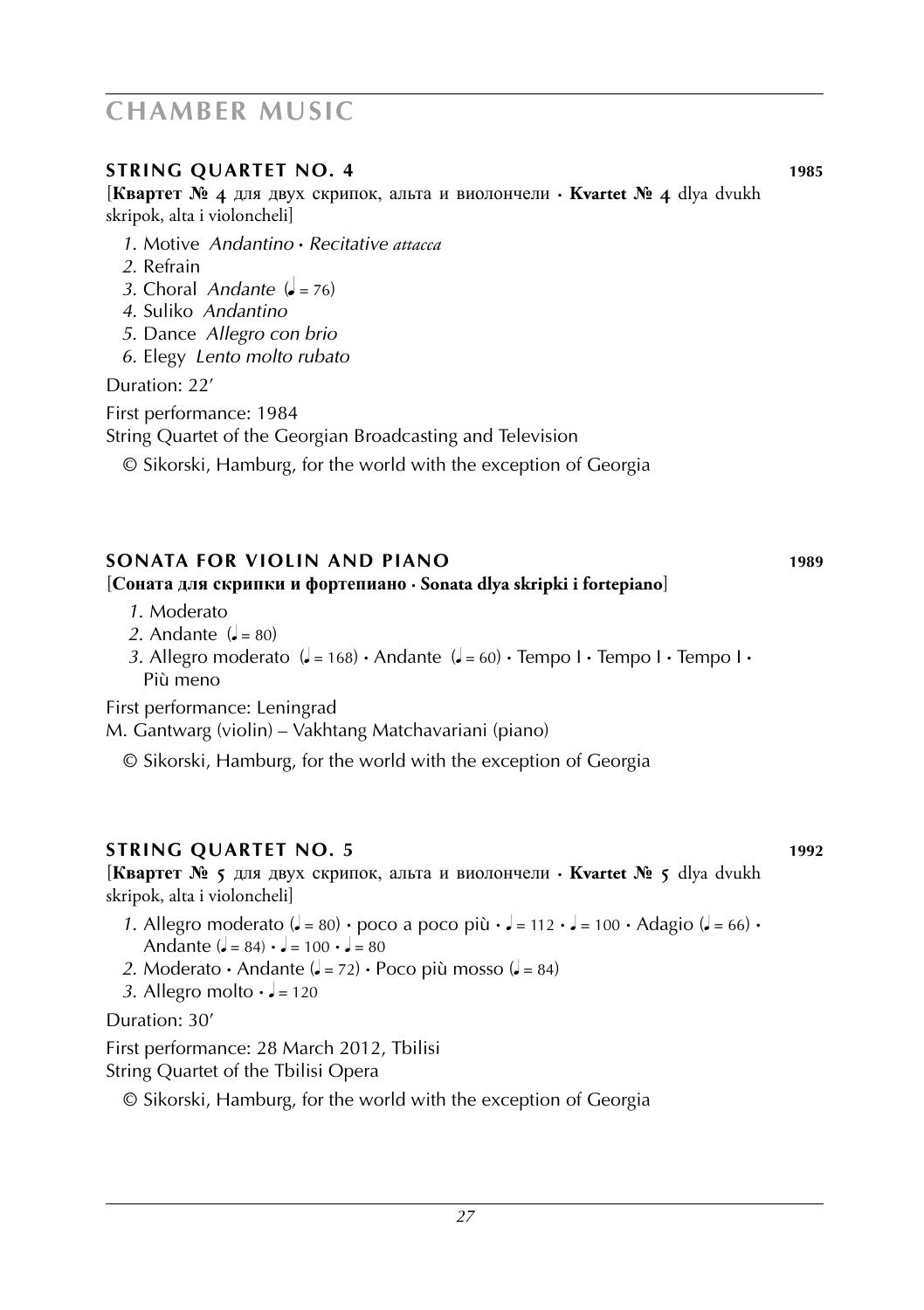#### **nine pieces for piano 1982**

#### [**Девять рьес для фортепиано · Deviat pec dlya fortepiano**]

- *1.* Bagpipe *Moderato*  $(2) = 96$
- *2.* Pshavian Dance *Allegretto* ( $\sqrt{ }$  = 184)
- *3.* Kheitian Tale *Andantino* ( $= 80$ )
- 4. The Cheerful Shepherd *Allegretto* ( $\sqrt{ }$  = 112)
- *5.* Motherly Lullaby *Lento molto*  $(d = 63)$
- *6.* Little Ballad *Moderato*
- *7.* In a Turkish Café *Allegretto* ( $\sqrt{ } = 104$ )
- *8.* The Hunter *Moderato*  $\mathcal{L} = 104$
- *9.* Basque Lullaby *Andantino*
- © Sikorski, Hamburg, for the world with the exception of Georgia

#### **STRING QUARTET NO. 6 1993**

[**Квартет № 6** для двух скрипок, альта и виолончели **· Kvartet № 6** dlya dvukh skripok, alta i violoncheli]

Adagio ( $\downarrow$  = 66) **·** Moderato ( $\downarrow$  = 100) **·** Poco meno **·** Andante ( $\downarrow$  = 88) **·** Allegro  $(l = 144) \cdot \text{Adagio}$   $(l = 66)$ 

Duration: 14'

© Sikorski, Hamburg, for the world with the exception of Georgia

#### **parisian sketches 1985**

for piano

[**Парижские зарисовки** для фортепиано **· Parizhskie zapisovki** dlya fortepiano]

First performance: Tbilisi Temuraz Mutareli

© Sikorski, Hamburg, for the world with the exception of Georgia

#### **sonata for piano no. 2 1957**/**1965**/**1978**

#### [**Соната для фортепиано № 2 · Sonata dlya fortepiano № 2**]

- 1. Allegro assai  $\left(\frac{1}{2} + 144\right) \cdot \frac{1}{2}$  is tesso tempo  $\cdot$  Meno mosso  $\left(\frac{1}{2} + 100\right) \cdot$  Tempo I risoluto  $\cdot$ Meno mosso ( $\downarrow$  = 100)  $\cdot$  Tempo I ( $\downarrow$  = 152)
- 2. Adagio religioso ( $J = 56$ )
- 3. Allegro marcato  $(d = 184)$  **·** Meno mosso  $(d = 96)$  **·** Tempo I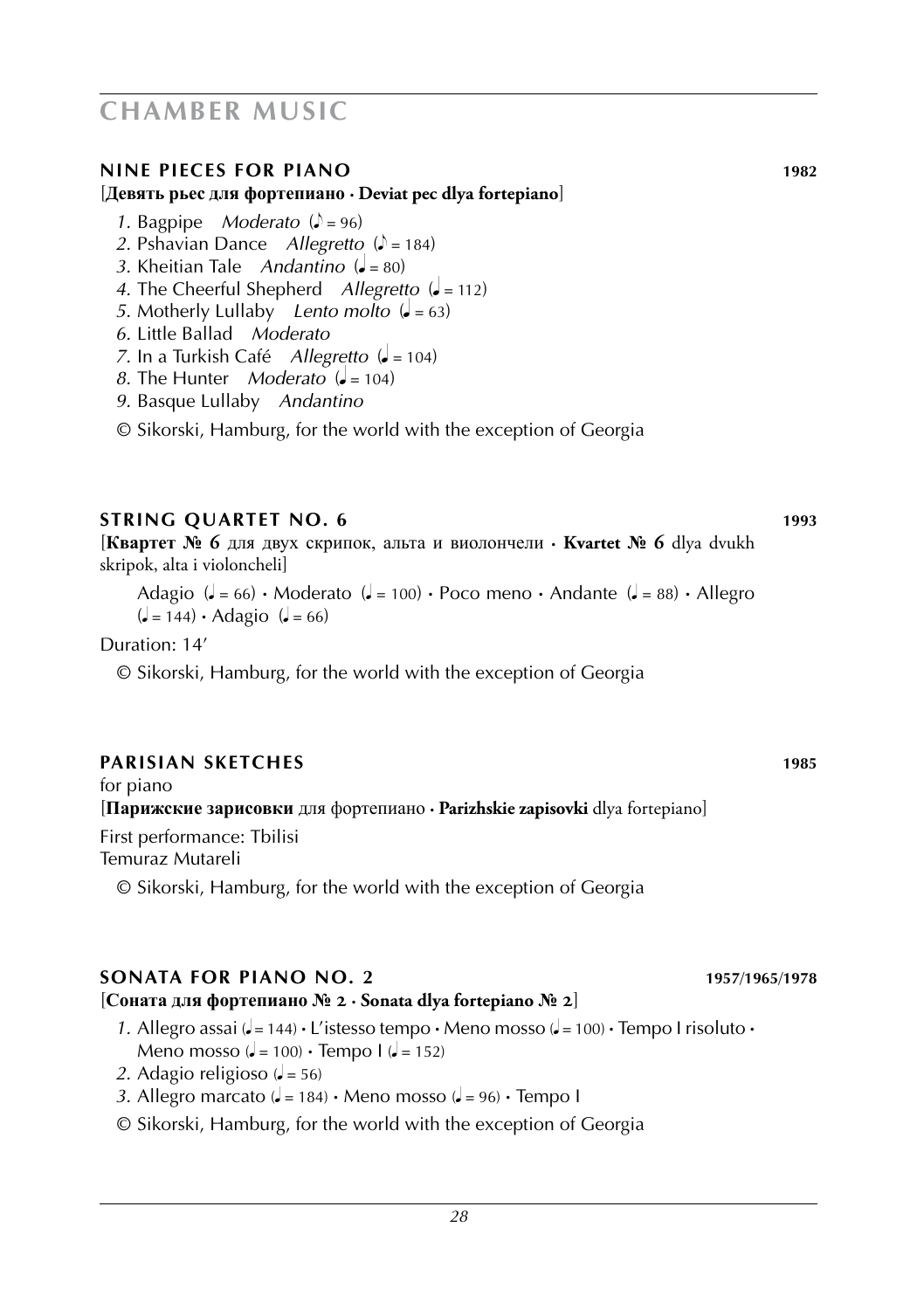#### **theme and variations 1991**

#### for violin and piano

[**Тема с вариациями** для скрипки и фортепиано **· Tema s variatsiyami** dlya skripki i fortepiano]

- *1.* Theme [violin solo] *Allegro* ( $\bullet$  = 112) *attacca*
- *2.* Var. I [violin solo] *attacca*
- *3.* Var. II [violin and piano] *attacca*
- *4.* Var. III *attacca*
- *5.* Var. IV *attacca*
- *6.* Var. V *attacca*
- *7.* Var. VI *attacca*
- *8.* Var. VII *attacca*
- *9.* Var. VIII *attacca*
- *10.* Var. IX *attacca*
- *11.* Var. X *attacca*
- *12.* Var. XI *attacca*
- *13.* Var. XII *attacca*
- *14.* Var. XII *Poco meno mosso attacca*
- *15.* Var. XIV **·** *Poco a poco più mosso* **·** *Più mosso* **·** *A tempo* (q = 112) *attacca*
- 15. Var. XV *Più mosso* ( $\sqrt{ }$  = 138)

Duration: 9'

#### **lazian fresco 1992**

### for violin [**Лазская Фреска** для фортепиано **· Lazskaya freska** dlya fortepiano]

Moderato

#### Duration: 3'

© Sikorski, Hamburg, for the world with the exception of Georgia

### **oriental fresco 1992** for violin [**Восточная Фреска** для фортепиано **· Vostochnaya freska** dlya fortepiano] Andantino Duration: 5'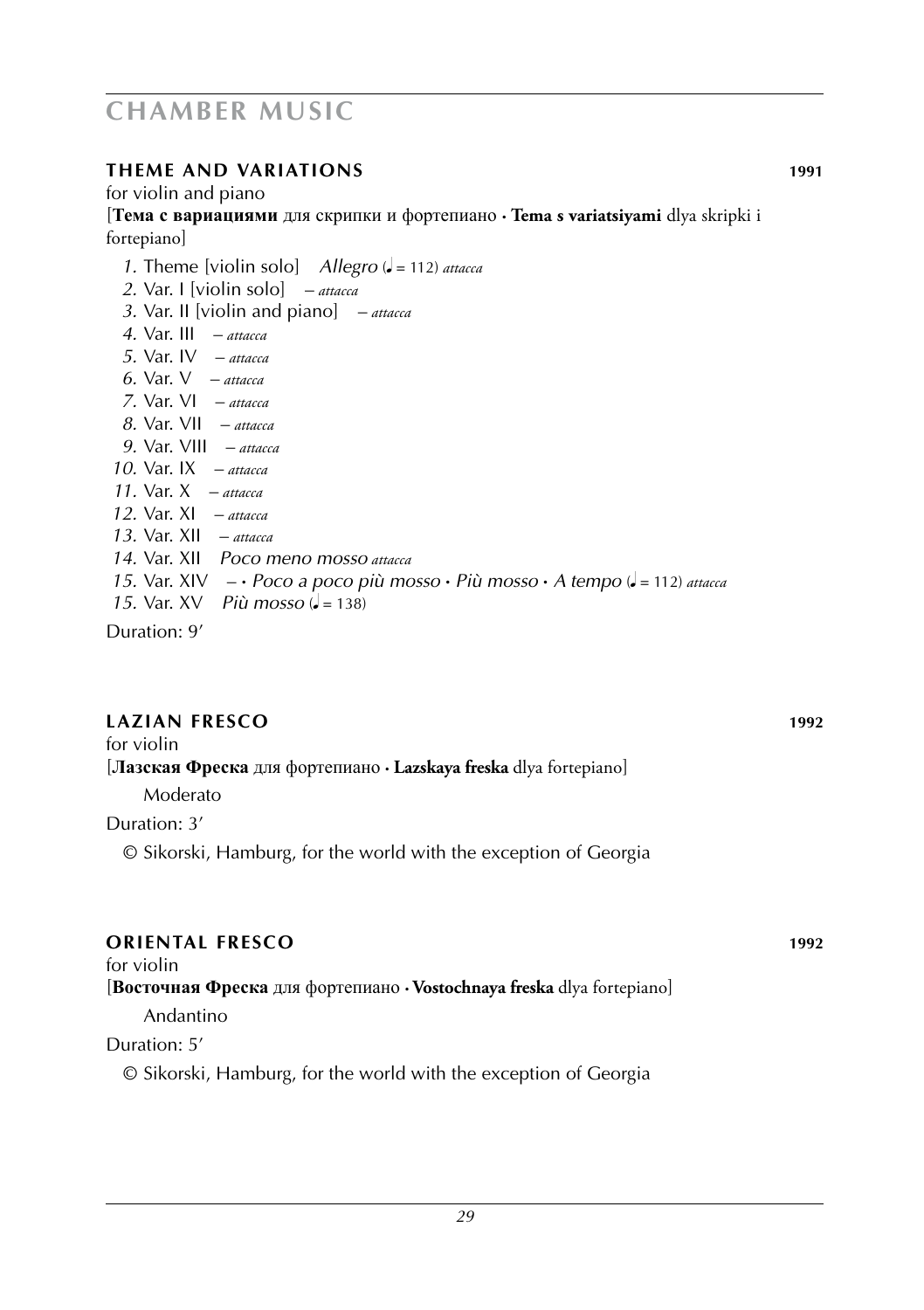#### u nd a t e d w o r k s

#### **THE BLUE BLOSSOM**

for piano [**Синий цвет** для фортепиано **· Sinii tsvet** dlya fortepiano] Moderato © Sikorski, Hamburg, for the world with the exception of Georgia

There is also a version of the B l u e B l o s s o m for voice and piano.

#### **IMPROMPTU**

for piano [**Экспромт** для фортепиано **· Ekspromt** dlya fortepiano] Allegro non troppo © Sikorski, Hamburg, for the world with the exception of Georgia

#### **lazuri 19xx7**

for violin [**Лазури** для скрипки **· Lazuri** dlya skripki] *Dedicated to Liana Isakadze*

Moderato

Duration: 5'

© Sikorski, Hamburg, for the world with the exception of Georgia

The title 'Lazuri' refers to the Laz people or Lazi, an ethnic group inhabiting the Black Sea costal regions.

#### **meskhuri 19xx**

for violin [**Месхури** для скрипки **· Meskhuri** dlya skripki]

Allegretto **·** Poco meno

#### Duration: 3'

© Sikorski, Hamburg, for the world with the exception of Georgia

The title 'Meskhuri' refers to the Mekhti, a mountainous area in southwestern Georgia.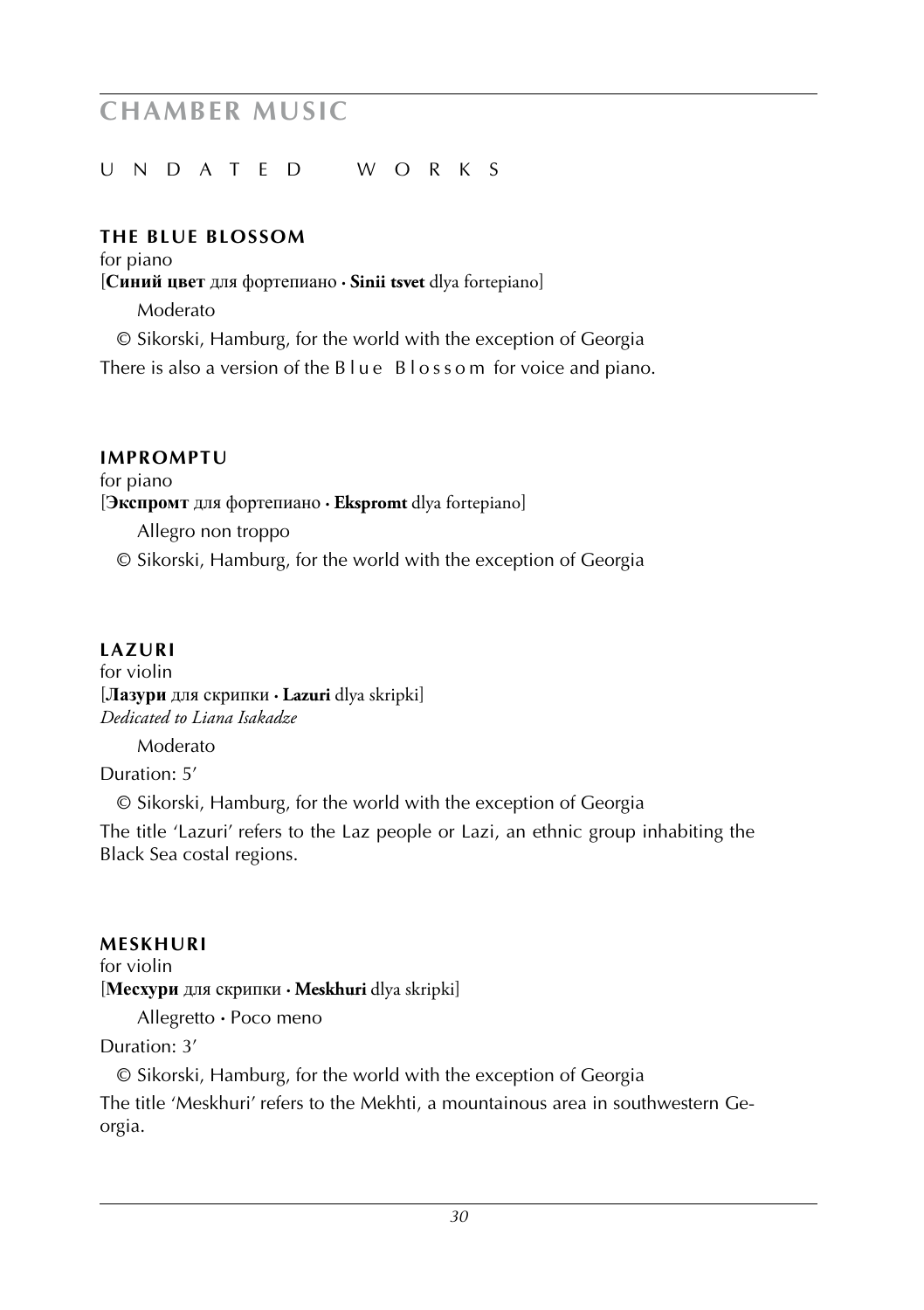#### **MY GREETINGS TO YOU, LITTLE BIRDS!**

(In the style of gluck) for violin

[**Привет вам, птички** (В стиле Глюка) для скрипки **· Privet vam, ptichki** (V stile Glyuka) dlya skripki]

Andantino

Duration: 3'

© Sikorski, Hamburg, for the world with the exception of Georgia

### **oriental song 19xx**

for violin and piano

[**Восточная песня** для скрипки и фортепиано **· Vostochnaya pesnya** dlya skripki i fortepiano]

Moderato

Duration: 5'

© Sikorski, Hamburg, for the world with the exception of Georgia

#### **ROMANCE**

for violin and piano or solo violin

[**Романс** для скрипки или скрипки и фортепиано **· Romans** dlya skripki ili skripki i fortepiano]

Andante

Duration: 5'

© Sikorski, Hamburg, for the world with the exception of Georgia

#### **Valse 19xx**

for violin and piano [**Вальс** для скрипки и фортепиано **· Vals** dlya skripki i fortepiano]

Allegretto

Duration: 5'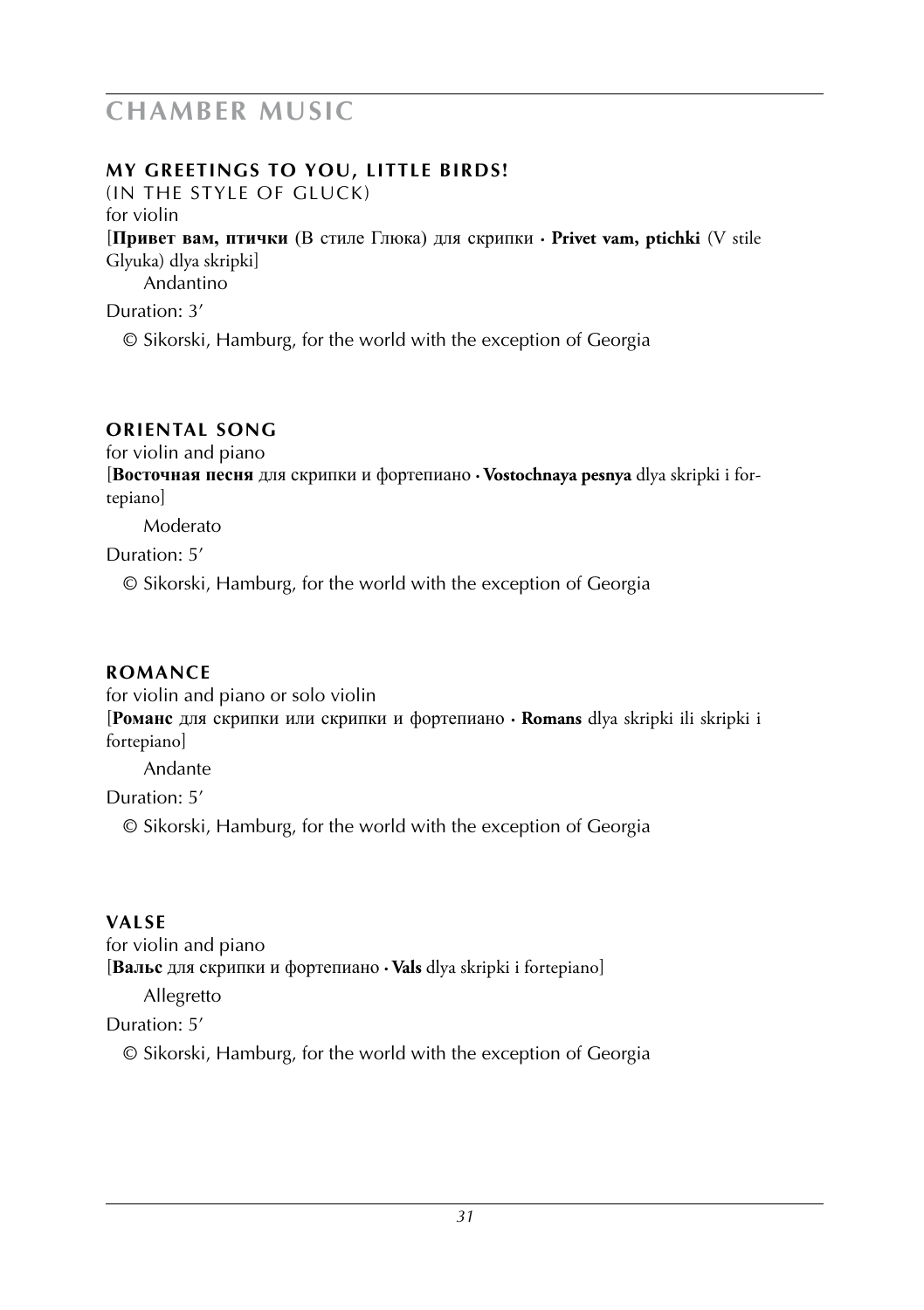#### **VALSE FROM THE BALLET 'OTHELLO'**

for violin and piano [**Вальс из балета »Отелло«** для скрипки с фортепиано **· Vals iz baleta »Otello«** dlya skripki s fortepiano]

Allegretto  $(L = 63) \cdot$  Meno mosso  $\cdot$  Più mosso

Duration: 5'

© Sikorski, Hamburg, for the world with the exception of Georgia

Probably there is also a version of this Valse for violin and orchestra.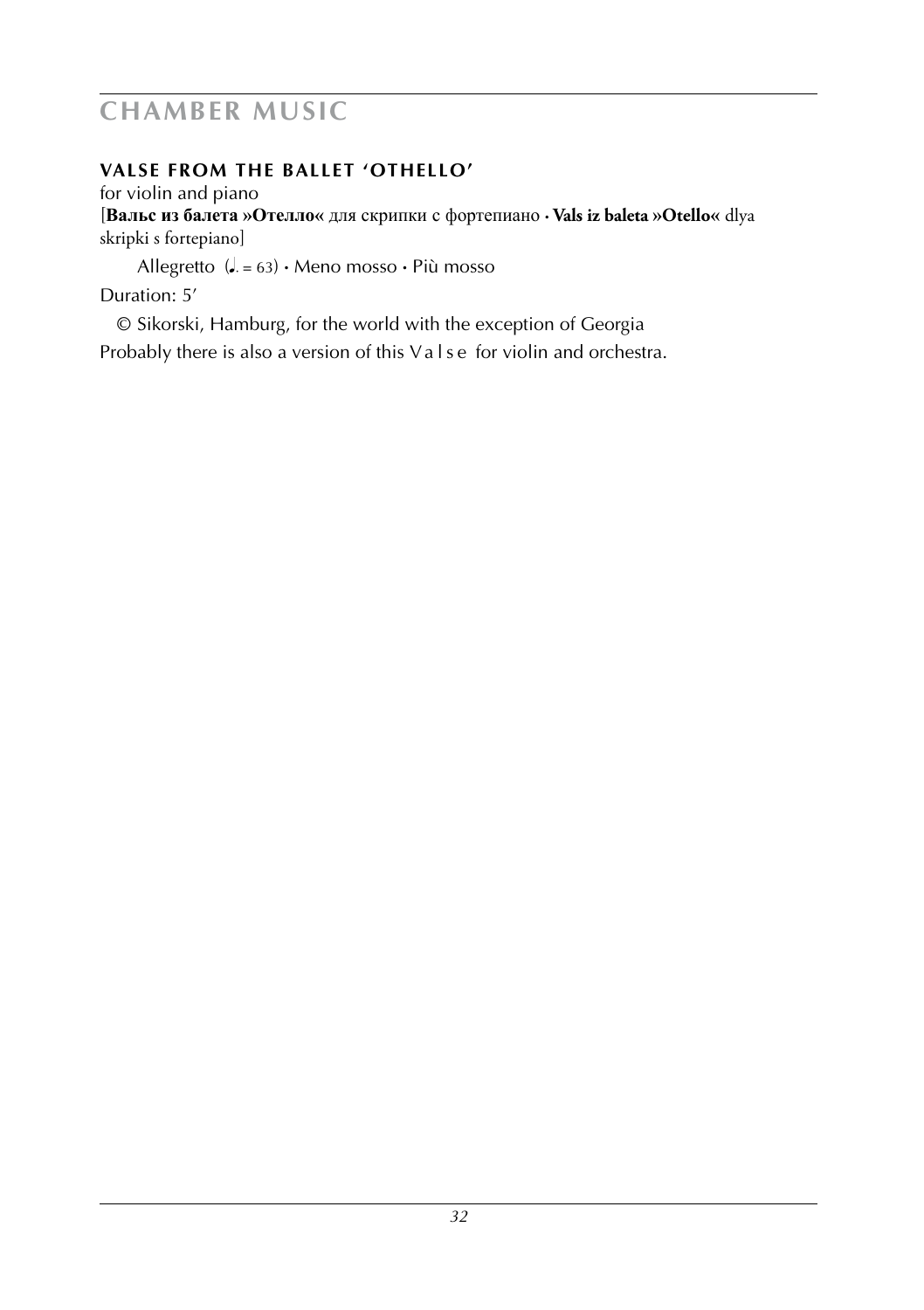### **voice**(**s**) **and**/**or choir & orchestra**

#### **mountain pictures 1939**

Symphonic Poem for mixed choir and orchestra [**Горийские картинки.** Симфоническая поэма с хором **· Goriiskie kartinki.** Simfonicheskaya poema s xhorom]

#### **on the death of a hero 1948**

Symphonic Poem for mixed choir and orchestra on texts by Shota Rustaveli and Alexander Abasheli

[**На смерть героя.** Симфоническая поэма с хором **· Na smert geroya.** Simfonicheskaya poema s xhorom]

First performance: 1949, Tbilisi

State Symphony Orchestra of Georgia – Odysseas Dimitriadi (conductor)

#### **The day of my homeland 1952**

Oratorio for soprano, bass, boy's choir, mixed choir and orchestra on a text by M. Vershinin and L. Oserov

[**День моей Родины.** Оратория для сопрано, баса, хора мальчиков, смешанного хора и оркестра **· Den moei Rodiny.** Oroatoriya dlya soprano, basa, khora malchikov, cmeshannogo khora i orkestra]

- *1.* The Morning of my Homeland *Andante* **·** *Poco più animato* **·** *Tempo I*
- *2.* Pioneers Youth of the Worlds *Allegretto*
- *3.* Worksong. On the Kolkhoz Fields *Andante* **·** *Più mosso* **·** *Meno mosso* **·** *Sostenuto* **·** *Tempo I*
- *4.* Chaguna (Funny Song) *Allegro*
- *5.* Remembrance *Adagio*
- *6.* Peoples peacefully work *Allegro con brio*
- *7.* Finale. Many Years! *Andante mosso* **·** *Allegro* **·** *Andante maestoso*

#### First performance: Moskow

Soloists, Choir and Orchestra of USSR Radio – Alexander Gauk (conductor) – K. Ptitsa (choir master)

There is also a version of The Day of my Homeland for soprano, bass, mixed choir, boys' choir and piano by the composer (1968).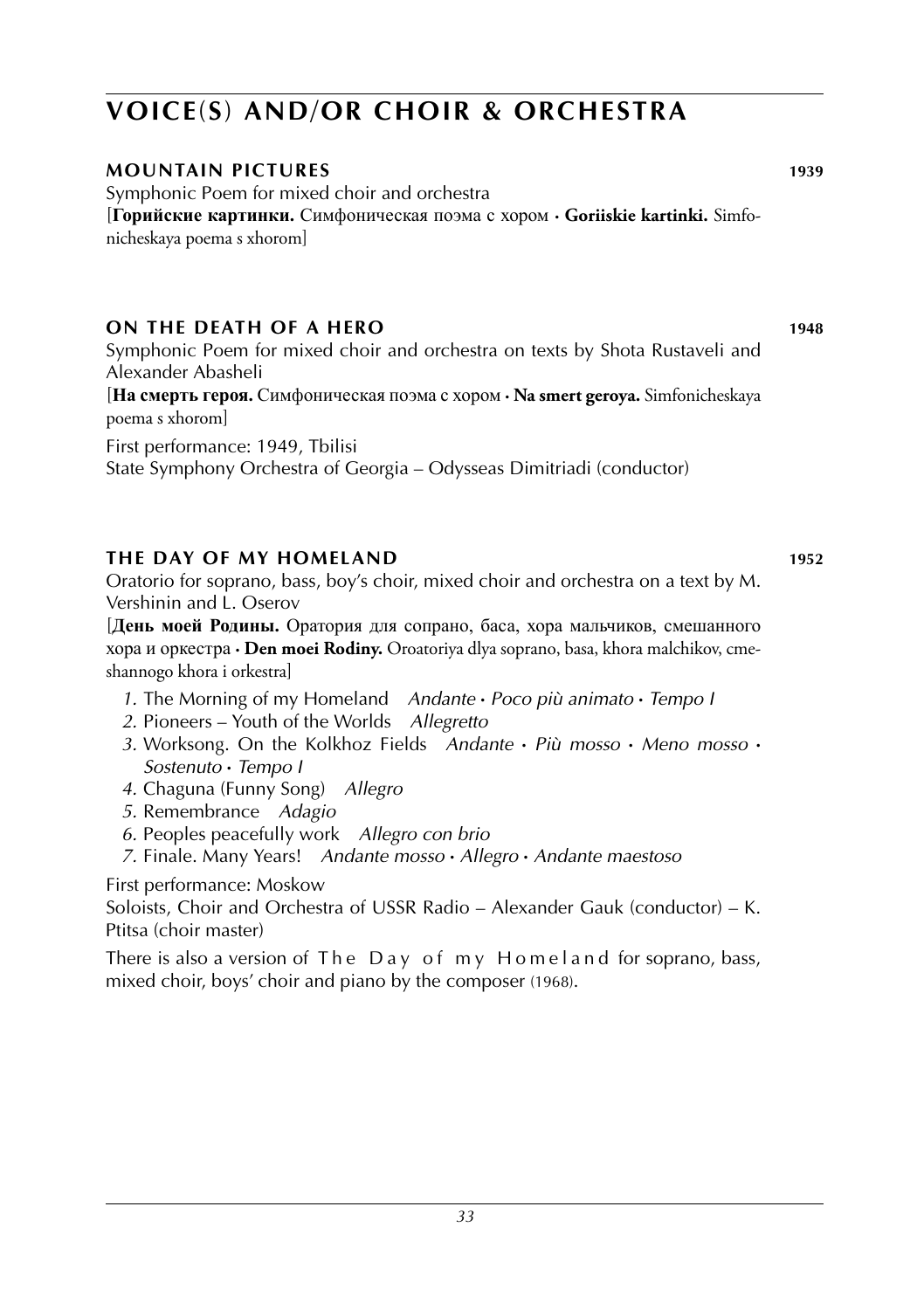### **voice**(**s**) **and**/**or choir & orchestra**

#### **Five monologues 1968**

Vocal symphonic cycle for baritone and orchestra on words by Vasha Pshavela (in Georgian – translation into Russian by E. Alexandrova

[**Пять монологов.** Вокально-симфонический цикл для баритона и симфонического оркестра на стихи Важа Пшавелы **· Pyat monologov.** Vokalno-simfonicheskii tsikl dlya baritona i simfonicheskogo orkestra na stikhi Vasha Pshavely]

- *1.* I am not in the mood for songs *Moderato*
- *2.* Do you sleep, girl ... *Moderato (Allegretto)*
- *3.* Mists *Moderato)*
- *4.* You became a rusty cudgel! *Moderato*
- *5.* I beheld the world from the summit *Moderato grave*

 $3(pice).3(cor \text{ anglais}).2.3(db \text{ bn}) - 4.2.3.1 - \text{timp. } perc \text{ (tgl, maracas, woodbl,)}$ tamb, doli, side dr. tenor dr, bass dr, cym, tam-t, glsp, xyl, vibr). harp. cel. piano. strings

First performance: 9 November 1966, Prague

R. Kakabadze (baritone) – Prague Philharmonic Orchestra – Yuri Termikanov (conductor)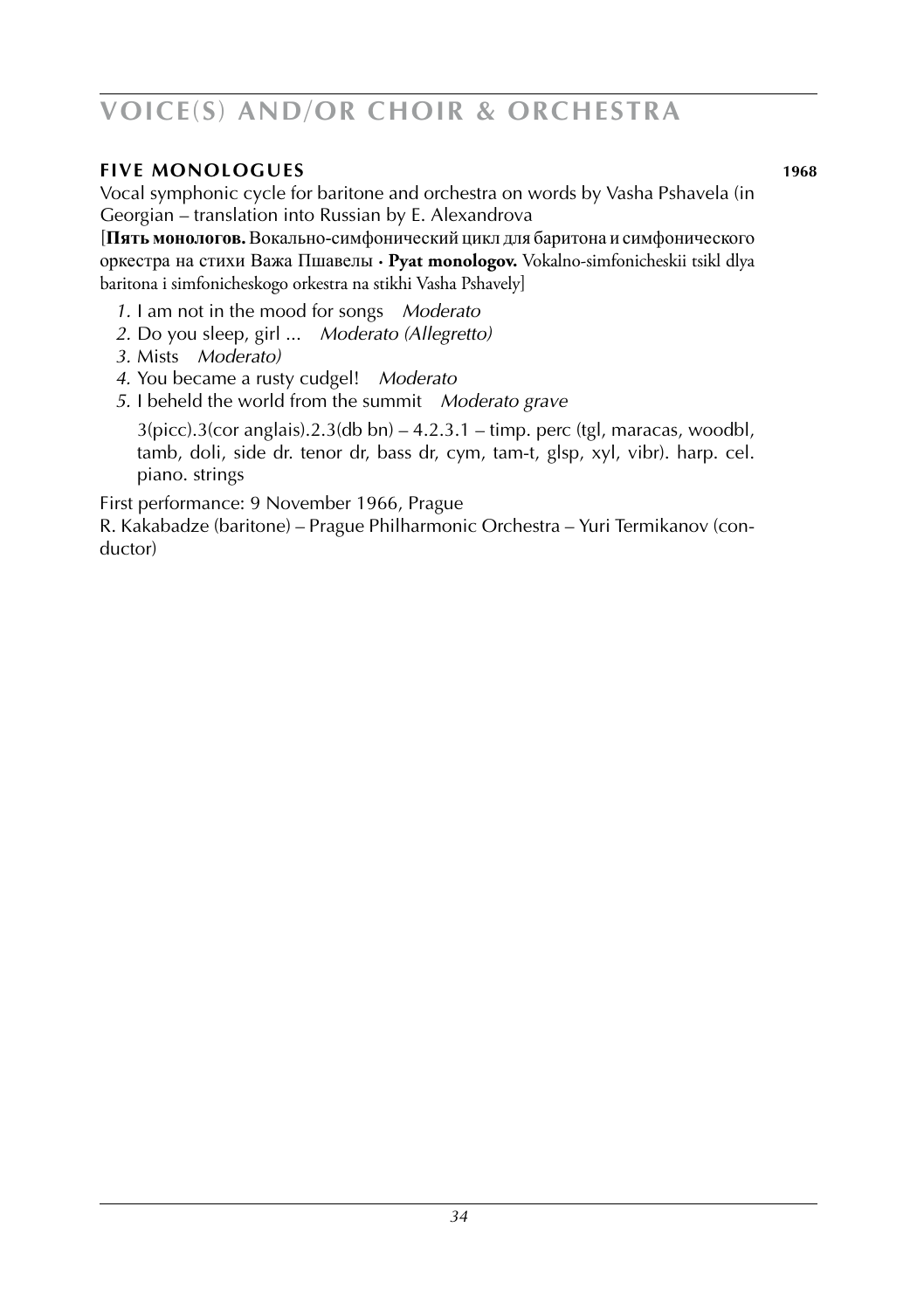### **voice**(**s**) **and**/**or choir & orchestra**

#### **deda ena 1984 de la construction de la construction de la construction de la construction de la construction de la construction de la construction de la construction de la construction de la construction de la constru**

Twenty-five pieces for children's choir and chamber orchestra or piano [in Georgian]

[**Деда Эна.** Цикл для детского хора и камерного оркестра **· Deda Ena.** Tsikl dlya detskogo khora i kamernogo orkestra]

- *1.* Moderato
- *2.* Allegretto
- *3.* Allegro
- *4.* Andantino
- *5.* Allegretto
- *6.* Allegro
- *7.* Allegro
- *8.* Allegro
- *9.* Andantino
- *10.* Moderato
- *11.* Andantino
- *12.* Moderato
- *13.* Moderato
- *14.* Allegretto
- *15.* Moderato
- *16.* Allegretto
- *17.* Moderato
- *18.* Allegro moderato
- *19.* Allegro moderato
- *20.* Moderato
- *21.* Allegro
- *22.* Allegro
- *23.* Moderato
- *24.* Andantino
- *25.* Moderato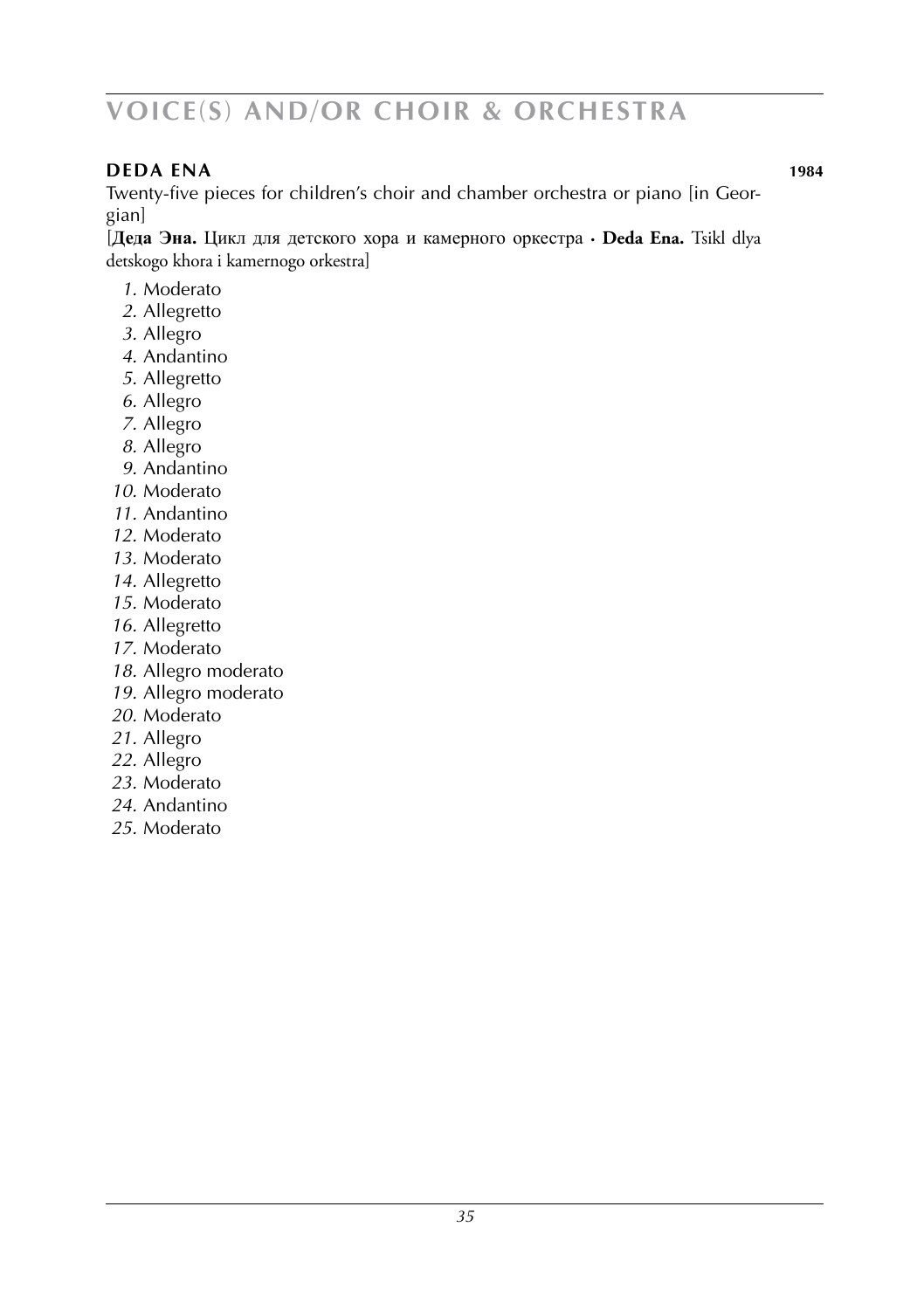| <b>THE ROSE WAS ASKED </b><br>for voice and piano                                                                                                                                              | 1932 |
|------------------------------------------------------------------------------------------------------------------------------------------------------------------------------------------------|------|
| [Розу спросили  для голгса и фортепиано · Rozu sprocili  dlya golosa i fortepiano]<br>text: Shota Rustaveli<br>Russian translation: B. Vashadze                                                |      |
| Andante                                                                                                                                                                                        |      |
| © Sikorski, Hamburg, for the world with the exception of Georgia                                                                                                                               |      |
| <b>ELEGY</b>                                                                                                                                                                                   | 1935 |
| for voice and piano<br>[Элегия для голгса и фортепиано · Elegiya dlya golosa i fortepiano]<br>text: Ilya Grigorievich Chavchavadze<br>Russian translation: R. Ivnev                            |      |
| Andante                                                                                                                                                                                        |      |
| © Sikorski, Hamburg, for the world with the exception of Georgia                                                                                                                               |      |
| <b>THE HEART IS COLD</b><br>for bass and piano                                                                                                                                                 | 1939 |
| [Холодно сердцу для голгса и фортепиано · Kholodno serdtsu dlya golosa i fortepiano]<br>text: Ilya Grigorievich Chavchavadze<br>Russian translation by Emilia Borisovna Alexandrova<br>Andante |      |
| © Sikorski, Hamburg, for the world with the exception of Georgia                                                                                                                               |      |
| <b>FORGET THE SORROW</b>                                                                                                                                                                       | 1941 |
| for voice and piano<br><b>Прогони печаль</b> для голгса и фортепиано $\cdot$ <b>Progoni pechal</b> dlya golosa i fortepiano<br>text: Georgi Leonidze                                           |      |
| Russian translations: M. Kvaliashvili, O. Levtonova<br>Lento                                                                                                                                   |      |
| © Sikorski, Hamburg, for the world with the exception of Georgia                                                                                                                               |      |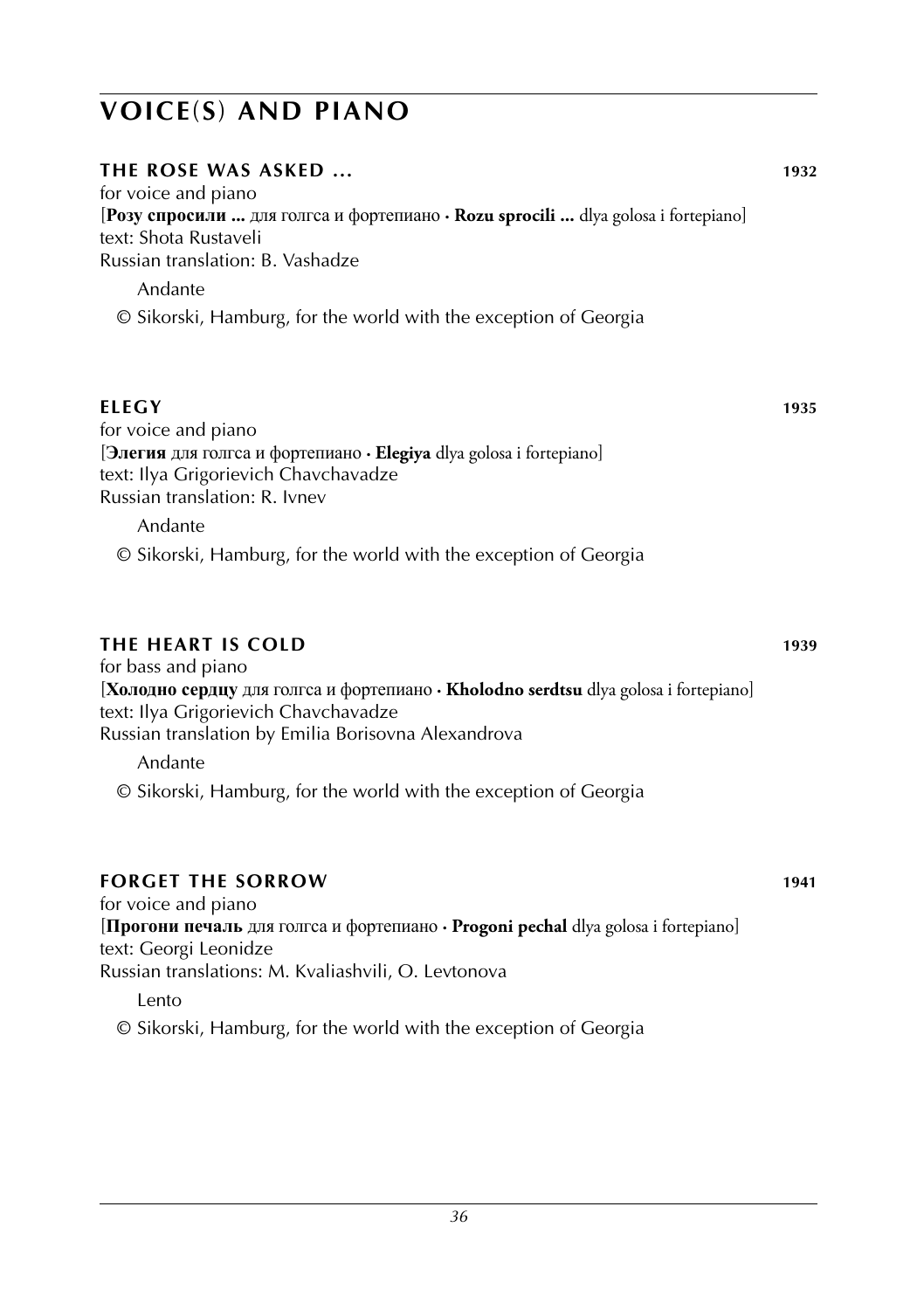#### **to a rider 1941**

for voice and piano [**Всаднику** для голгса и фортепиано **· Vsadniku** dlya golosa i fortepiano] text: Georgi Leonidze Russian translations: B. Vashadze, O. Levonova

Andante

© Sikorski, Hamburg, for the world with the exception of Georgia

#### **The Little Peasant's Song 1941**

from the music to the film music K a d z h a n a for voice and piano

[**Песня маленького крестьянина** из кинофильма »Каджана« для голгса и фортепиано **· Pesnya melenkogo krestyanina** iz kinofilma »Kadzhana« dlya golosa i fortepiano] text: traditional

Russian translation: B. Vashadze

Moderato

© Sikorski, Hamburg, for the world with the exception of Georgia

#### **How Becoming is your Being the Georgian Queen 1942**

for voice and piano [**Как пристало бы царицей Грузии быть тебе** для голгса и фортепиано **· Kak pristalo by tsaritsei Gruzii byt tebe** dlya golosa i fortepiano] text: Iosif Eliozovich Noneshvili Russian translations: B. Vashadze, G. Georgiev

Moderato improvvisato

© Sikorski, Hamburg, for the world with the exception of Georgia

#### **Kazbegi's song 1942**

for high voice and piano [**Песня Казбеги** для высокого голгса и фортепиано **· Pecnya Kazbegi** dlya vysokogo golosa i fortepiano] text: Alexander Mikhailovich Kazbegi Russian translations: B. Vashadze, G. Georgiev

Allegro moderato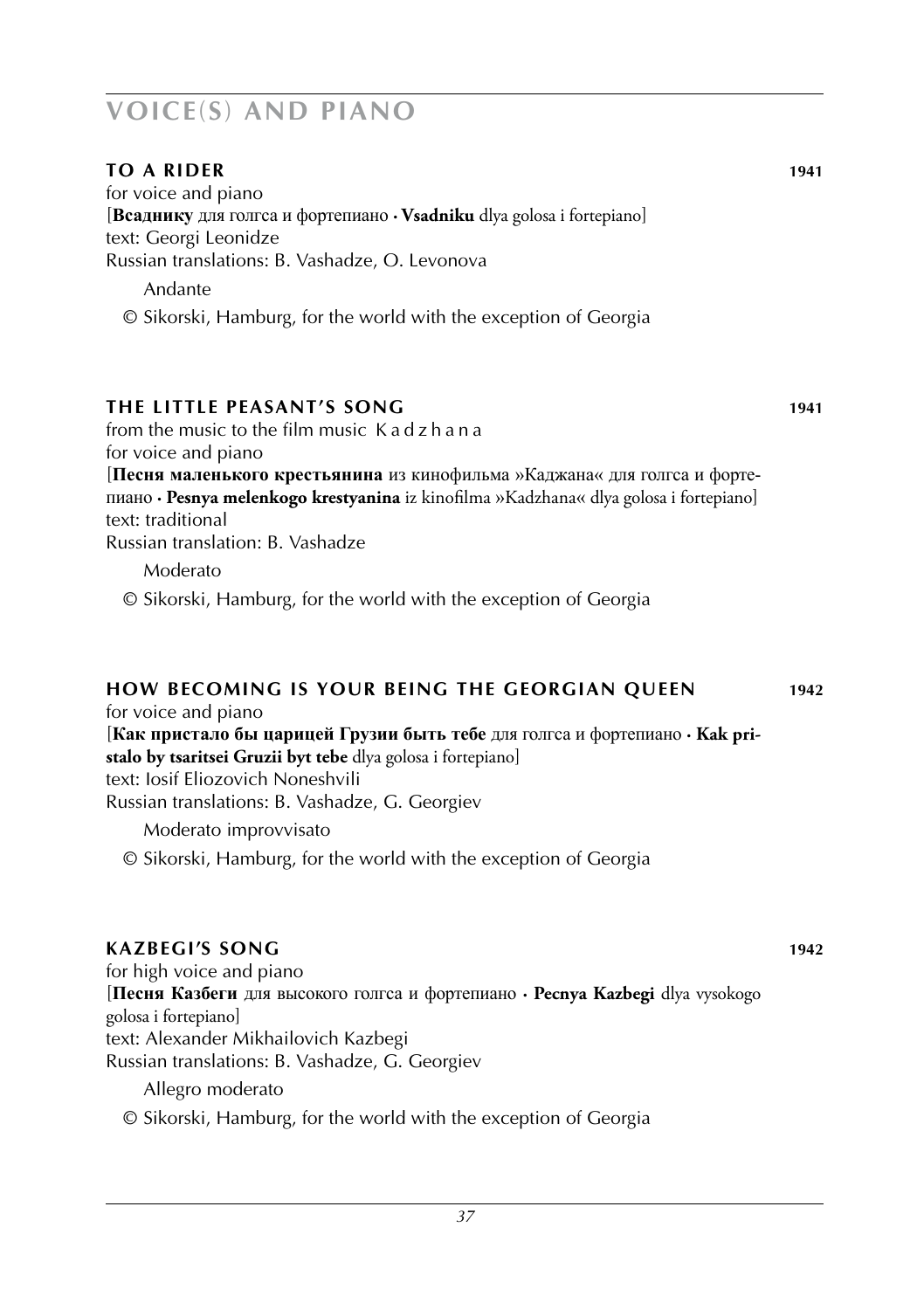#### **The Heart Wishes to be in the Mountains 1942** (or **1962**) for high voice (coloratura soprano) and piano [**Сердце рвётся к горам** для высокого голгса и фортепиано **· Serdtse rvyotsya k goram** dlya vysokogo golosa i fortepiano] text: Robert Burns Georgian version: T. Eristavi Russian translations: B. Vashadze, Emilia Borisovna Alexandrova Moderato © Sikorski, Hamburg, for the world with the exception of Georgia

#### **Ballad about a donkey 1944**

from the incidental music to A Forest Fairy-Tale for bass and piano [**Баллада об осле** из спектакля »Лесная сказка« для голгса и фортепиано **· Ballada ob osle** iz spektaklya »Lesnaya skazka« dlya golosa i fortepiano] text: A. Airangimekhi Russian translations: B. Vashadze, V. Semernin, anonymous Allegretto

© Sikorski, Hamburg, for the world with the exception of Georgia

#### **Nana** (**lullaby**) **1944**

for voice and piano [**Нана** (**Колыбельная**) для голгса и фортепиано **· Nana** (**Kolybelnaya**) dlya golosa i fortepiano] text: Akaki Rostomovich Tsereteli Russian translation: B. Vashadze

Andante

© Sikorski, Hamburg, for the world with the exception of Georgia

#### **on the clearing 1945**

from the music to the film music The Poet's Cradle for voice and piano [**На поляне** из кинофильма »Колыбель поэта« для голгса и фортепиано **· Na polyane** iz kinofilma »Kolybel poeta« dlya golosa i fortepiano] text: traditional Russian translation: A. Neiman Moderato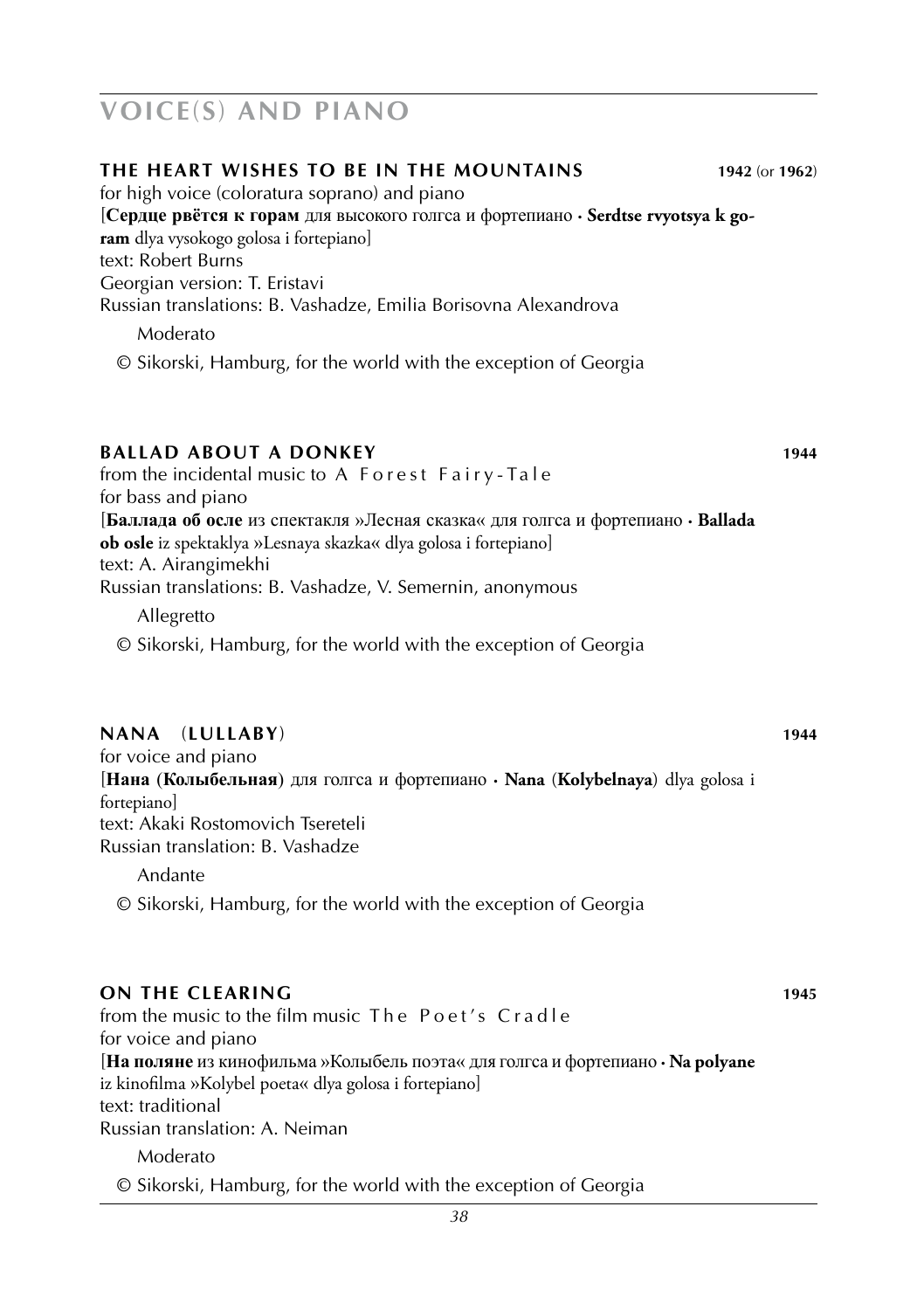| <b>IMERETIAN LULLABY</b>                                                                                                                                                                                   | 1946           |
|------------------------------------------------------------------------------------------------------------------------------------------------------------------------------------------------------------|----------------|
| for voice and piano<br>[Имеретинская колыбельная для голгса и фортепиано · Imeretinskaya kolybelnaya<br>dlya golosa i fortepiano]<br>text: Akaki Rostomovich Tsereteli<br>Russian translation: B. Vashadze |                |
| Moderato                                                                                                                                                                                                   |                |
| © Sikorski, Hamburg, for the world with the exception of Georgia                                                                                                                                           |                |
| <b>SEBRO</b>                                                                                                                                                                                               | 1946 (or 1950) |
| for voice and piano<br>[Себро для голгса и фортепиано $\cdot$ Sebro dlya golosa i fortepiano]<br>text: traditional                                                                                         |                |
| Russian translation: I. Arakishvili<br>Allegro                                                                                                                                                             |                |
| © Sikorski, Hamburg, for the world with the exception of Georgia                                                                                                                                           |                |
| <b>THE BLUE BLOSSOM</b>                                                                                                                                                                                    | 1947 (or 1951) |
| for voice and piano<br>[Синий цвет для голгса и фортепиано · Sinii tsvet dlya golosa i fortepiano]<br>text: Nikolai Melitonovich Baratashvili<br>Russian translation: Emilia Borisovna Alexandrova         |                |
| Dedicated to Medea Amiranashvili<br>Moderato                                                                                                                                                               |                |
| © Sikorski, Hamburg, for the world with the exception of Georgia                                                                                                                                           |                |
| There is also a version of the $B \cup e$ Blossom for piano solo.                                                                                                                                          |                |
| THE FOREST HAS TURNED GREEN ANEW!                                                                                                                                                                          | 1950           |
| for voice and piano                                                                                                                                                                                        |                |

[**Вновь оделся в зелёнь лес!** для голгса и фортепиано **· Vnov odelsya v zelyon les!** dlya golosa i fortepiano] text: Ilya Grigorievich Chavchavadze Russian translation: I. Arakishvili

Moderato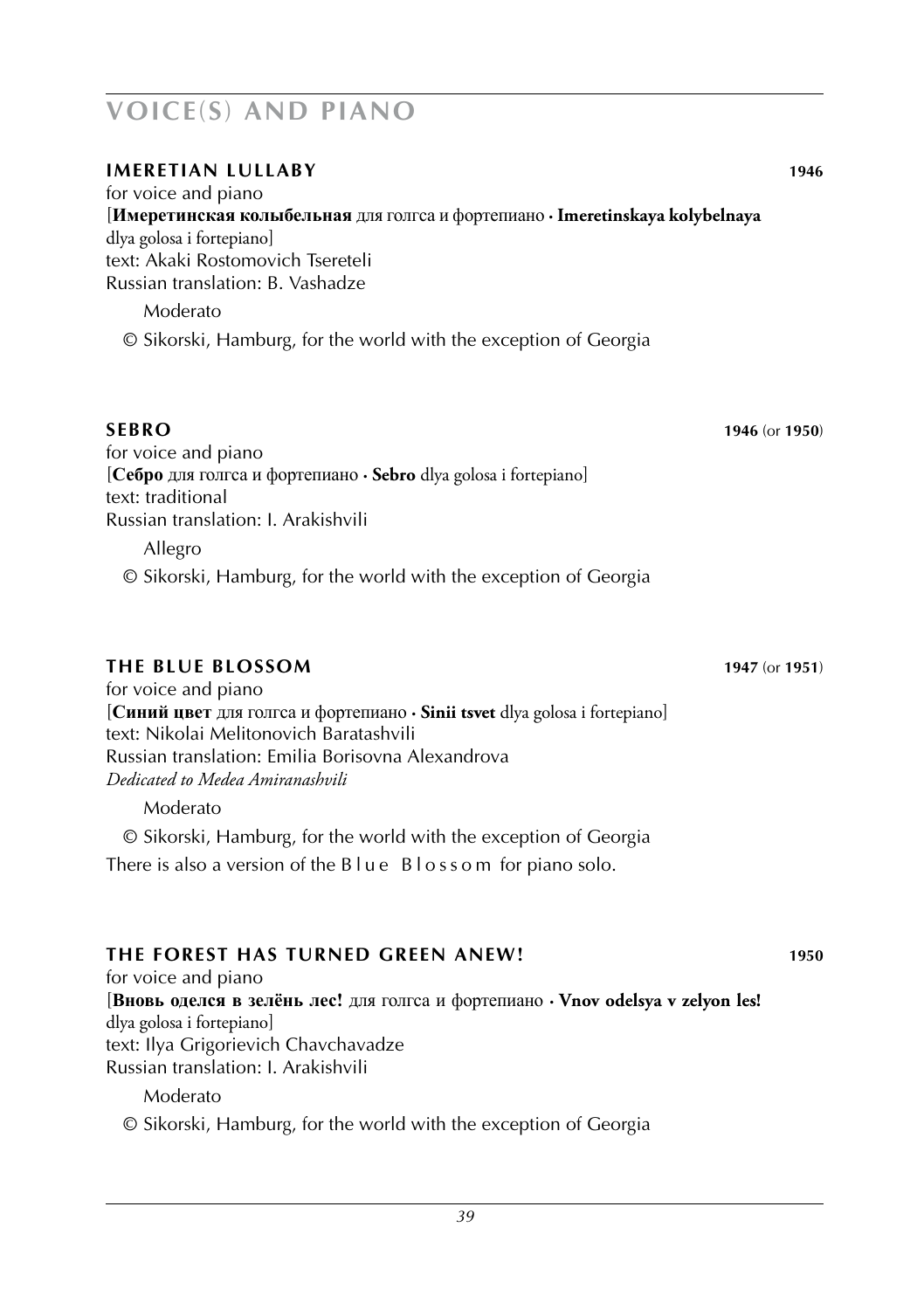### **the hunter's song 1950** (or **1953**) from the music to the incidental music King Lear for bass and piano [**Песня охотника** из спектакля »Король Лир« для васа и фортепиано **· Pesnya okhotnika** iz spektaklya »Korol Lir« dlya basa i fortepiano] text: William Shakespeare Russian translations: B. Vashadze, V. Semernin Moderato © Sikorski, Hamburg, for the world with the exception of Georgia

#### **the fool's song 1950** (or **1953**)

from the music to the incidental music K i n g L e a r for bass and piano [**Песня шута** из спектакля »Король Лир« для васа и фортепиано **· Pesnya shuta** iz spektaklya »Korol Lir« dlya basa i fortepiano] text: William Shakespeare Russian translations: B. Vashadze, V. Semernin

Allegro moderato

© Sikorski, Hamburg, for the world with the exception of Georgia

#### **DON'T FORGET US 1955**

from the music to the incidental music A P a u p e r's T a l e for voice and piano [**Не забыть нам** из спектакля »Рассказ нищего« для голоса и фортепиано **· Ne zabyt nam** iz spektaklya »Rasskaz hishchego« dlya golosa i fortepiano] text: Ilya Grigorievich Chavchavadze Russian translation: B. Vashadze

Moderato

© Sikorski, Hamburg, for the world with the exception of Georgia

### **REMEMBRANCE** 1955

from the oratorio The Day of my Homeland for bass and piano [**Воспоминание** из оратории »День моей Родины« для баса и фортепиано **· Vospominanie** iz oratorii »Den moei Rodiny« dlya basa i fortepiano] text: Mikhail Vershinin

Adagio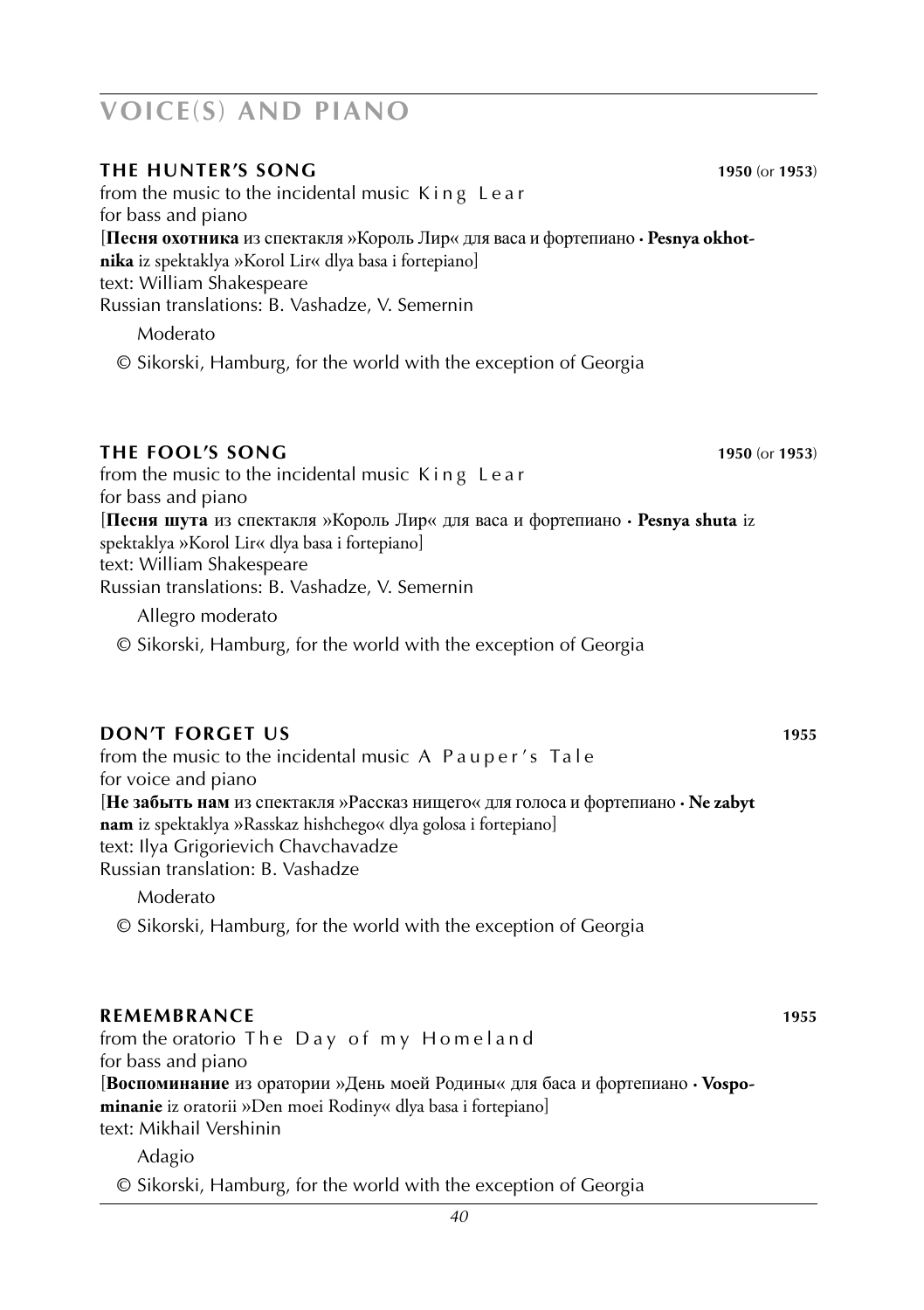#### **Yours is a wonderful beauty 1955**

for voice and piano [**Ты полна чудесной красоты** для голгса и фортепиано **· Ty polna chudesnoi krasoty** dlya golosa i fortepiano] text: David Georgievich Guramishvili Russian translations: B. Vashadze, O. Levtonova

Andante moderato

© Sikorski, Hamburg, for the world with the exception of Georgia

#### **The French Gardener's Song 1962** (or **1964**)

from the music to the film The Genearal and the Daisies for bass and piano [**Песенка французского садовника** из кинофильма »Генерал и маргаритки« для баса и фортепиано **· Pesenka frantsuzskogo sadovnika** iz kinofilma »General i Margaritki« dlya basa i fortepiano] Russian translation: V. Semernin

(Allegro) moderato

© Sikorski, Hamburg, for the world with the exception of Georgia

#### **there is grog in the Jar 1971**

for bass and piano [**В кружке грог** для баса и фортепиано **· V kruzhke grog** dlya basa i fortepiano] text: Robert Burns Georgian version: T. Eristavi Russian translations: B. Vashadze, Emilia Borisovna Alexandrova

Allegretto

© Sikorski, Hamburg, for the world with the exception of Georgia Burns' original poem might be 'A Bottle and Friend'.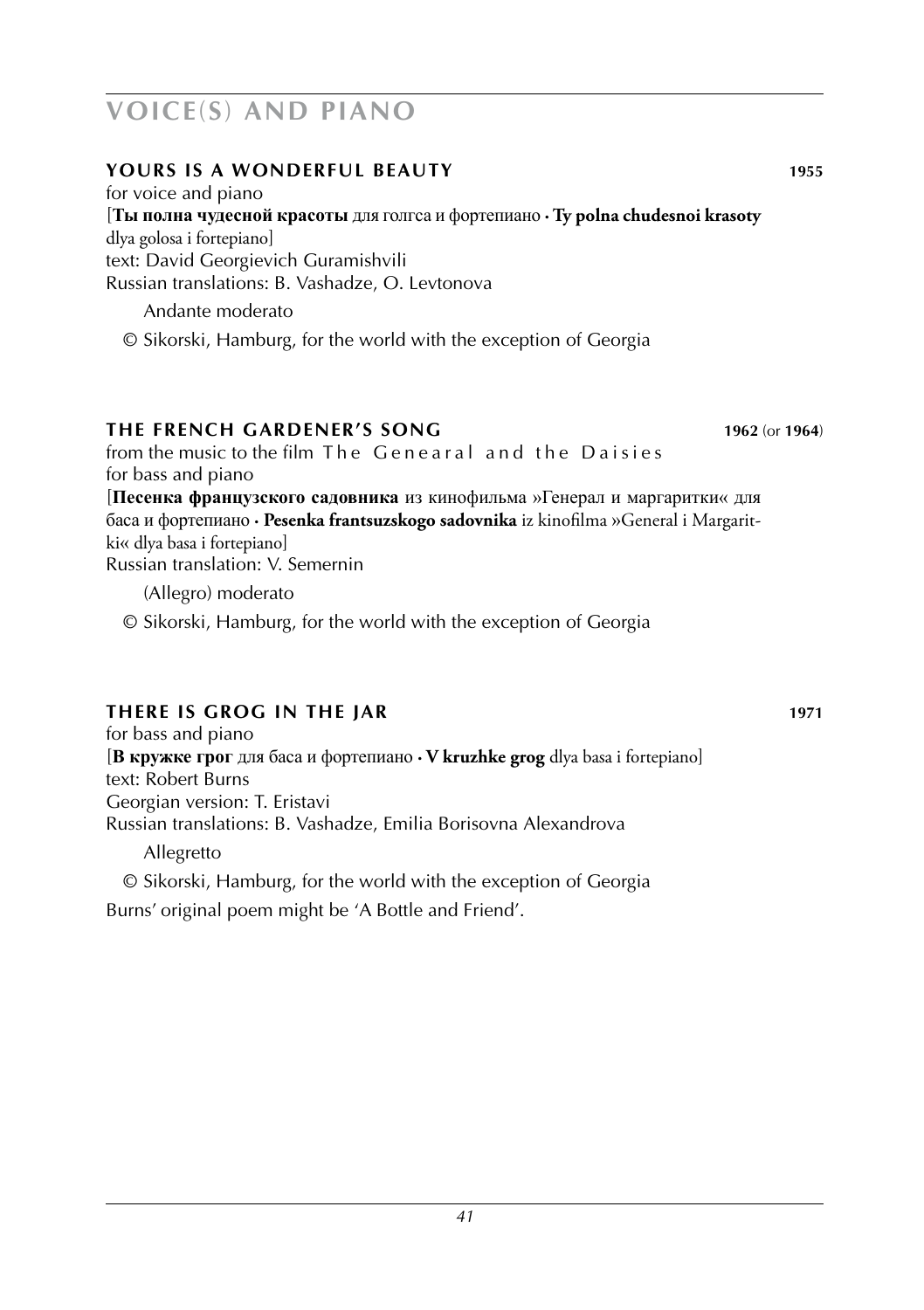#### u nd a t e d w o r k s

#### **AN ARANDONED SOUL**

for voice and piano [**Дух осиротелый** для голгса и фортепиано **· Dukh osirotelyi** dlya golosa i fortepiano] text: Nikolai Melitonovich Baratashvili Russian translation: A. Menshikov

Moderato

© Sikorski, Hamburg, for the world with the exception of Georgia

#### **THE BLACK EYED WOMAN**

for baritone and piano [**Черноглазая** для баритона и фортепиано **· Chernoglazaya** dlya baritona i fortepiano] text: traditional Russian translation by A. Kolesnikov

Allegro

© Sikorski, Hamburg, for the world with the exception of Georgia

#### **chaguna** (**comic song**) **19xx**

for bass and piano [**Чагуна** (**Шуточная**) для баса и фортепиано **· Chaguna** (**Shutochnaya**) dlya basa i fortepiano] text: traditional

Allegro

© Sikorski, Hamburg, for the world with the exception of Georgia

#### $CHONGURI$

for voice and piano [**Чонгури** для голгса и фортепиано **· Chonguri** dlya golosa i fortepiano] text: Nikolai Melitonovich Baratashvili Russian translation: A. Menshikov

Allegro

© Sikorski, Hamburg, for the world with the exception of Georgia

There is also a version for mixed choir a cappella.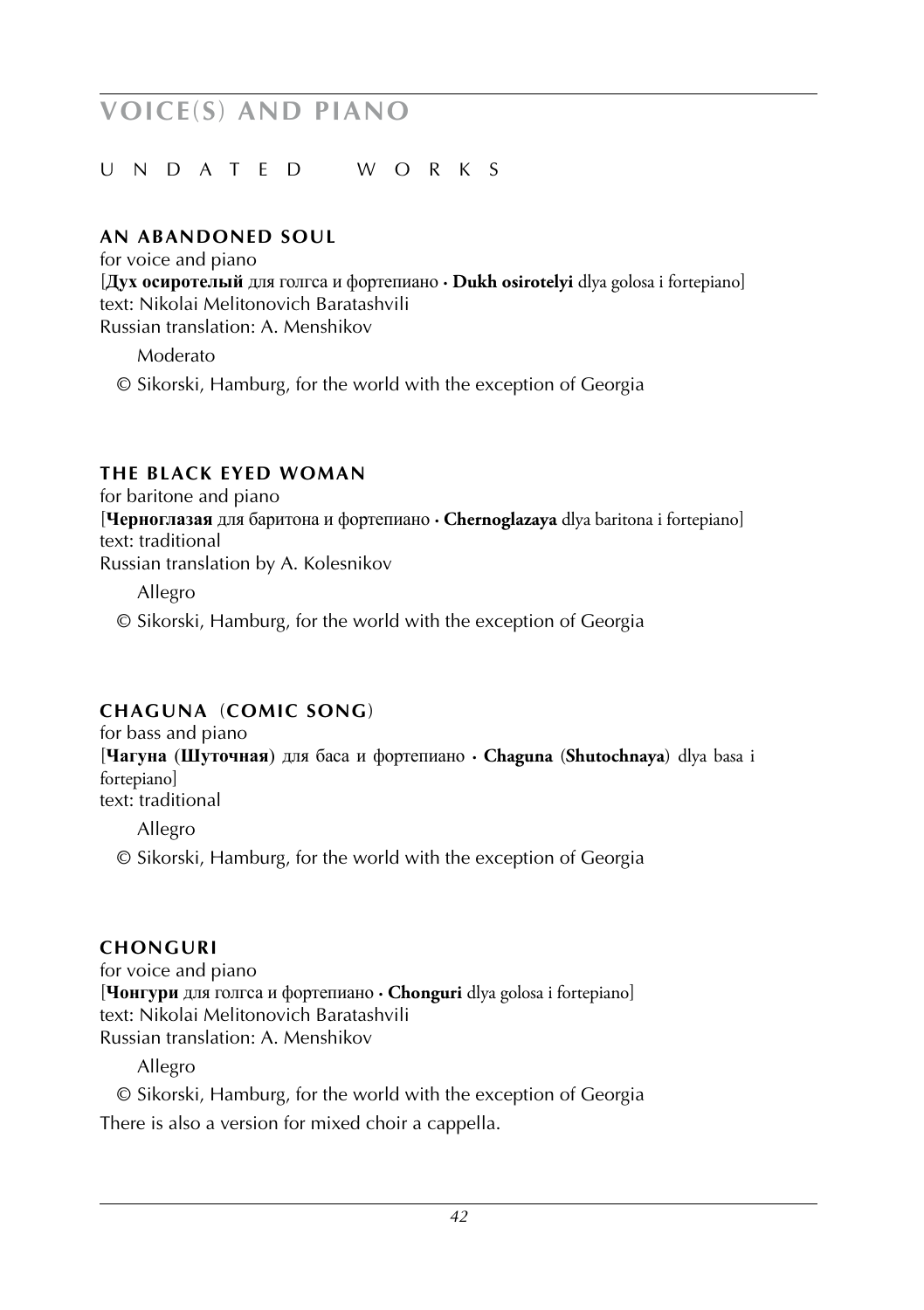#### **INSCRIPTION ON PRINCE BARATASHVILI'S AZARPESH**

for voice and piano [**Надпись на азарпеше князья Бараташвили** для голгса и фортепиано **· Nadpis na azarpeshe knyazya Baratashvili** dlya golosa i fortepiano] text: Nikolai Melitonovich Baratashvili Russian translation: A. Menshikov

Maestoso

© Sikorski, Hamburg, for the world with the exception of Georgia

Azarpesh is a kind of receptacle traditionally used in Georgia for wine-drinking.

#### **MYSTERIOUS VOICE**

for voice and piano [**Голос таинственный** для голгса и фортепиано **· Golos tainstvennyi** dlya golosa i fortepiano] text: Nikolai Melitonovich Baratashvili

Russian translation: A. Menshikov

Moderato

© Sikorski, Hamburg, for the world with the exception of Georgia

### **THE SUN IN THE SKY**

for bass and piano [**Солнце в небе солнце дома** для баса и фортепиано **· Solntse v nebe solntse doma** dlya basa i fortepiano] text: traditional Russian translation by L. Kolesnikov Andante

© Sikorski, Hamburg, for the world with the exception of Georgia

### **WHERE ARE YOU, WHO DID NOT COME BACK**

for bass and piano [**Где ты, невернувшийся** для баса и фортепиано **· Gde ty, nevernuvshiisya** dlya basa i fortepiano] text: Georgi Nikolaevich Leonidze Russian translation: L. Kolesnikov

Moderato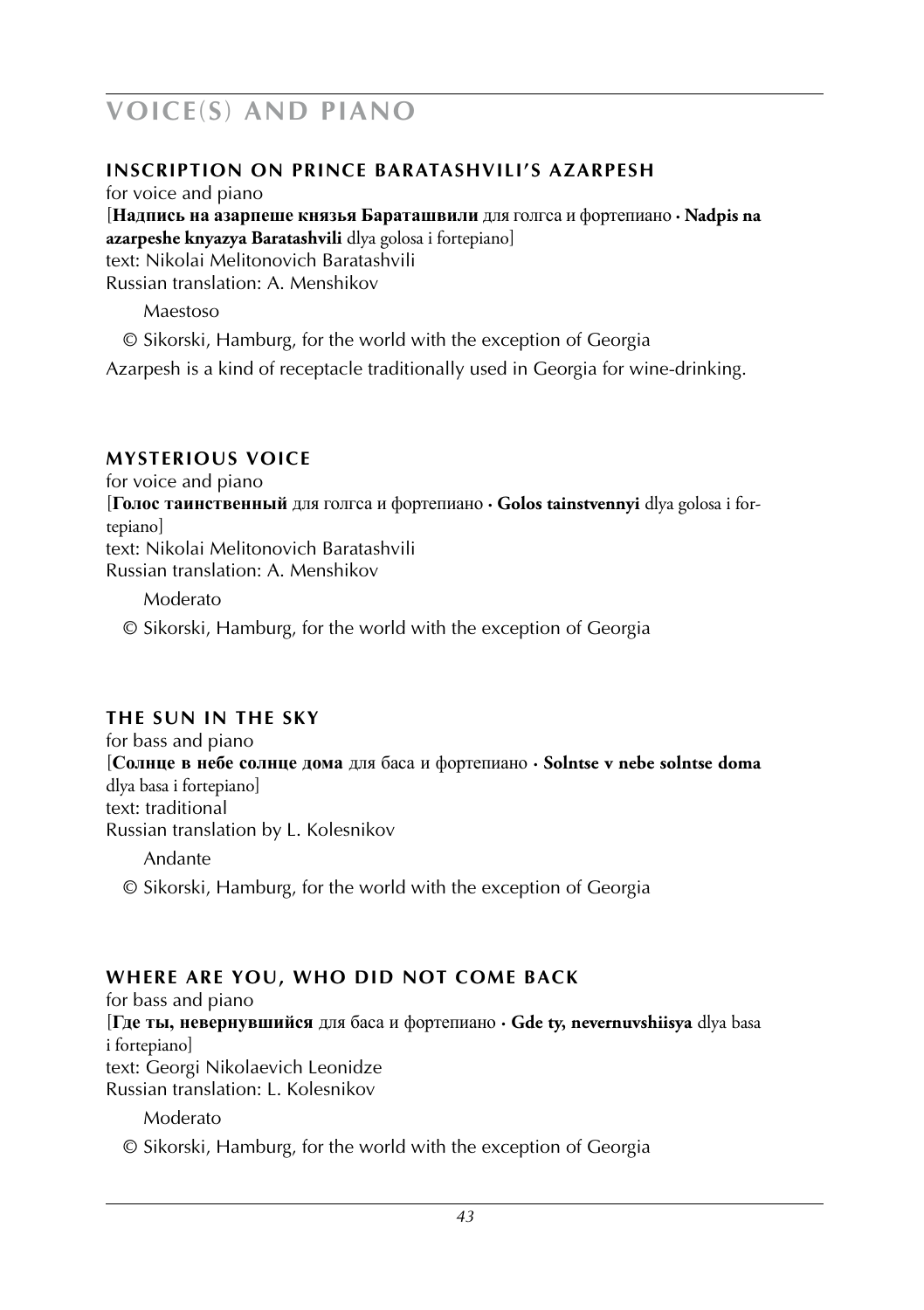#### **WILLOW CATKIN**

for voice and piano [**Серёжка** для голгса и фортепиано **· Seryozhka** dlya golosa i fortepiano] text: Nikolai Melitonovich Baratashvili Russian translation: A. Menshikov

Moderato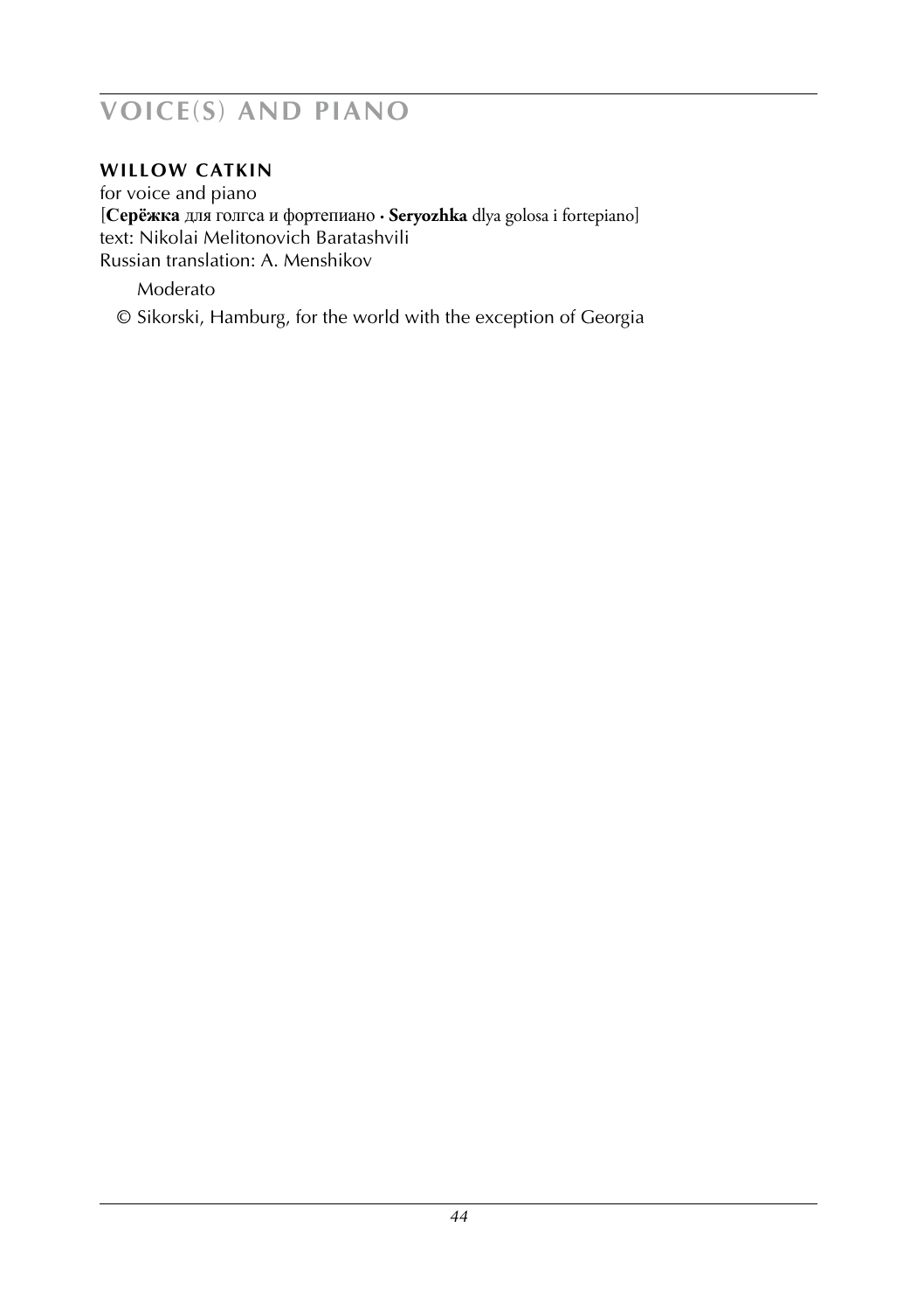### **CHORAL WORKS** UNDATED, IN ALPHABETICAL ORDER

#### **arsen 19xx19xx19xx19xx19xx19xx19xx19xx**

Ballad-Poem for mixed choir a cappella [**Арсен.** Поэма-баллада для смешанного хора без сопровождения **· Arsen.** Poemaballada dlya smeshannogo khora bez soprovozhdeniya] text: traditional Russian translation: M. Pavlova

Moderato **·** Più mosso **·** Più mosso

© Sikorski, Hamburg, for the world with the exception of Georgia

#### **autumn 19xx**

for mixed choir a cappella [**Осень** для смешанного хора без сопровождения **· Osen** dlya smeshannogo khora bez soprovozhdeniya] text: G. Grigolashvili Russian translation: L. Derbenev

Moderato

© Sikorski, Hamburg, for the world with the exception of Georgia

#### **BRIGHTLY RADIANT**

for mixed choir a cappella [**Лучезарный** для смешанного хора без сопровождения **· Luchezarnyi** dlya smeshannogo khora bez soprovozhdeniya] text: A. Matchavariani Russian translation: M. Pavlova

Maestoso

© Sikorski, Hamburg, for the world with the exception of Georgia

#### **chonguri 19xx**

for mixed choir a cappella [**Чонгури** для смешанного хора без сопровождения **· Chonguri** dlya smeshannogo khora bez soprovozhdeniya] text: Akaki Rostomovich Tsereteli Russian translation: M. Kvaliashvili

Andantino

© Sikorski, Hamburg, for the world with the exception of Georgia

There is also a version for voice an piano.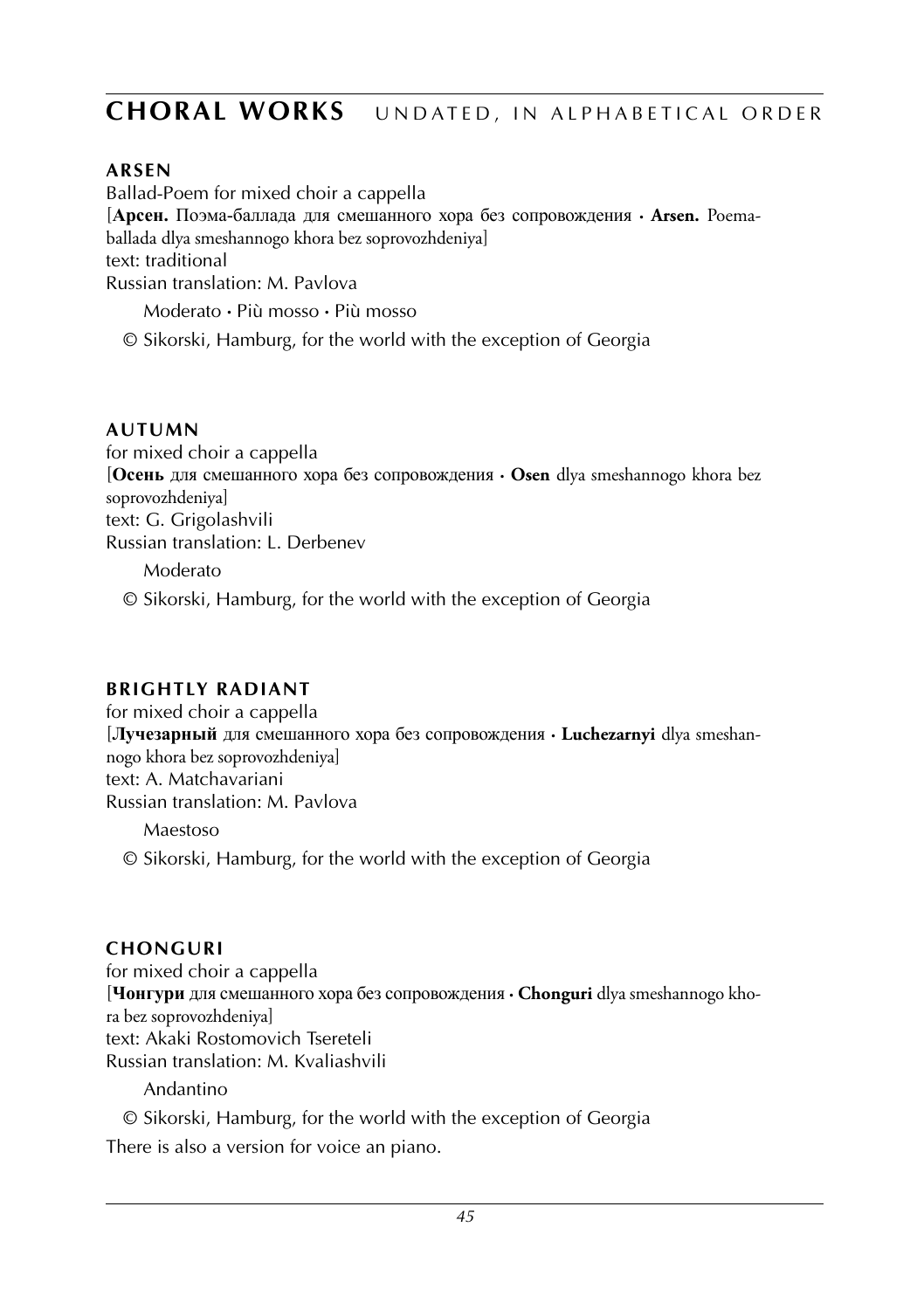**doluri 19xx 19xx 19xx 19xx 19xx 19xx 19xx 19xx 19xx 19xx 19xx 19xx 19xx 19xx 19xx 19xx** for mixed choir a cappella [**Долури** для смешанного хора без сопровождения **· Doluri** dlya smeshannogo khora bez soprovozhdeniya] text: Iosif Eliozovich Noneshvili Russian translation: M. Pavlova

 Allegro © Sikorski, Hamburg, for the world with the exception of Georgia

### **FOR US YOU ARE STILL ALIVE**

for baritone and male choir a cappella [**Ты для нас живой доныне** для баритона и смешанного хора без сопровождения **· Ty dlya nas zhiboi donyne** dlya baritona i smeshannogo khora bez soprovozhdeniya] text: Georgi Nikolaevich Leonidze Russian translation: M. Lapirov

Moderato

© Sikorski, Hamburg, for the world with the exception of Georgia

#### **I AM FROM SAMTAVISI**

for mixed choir a cappella [**Родом я из Самтависи** для смешанного хора без сопровождения **· Rodom ya iz Samtavisi** dlya smeshannogo khora bez soprovozhdeniya] text: G. Ivanishvili Russian translation: M. Lapirov Allegretto

© Sikorski, Hamburg, for the world with the exception of Georgia

#### **IN A FAIRY-TALE CASTLE**

for female choir a cappella [**В сказочном замке** для женского хора без сопровождения **· V skazochnom zamke** dlya zhenskogo khora bez soprovozhdeniya] text: traditional Russian translation: B. Vashadze

Andante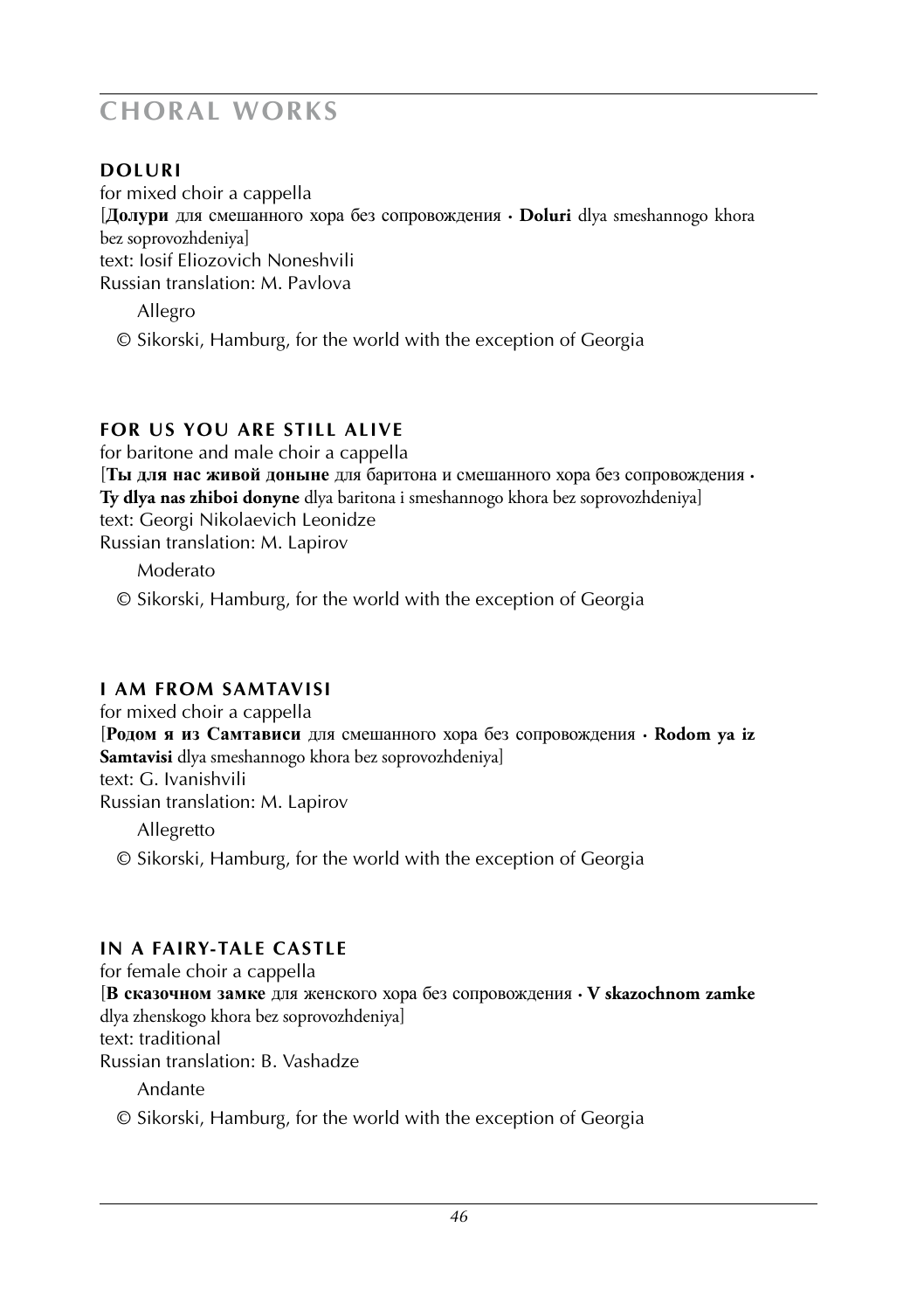#### **KOLKHOZ GIRL**

for mixed choir a cappella [**Колхозниая девушка** для смешанного хора без сопровождения **· Kolkhoznaya devushka** dlya smeshannogo khora bez soprovozhdeniya] text: Alexander Vissarionovich Abasheli Russian translation: M. Lapirov

Moderato

© Sikorski, Hamburg, for the world with the exception of Georgia

#### **kolkhoznik niko 19xx**

for mixed choir a cappella [**Колхозник Нико** для смешанного хора без сопровождения **· Kolkhoznik Hiko** dlya smeshannogo khora bez soprovozhdeniya] text: G. Ivanishvili Russian translation: M. Pavlova

Allegro

© Sikorski, Hamburg, for the world with the exception of Georgia

#### **OF DISTANT PATHS**

for mixed choir a cappella [**О лорогах дальних** для смешанного хора без сопровождения **· O dorogakh dalnykh** dlya smeshannogo khora bez soprovozhdeniya] text: A. Matchavariani Russian translation: M. Pavlova

Moderato

© Sikorski, Hamburg, for the world with the exception of Georgia

#### **THE PLOWER'S SONG**

for mixed choir a cappella [**Песня пахаря** для смешанного хора без сопровождения **· Pesnya pakhara** dlya smeshannogo khora bez soprovozhdeniya] text: Ilya Grigorievich Chavchavadze Russian translation: M. Lapirov

Andante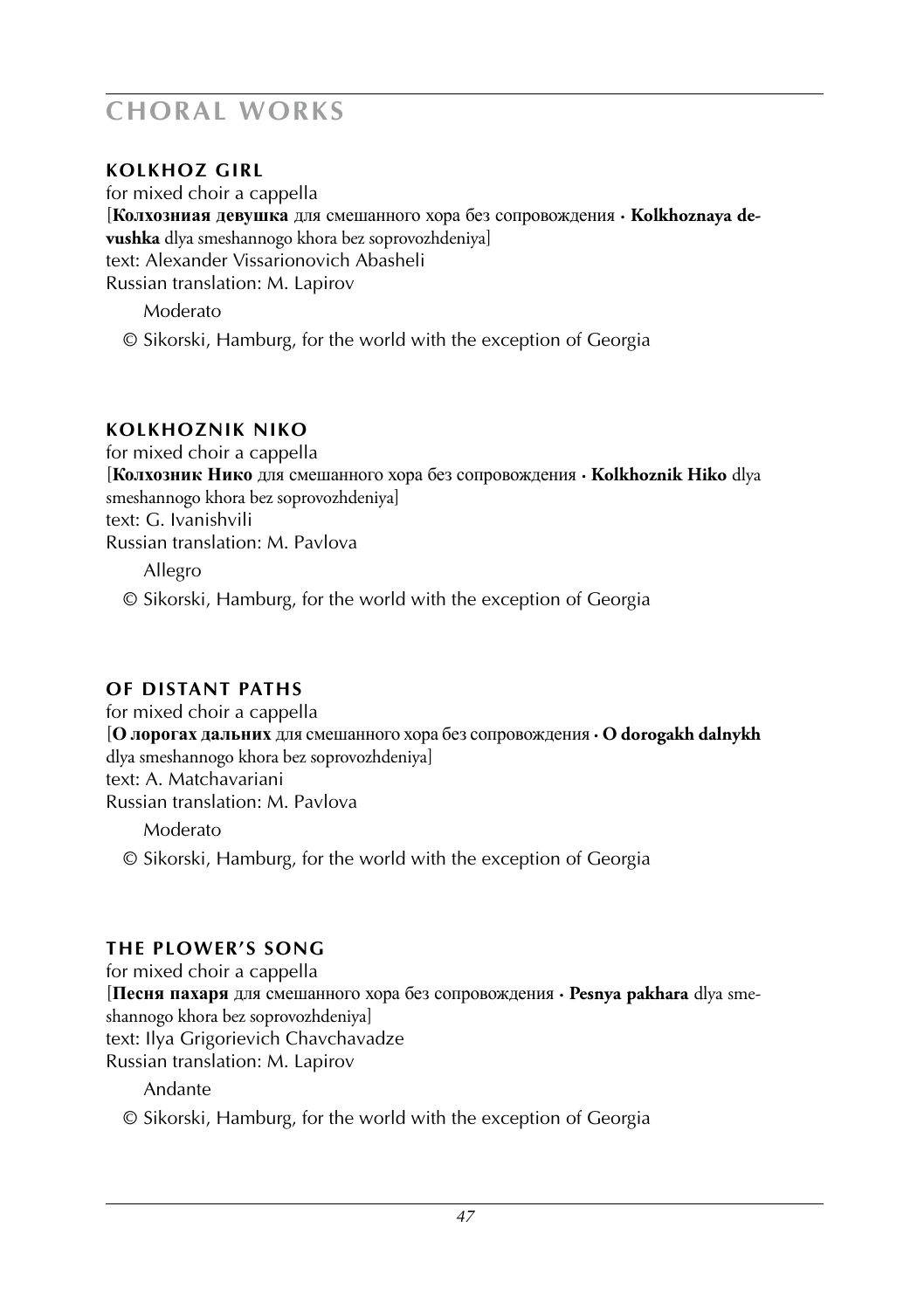**spring 19xx19xx19xx19xx19xx19xx19xx** for mixed choir a cappella [**Весна** для смешанного хора без сопровождения **· Vesna** dlya smeshannogo khora bez soprovozhdeniya] text: Georgi Nikolaevich Leonidze Russian translation: M. Pavlova

 Allegro moderato © Sikorski, Hamburg, for the world with the exception of Georgia

#### $TABATSKURI$

for mixed choir a cappella [**Табацкури** для смешанного хора без сопровождения **· Tabatskuri** dlya smeshannogo khora bez soprovozhdeniya] text: Georgi Nikolaevich Leonidze Russian translation: I. Arakishvili

Allegro

© Sikorski, Hamburg, for the world with the exception of Georgia

#### **THIS ONE IS GOING TO BE A POET**

for mezzo-soprano and mixed choir a cappella [**Тот станет поэтом** для меццо-сопрано и смешанного хора без сопровождения **· Tot stanet poetom** dlya metstso-soprano i smeshannogo khora bez soprovozhdeniya] text: Georgi Andukaparovich Kuchishvili Russian translation: M. Lapirov

Maestoso

© Sikorski, Hamburg, for the world with the exception of Georgia

### **TO THE MOON**

for voice and mixed choir a cappella [**Луне** для голоса и смешанного хора без сопровождения **· Doluri** dlya smeshannogo khora bez soprovozhdeniya] text: traditional Russian translation: M. Lapirov

Moderato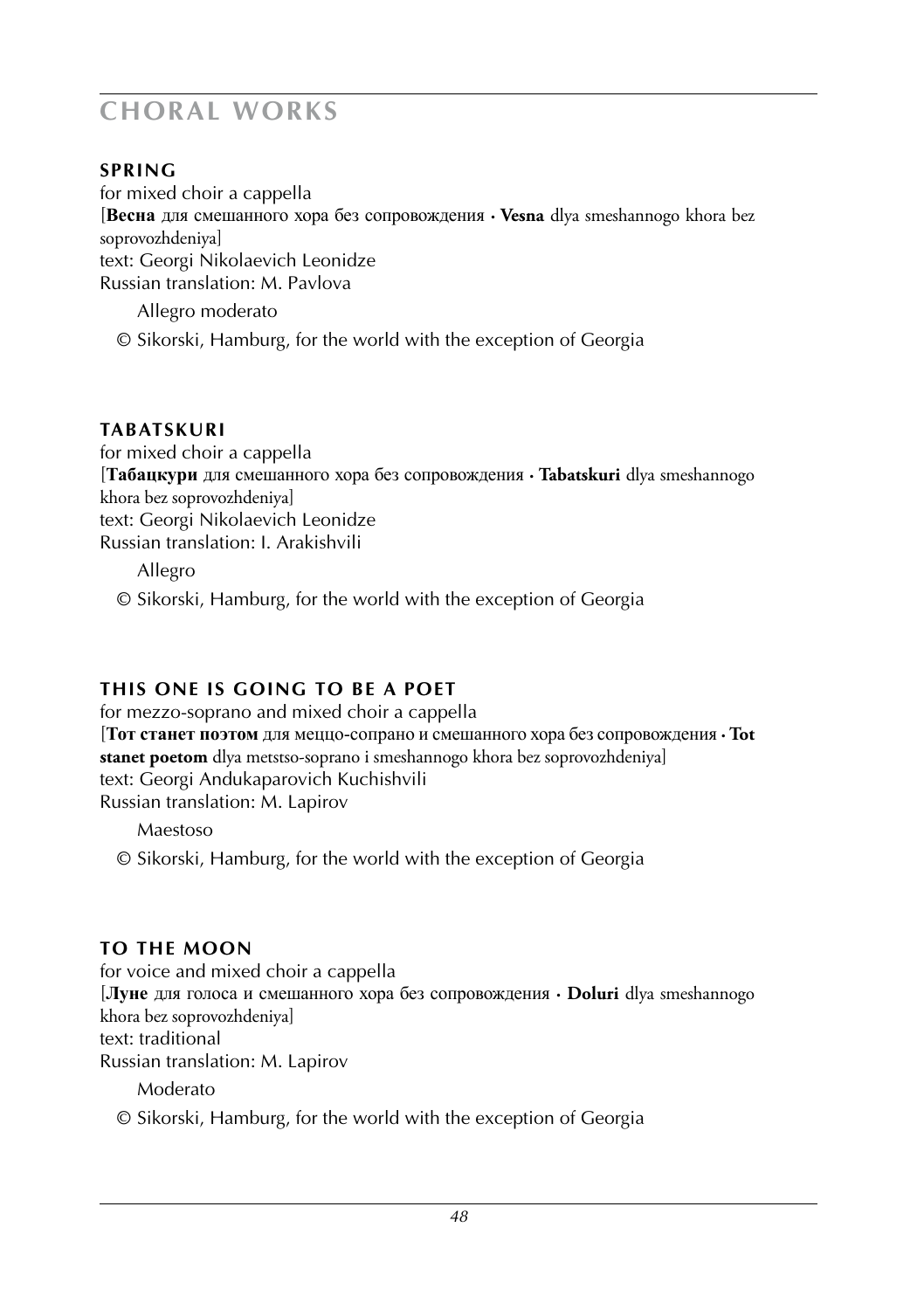#### **WHAT A SKY**

for voice and mixed choir a cappella [**Что за небо!** для голоса и смешанного хора без сопровождения **· Shto za nebo!** dlya golosa i smeshannogo khora bez soprovozhdeniya] text: Galaktion Vasilievich Tabidze Russian translation: M. Pavlova

Maestoso

© Sikorski, Hamburg, for the world with the exception of Georgia

#### **YOU ARE HERE**

for female choir a cappella [**Ты здесь** для женского хора без сопровождения **· Ty zdes** dlya zhenskogo khora bez soprovozhdeniya] text: Irakli Vissarionovich Abashidze Russian translation: M. Pavlova

Moderato

© Sikorski, Hamburg, for the world with the exception of Georgia

### **YOUR SKIES ARE TURQUOISE**

for mixed choir a cappella [**Небеса твои – бирюза** для смешанного хора без сопровождения **· Nebesa tvoi – biryuza** dlya smeshannogo khora bez soprovozhdeniya] text: Akaki Rostomovich Tsereteli Russian translation: M. Kvaliashvili

Allegretto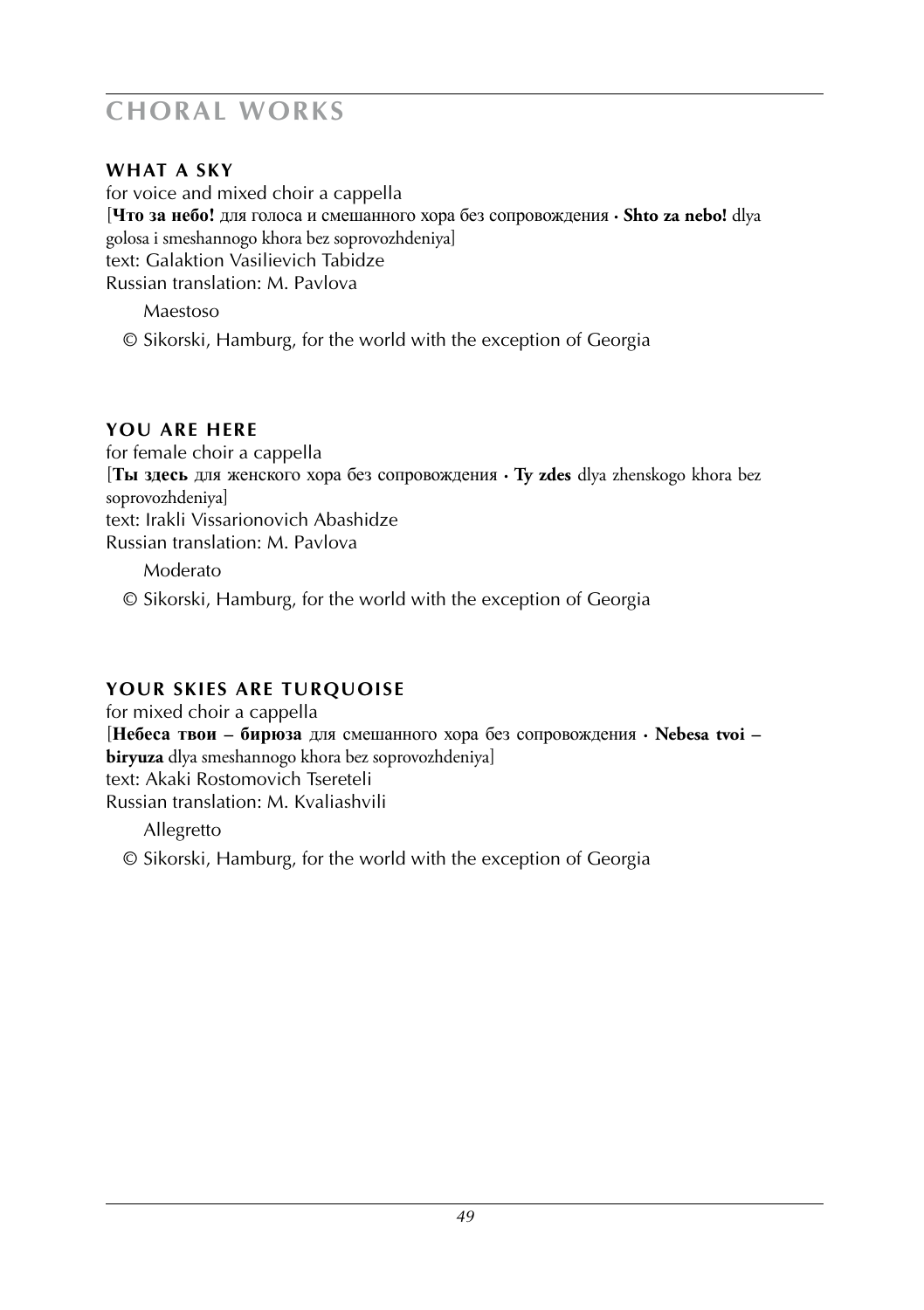### **incidental music to plays**

#### **nikoloz baratashvili 1949** Incidental music to Mikhail Nikolaevich Mrevlishvili's play [**Николоз Бараташвили.** Музыка к пьесе М. Мревлишвили **· Nikoloz Baratashvili.**

Muzyka k pese M. Mrevlishvili]

### **the legend of love 1950**

Incidental music to Nazim Khikmet's play [**Легенда о любви.** Музыка к пьесе Н. Хикмета **· Legenda o lyubvi.** Muzyka k pese N. Khikmeta]

#### **king lear 1950** (or **1953**)

Incidental music to William Shakespeare's tragedy [**Король Лир.** Музыка к трагедии В. Шекспира **· Korol Lir.** Muzyka k tragedii V. Shekspira]

#### **a pauper's tale 1955**

Incidental music to Mikhail Nikolaevich Mrevlishvili's play [**Рассказ нищего.** Музыка к пьесе А. Чавчавадзе **· Rasskaz nishchego.** Muzyka k pese A. Chavchavadze]

#### **THE TRAGEDY OF KING RICHARD III**

Incidental music to William Shakespeare's tragedy [**Ричард III.** Музыка к трагедии В. Шекспира **· Richard III.** Muzyka k tragedii V. Shekspira]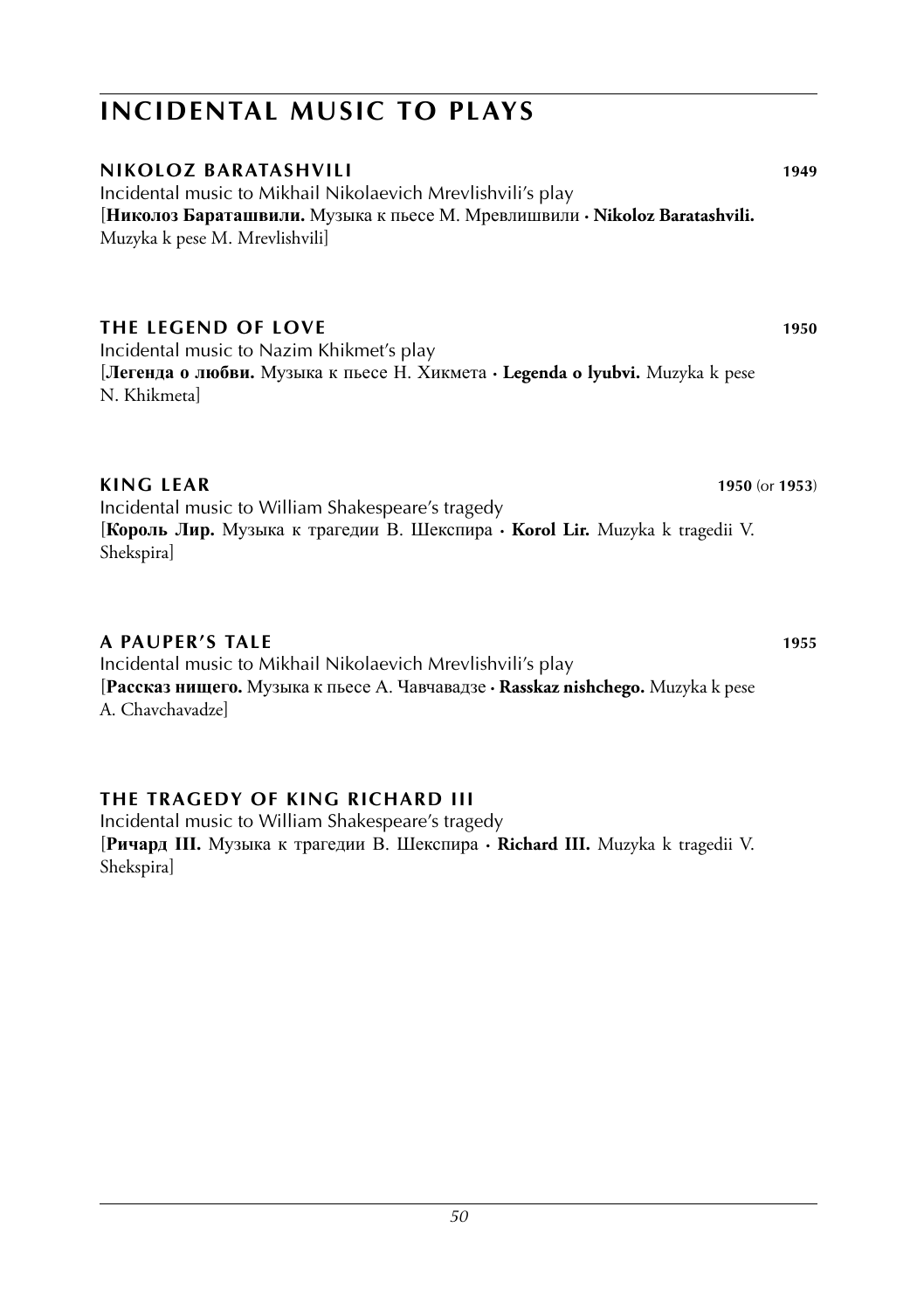### **film music**

#### **the girl from the other shore 1940**

Music to the film [**Девушка с того берега.** Музыка к кинофильму **· Devushka s togo berega.** Muzyka k kino-filmu]

#### **kadzhana 1941**

Music to the film [**Каджана.** Музыка к кинофильму **· Kadzhana.** Muzyka k kino-filmu] Produced by Tbilisskaya Kinostudiya – Karlo Gogodze, Niko Lomouri and Konstantin Pipinashvili (scenario based on Lomouri's novel) – Konstantin Pipinashvili (director)

### **the bridge is a set of the bridge in the bridge in the bridge in the bridge in the bridge in the bridge in the bridge in the bridge in the bridge in the bridge in the bridge in the bridge in the bridge in the bridge in th**

Music to the short film [**Мост.** Музыка к короткометражному кинофильму **· Most.** Muzyka k korotkometrazhnomu kinofilmu]

#### **the golden path 1945**

Music to the film (music jointly composed with Ivan Gokeli) [**Золотая тропа.** Музыка к кинофильму **· Zolotaya tropa.** Muzyka k kino-filmu] Produced by Tbilisskaya Kinostudiya – Grigori Koltunov and Konstantin Pipinashvili (scenario) – Konstantin Pipinashvili (director)

#### **the poet's cradle 1947**

Music to the film [**Колыбель поэта.** Музыка к кинофильму **· Kolybel poeta.** Muzyka k kino-filmu]

#### **the secret of two oceans 1955** – **1956**

Music to the film in two parts [**Тайна двух океанов.** Музыка к кинофильму **· Taina dvukh okeanov.** Muzyka k kinofilmu] Produced by Gruziya-Film – Vladimir Alexeev, Nikolai Rozhkov and Konstantin Pipinashvili (scenario) – Konstantin Pipinashvili (director). First showing: 25 March 1957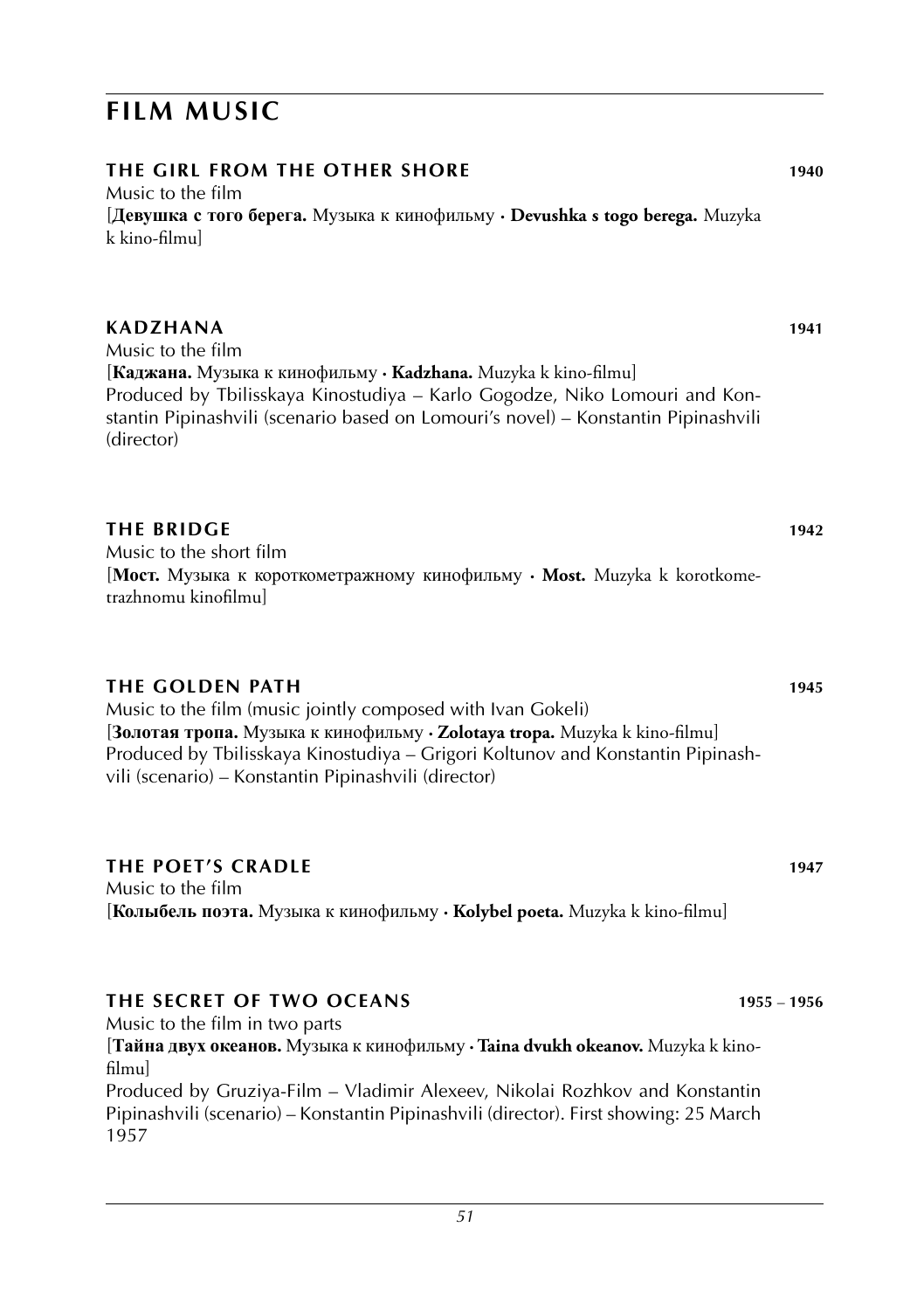### **film music**

#### **Mayakovsky began like this ... 1958**

Music to the film [**Маяковский начинался так ...** Музыка к кинофильму **· Mayakovskii nachinalsya tak ...** Muzyka k kino-filmu]

#### **brink of life 1958**

Music to the film (Swedish original title: 'Nära livet')

[**На пороге жизни.** Музыка к кинофильму **· Na poroge zhizni.** Muzyka k kinofilmu] Produced by Nordisk Tonefilm – Ulla Isaksson (scenario) – Ingmar Bermann (director)

#### **the ventian moor 1960**

aureli (director)

Music to the ballet film based on Matchavariani's ballet 'Othello' [**Венецианский мавр.** Музыка к фильм-балет **· Venetsianskii mavp.** Muzyka k filmbalet] Produced by Gruziya-Film – Vakhtang Chabukiani (scenarist and director)

#### **the general and the daisies 1963**

Music to the film [**Генерал и маргаритки.** Музыка к кинофильму **· General i margaritki.** Muzyka k kinofilmu] Produced by Gruziya-Film – Alexander Filimonov, Nikolai Shpanov and Mikhail Chiaureli (scenario based on Shpanov's novel 'Uragan' [Hurricane]) – Mikhail Chi-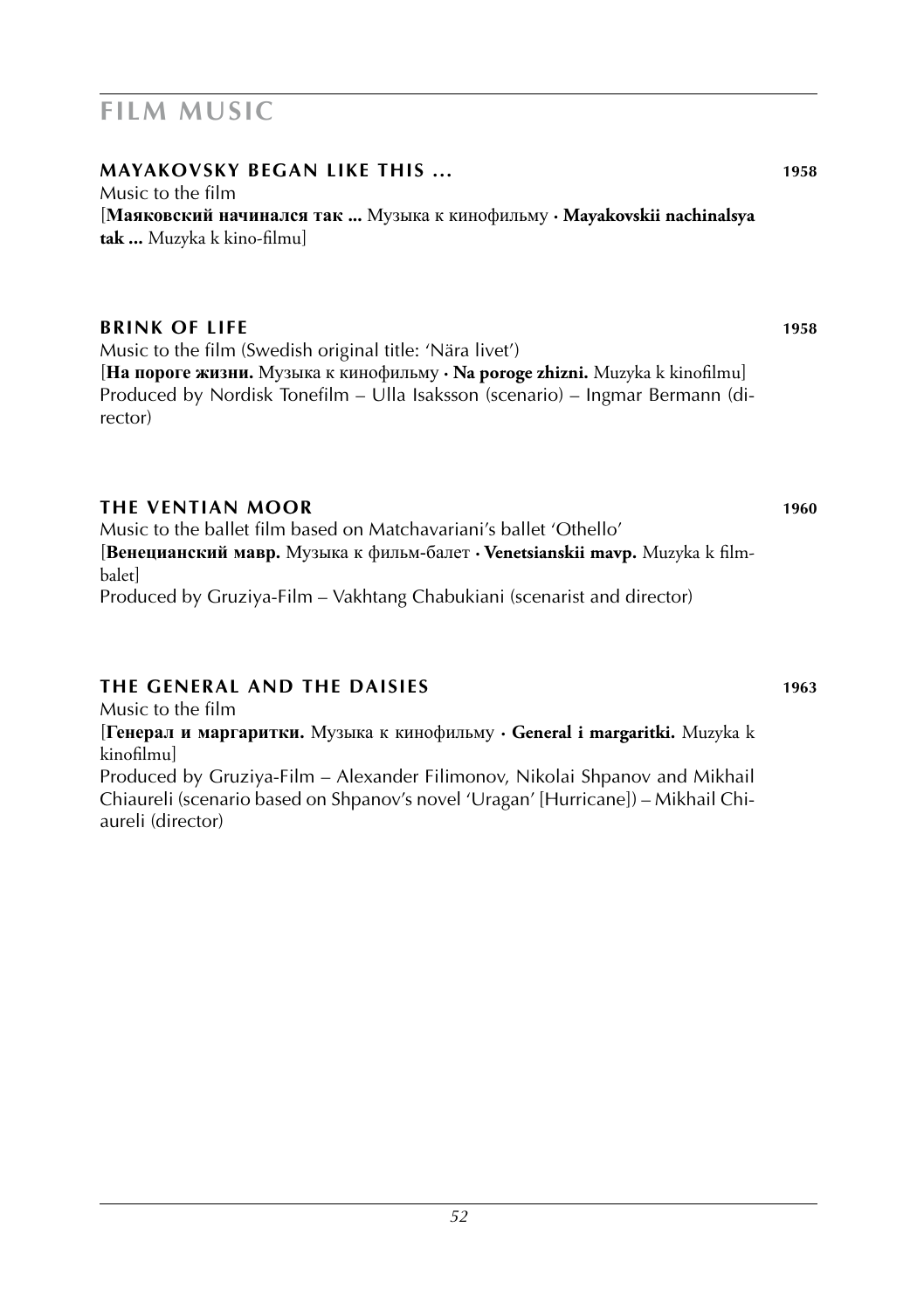## **index**

| The Day of My Homeland. Symphonic Poem for mixed choir and orchestra33    |  |
|---------------------------------------------------------------------------|--|
| Deda Ena. Twenty-five pieces for children's choir and chamber orchestra35 |  |
|                                                                           |  |
|                                                                           |  |
|                                                                           |  |
|                                                                           |  |
|                                                                           |  |
|                                                                           |  |
|                                                                           |  |
|                                                                           |  |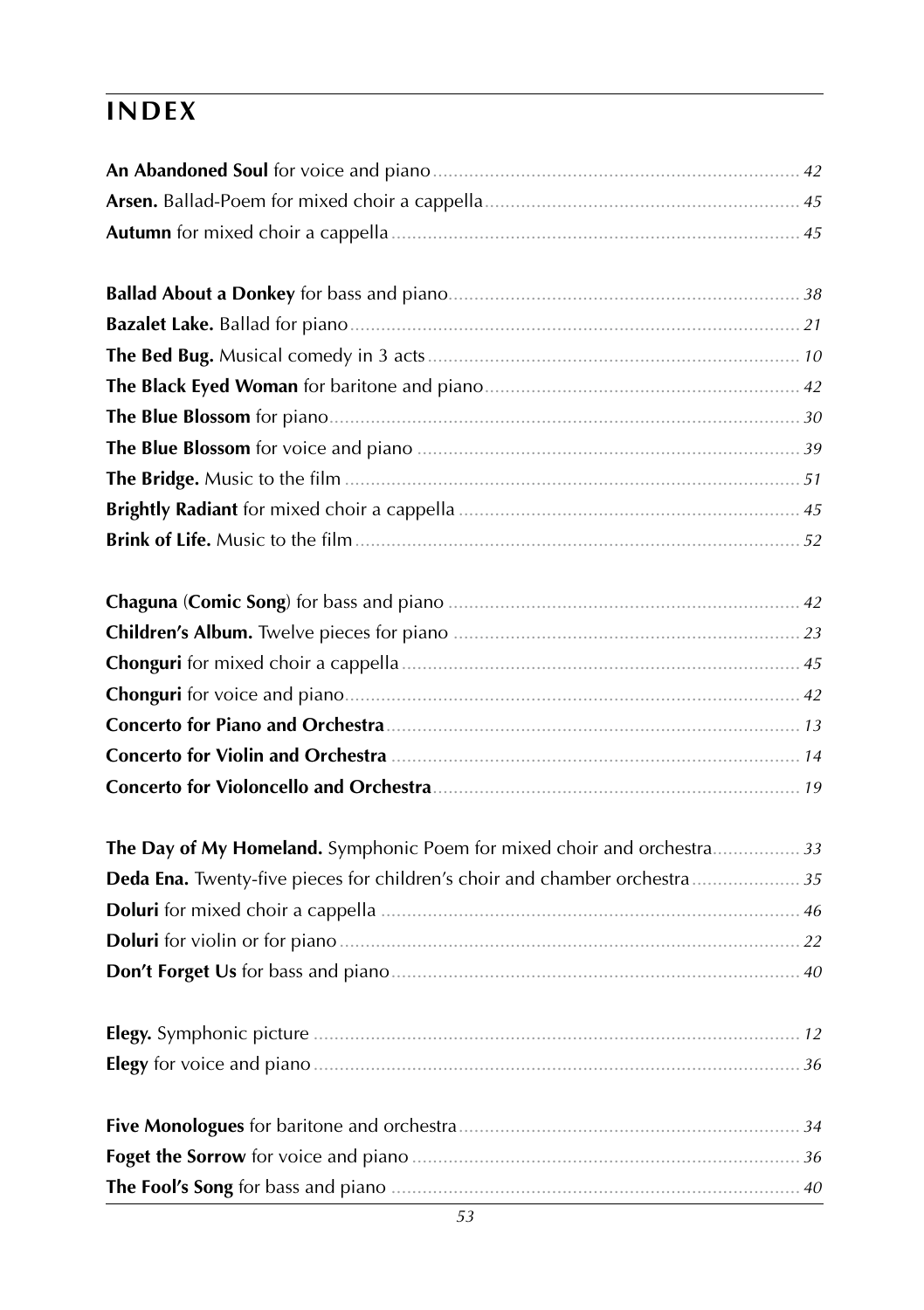## **index**

| Four Pieces from the Ballet 'Othello' for violin or violoncello and piano 24 |  |
|------------------------------------------------------------------------------|--|
|                                                                              |  |
|                                                                              |  |
|                                                                              |  |
|                                                                              |  |
|                                                                              |  |
|                                                                              |  |
|                                                                              |  |
|                                                                              |  |
|                                                                              |  |
|                                                                              |  |
|                                                                              |  |
|                                                                              |  |
|                                                                              |  |
|                                                                              |  |
|                                                                              |  |
|                                                                              |  |
|                                                                              |  |
| Inscription on Prince Baratashvili's Azarpesh for voice and piano 43         |  |
|                                                                              |  |
|                                                                              |  |
|                                                                              |  |
|                                                                              |  |
|                                                                              |  |
|                                                                              |  |
|                                                                              |  |
|                                                                              |  |
|                                                                              |  |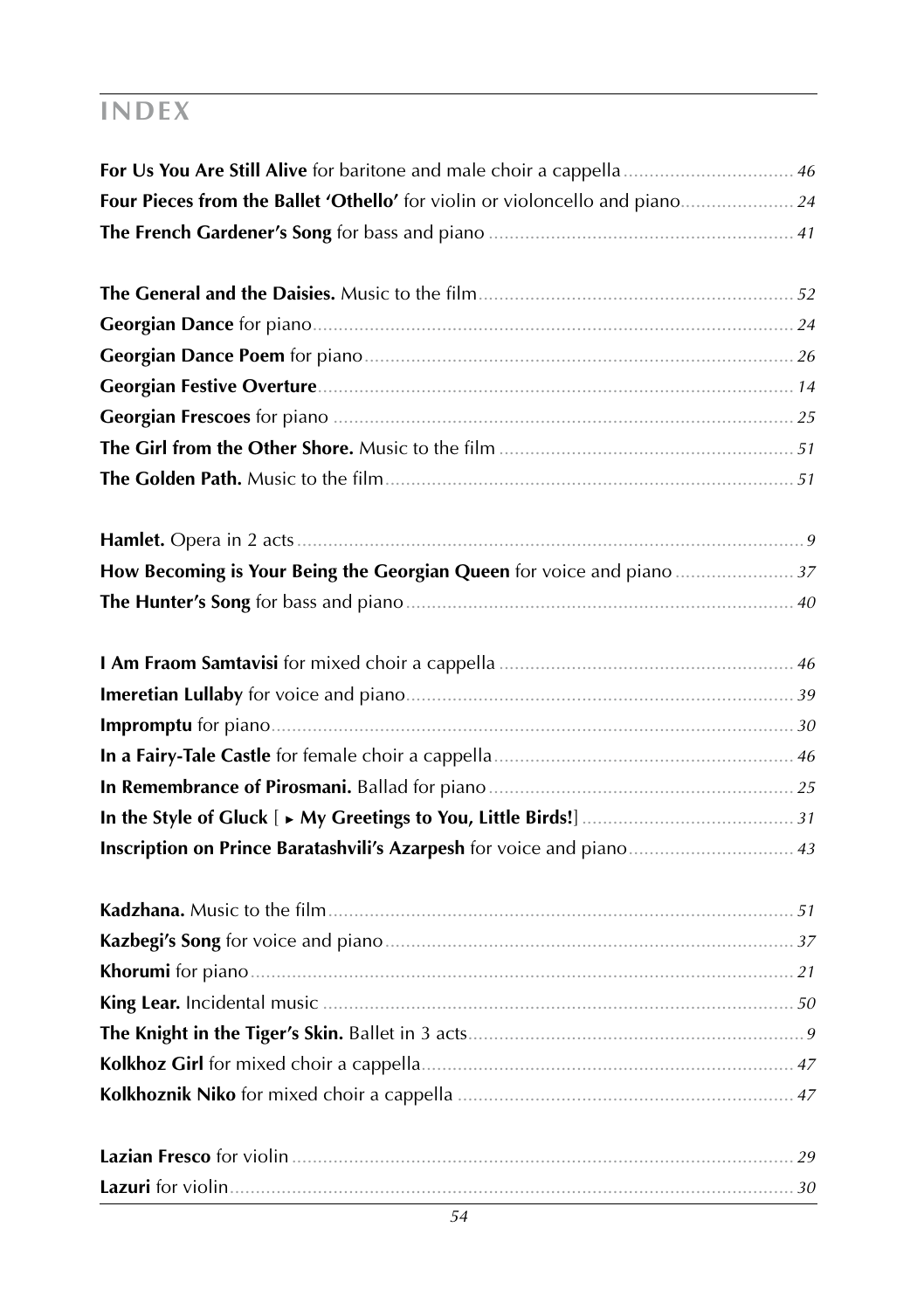## **INDEX**

| Mountain Pictures. Symphonic Poem for mixed choir and orchestra 33     |  |
|------------------------------------------------------------------------|--|
|                                                                        |  |
|                                                                        |  |
|                                                                        |  |
|                                                                        |  |
|                                                                        |  |
|                                                                        |  |
|                                                                        |  |
|                                                                        |  |
| On the Death of a Hero. Symphonic Poem for mixed choir and orchestra33 |  |
|                                                                        |  |
|                                                                        |  |
|                                                                        |  |
|                                                                        |  |
|                                                                        |  |
|                                                                        |  |
|                                                                        |  |
|                                                                        |  |
|                                                                        |  |
|                                                                        |  |
|                                                                        |  |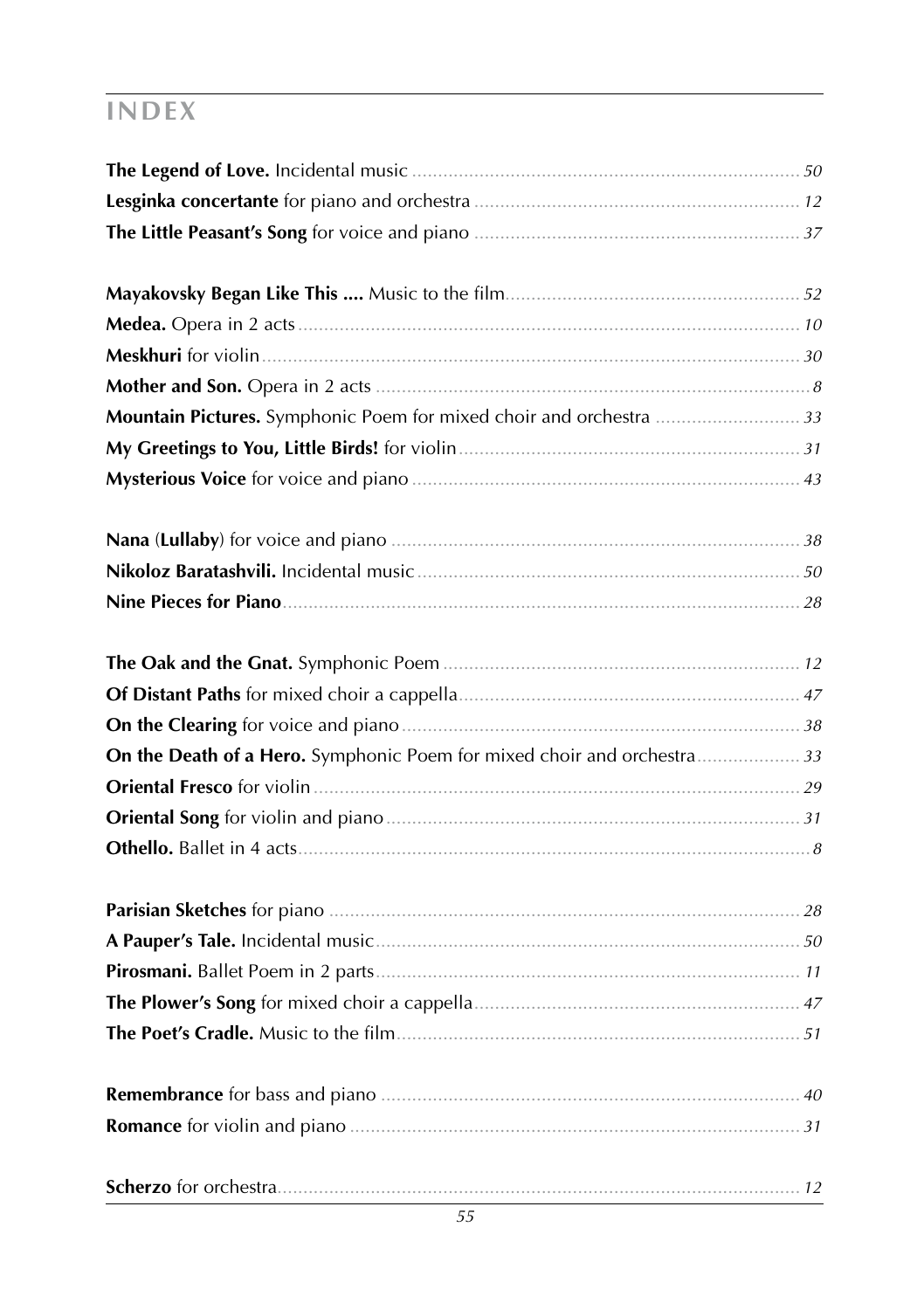## **INDEX**